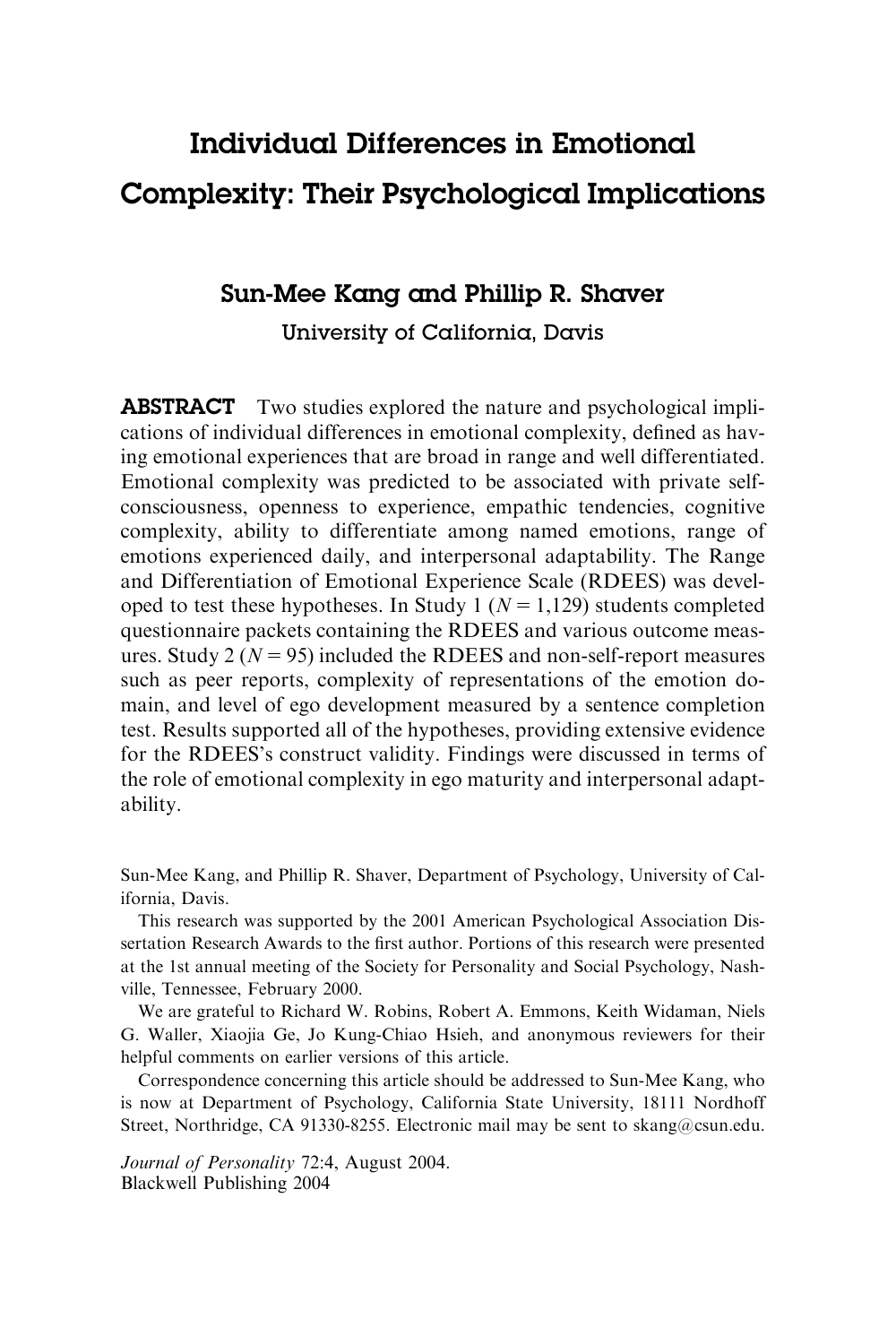Emotion is a difficult construct to define. Although the exact definition of emotion differs widely among researchers, there is general agreement that emotion consists of three distinct aspects: physiological arousal, emotional expression, and emotional experience (Malatesta & Izard, 1984). The physiological arousal aspect has attracted attention from emotion researchers who followed the tradition of the James-Lange theory. Their efforts have been mainly focused on finding a distinct pattern of autonomic arousal associated with each emotion, and modest differences in autonomic arousal patterns are sometimes found (Levenson, 1992; but see Foster, Webster, & Smith, 1997, and Stemmler, 1992). After the seminal research on emotional expression by Darwin (1872/1965), this objectively observable aspect of emotion has been intensively studied. Accumulated research on emotional expression has contributed not only to understanding the functions of verbal and nonverbal expression but also to documenting the universal and cross-cultural aspects of emotional expression (Ekman & Friesen, 1975; but see Russell, 1995).

Compared to arousal and expression, emotional experience is the most explored, but the least understood, aspect of emotion. Since emotional experiences are feelings that people have in their everyday life, numerous tests have been developed and used to measure not only a specific emotion (e.g., depression, anxiety, or anger) but also transient and long-lasting, ''trait-like'' global mood states (e.g., Watson, Clark, & Tellegen, 1988). Moreover, if we consider that most personality scales assess some aspects of emotional experience, it is legitimate to say that emotional experience is the most extensively sampled emotional component. However, it is also the least understood component because we still do not know how emotional experiences are created and where their physiological underpinnings are located in the brain.

Although research on the emotion lexicon (Clore, Ortony, & Foss, 1987; Shaver, Schwartz, Kirson, & O'Conner, 1987), affect intensity (Larsen, Diener, & Emmons, 1986), and underlying dimensions of affect (Feldman Barrett & Russell, 1998; Watson & Tellegen, 1985) has contributed to understanding the structure of emotional experience, less attention has been paid to exploring individual differences in the range and differentiation of emotional experience. It is obviously difficult for observers to know how an observed individual experiences emotion, but several empirical perspectives on individual differences in emotional experience have been developed.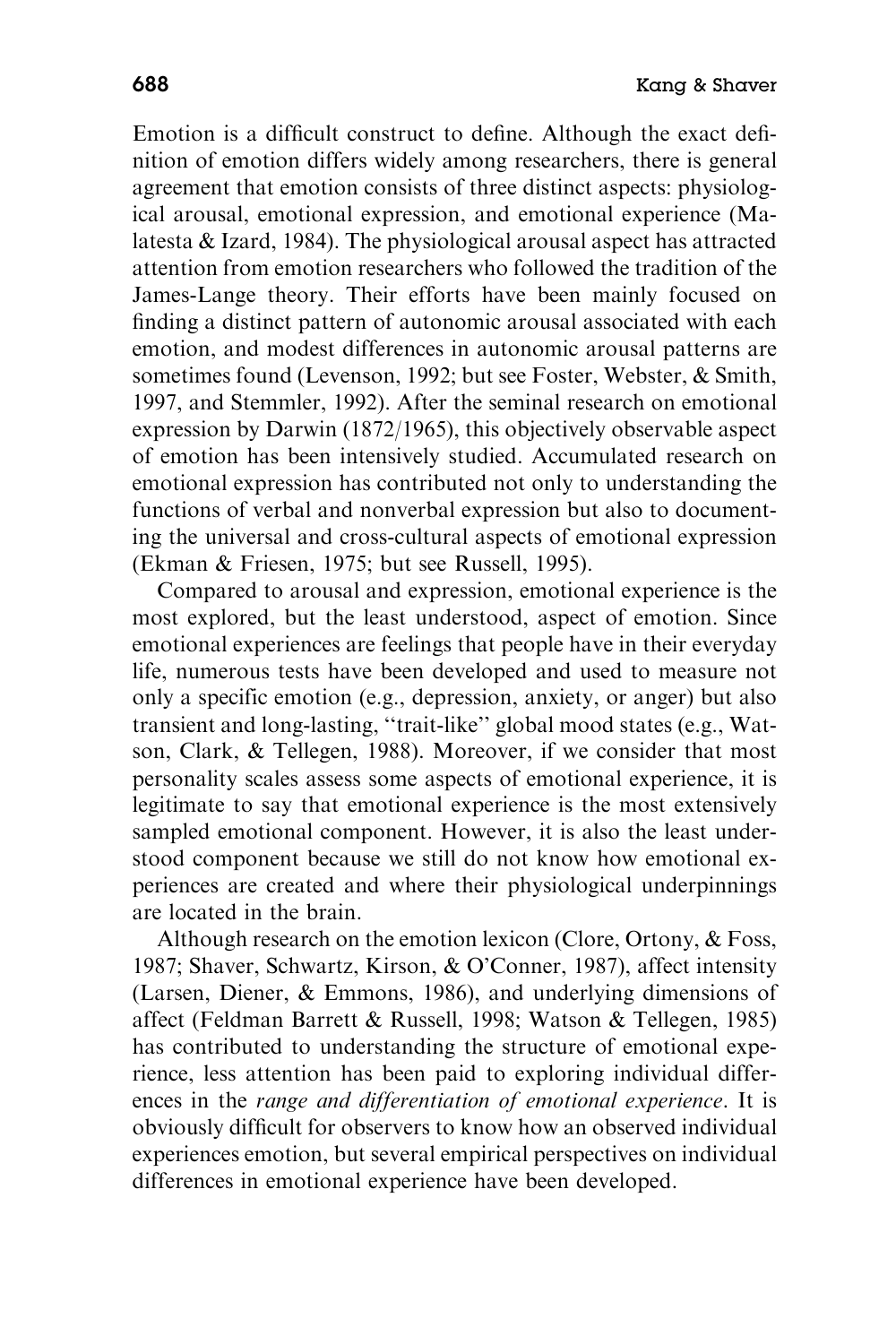For example, the concept of alexithymia grew out of clinical observations of psychosomatic patients (Sifneos, 1973), many of whom seem to have difficulty characterizing their emotional experiences (Taylor, Bagby, & Parker, 1991). A defining feature of alexithymic patients is that ''they know very little about their own feelings'' (Taylor et al., 1991, p. 155), a deficiency that led Freedman and Sweet (1954) to call them ''emotional illiterates (p. 366).'' It has been suggested that alexithymia is a manifestation of limited and undifferentiated emotional experience (Lane, et al., 1996; Nemiah & Sifneos, 1970). This claim raises an intriguing issue: Is there a larger spectrum of individual differences in range and differentiation of emotional experience? Although alexithymia may be an extreme case of limited and undifferentiated emotional experience, it is possible that range and differentiation of emotional experience are continuously varying qualities of experience, which, at some level, apply to everyone. If so, why do these individual differences exist and what are the psychological and behavioral implications of having varied and well-differentiated emotional experiences?

The purpose of our research is to explore the psychological significance of individual differences in emotional complexity, which was conceptualized as having two correlated aspects: (1) a broad range of emotional experiences and (2) a propensity to make subtle distinctions within emotion categories. The first aspect is related to the range or span of different emotions experienced by a particular person. The second aspect concerns how well a person can distinguish subtle differences among similar emotions. This state of emotional complexity can be visualized as a tree with many branches, each of which, in turn, has many twigs. Under this conceptualization, we will argue that (1) emotional complexity is a product of cognitive complexity, personality dispositions, and life experiences, and (2) emotional complexity leads to empathic understanding of others' feelings and greater interpersonal adaptability.

To address these new initiatives, we will review the theoretical background of these individual differences and related constructs, including affective complexity, levels of emotional awareness, and emotional range.

## Affective Complexity

Several explanations of individual differences in emotional complexity have been proposed. Depending on theoretical orientations, these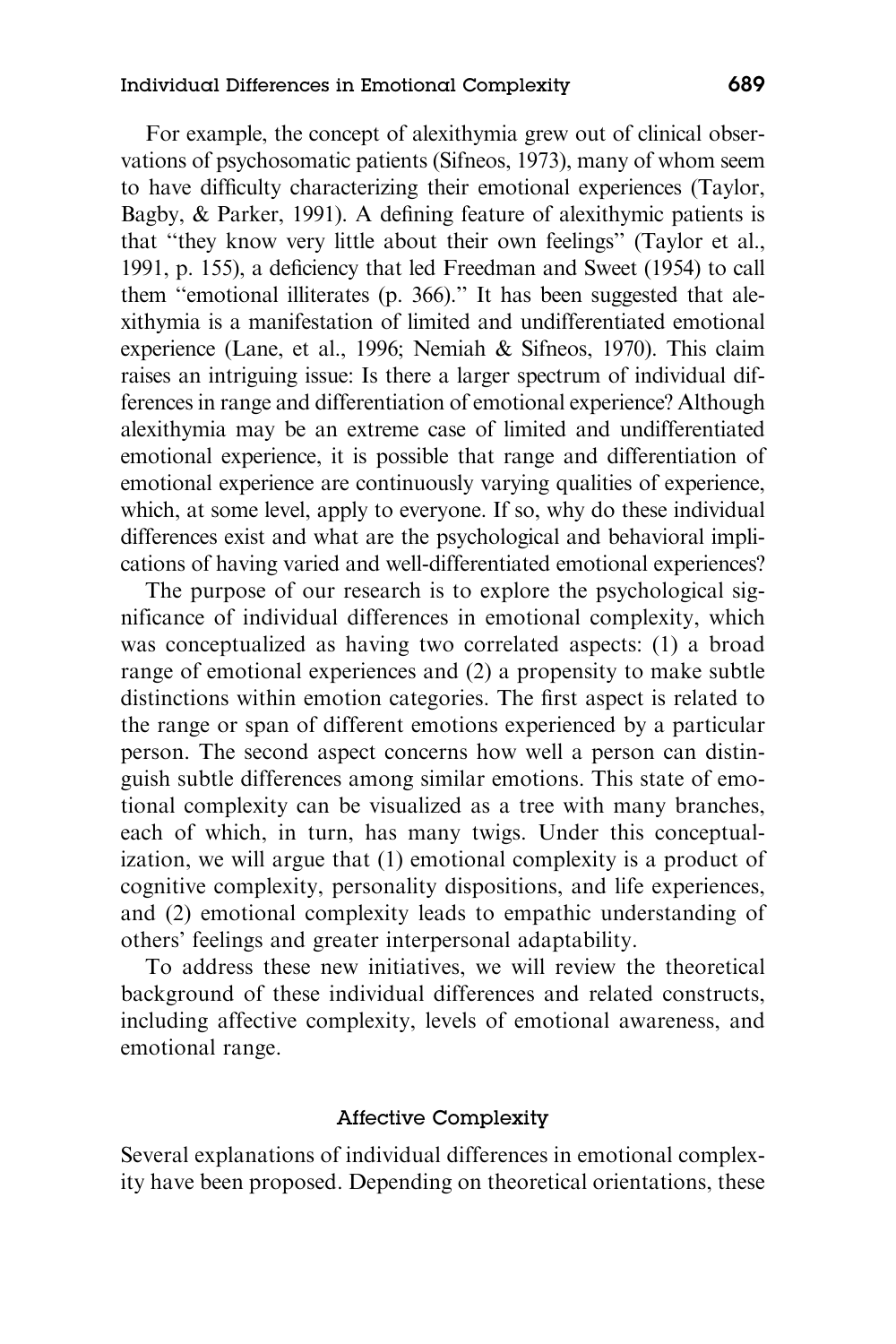individual differences are viewed as a dispositional trait or a reflection of different levels of cognitive ability.

A dispositional account of individual difference can be traced back to Wessman and Ricks's pioneering study (1966). They noticed that people differed in richness and diversity of subjective feelings and coined the term ''affective complexity'' to name the individual differences. To quantify the individual differences, Wessman and Ricks used P-factor analysis (Cattell, 1952), which involves the application of ordinary factor-analytic procedures to data generated by each individual in a sample. Wessman and Ricks reasoned that a person with a more differentiated and complex emotional life would exhibit less covariation among emotion states. But since Wessman and Ricks's initiative, research on affective complexity using this methodology has been rather sparse (e.g., Carstensen, Pasupathi, Mayr, & Nesselroade, 2000; Feldman, 1995; Feldman Barrett, 1998; Feldman Barrett, et al., 2001; Larsen & Cutler, 1996; Tobacyk, 1981; Zevon & Tellegen, 1982), probably because of the high cost of employing P-factor analysis, reliability of the resulting measures, and mixed results generated by them.

Among the investigators in this tradition, Feldman Barrett distinguished herself from others by approaching individual differences based on her model of affective structure (Feldman Barrett & Russell, 1998). Rather than relying on global individual differences in affective complexity, she was interested in individual differences in two dimensions of affective structure, valence focus and arousal focus. She postulated that these two dimensions would have different effects on the experience of discrete emotions. That is, individuals high in valence focus and low in arousal focus tend to experience global pleasant or unpleasant states rather than discrete emotions. The data from 56 college students provided preliminary support for these hypotheses (Feldman Barrett, 1998).

## Cognitive Complexity

Individual differences in emotional complexity were also explained by cognitively oriented theories of emotional experience. Lane and Schwartz (1987) were among the first to present a cognitive-developmental model of emotional awareness. Based on Piaget's (1962) cognitive-developmental theory, Lane and Schwartz assumed that emotional experience develops according to the same principles as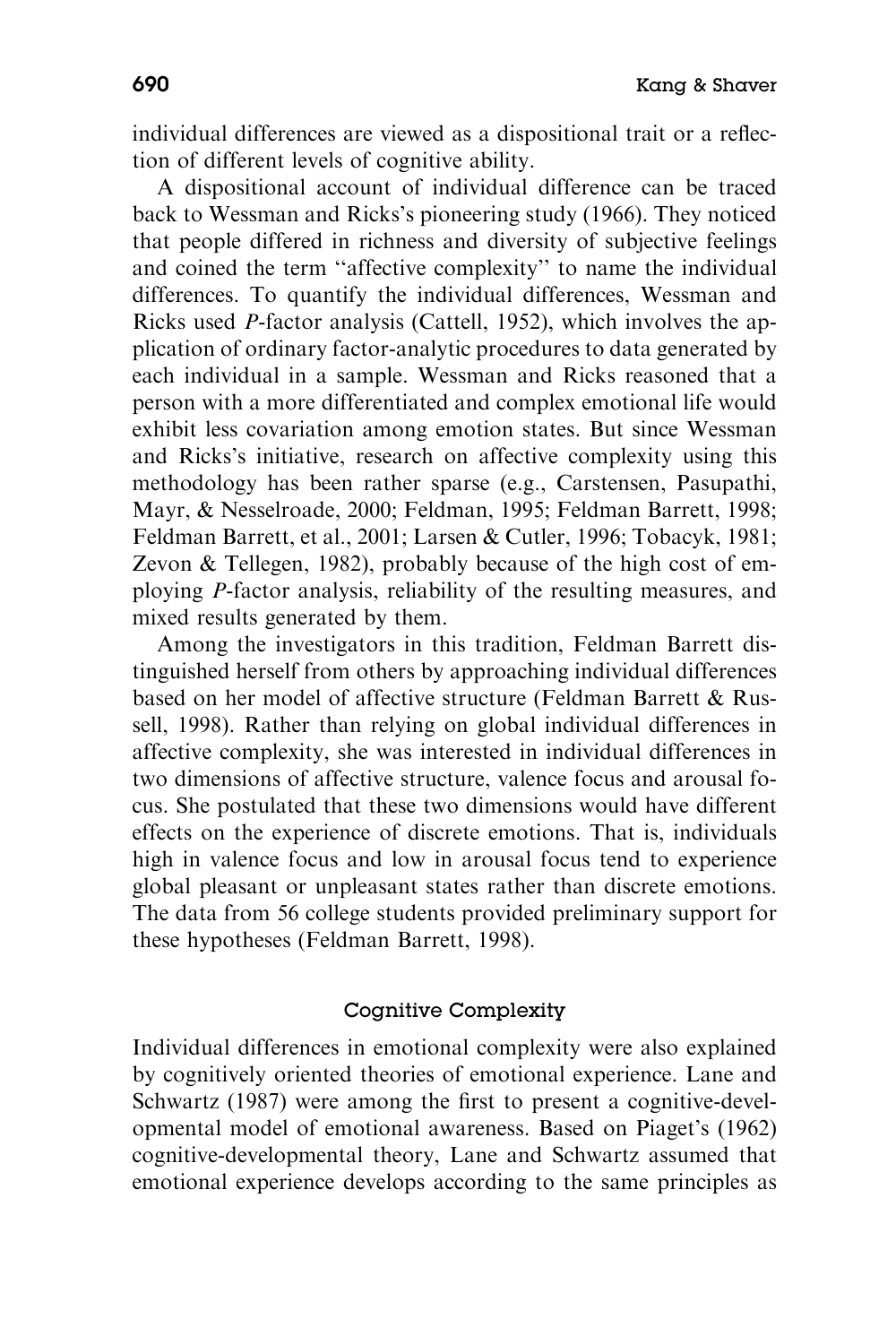cognitive development. They argued that individual differences in emotional awareness reflect variation in the cognitive complexity of recognizing and describing emotion in oneself and others. To measure individual differences in level of emotional awareness, Lane and his colleagues created a projective test called the Levels of Emotional Awareness Scale (LEAS; Lane, Quinlan, Schwartz, Walker, & Zeitlin, 1990). Although Lane and Schwartz's developmental stage model is intriguing and potentially useful, the data from a large-scale study with various age groups (Lane, Sechrest, & Riedel, 1998) showed a negative association between age and levels of emotional awareness  $(r = -.24)$ , implying that one of the key predictions from the model was not empirically supported.

Sommers (1981) introduced another cognitive approach to individual differences in emotional experience. She posited that individual differences in social cognitive skills would lead to differences in emotional responsiveness in a given situation. She developed a test to measure what she called ''emotional range.'' The test asks research participants to read a short description of a situation and to elaborate the story in terms of emotional experiences the characters might have. An individual's emotional range was defined as the number of different emotions he or she mentions in the descriptions. Sommers and her colleagues reported preliminary evidence for the scale's validity (Sommers, 1981; Sommers & Scioli, 1986), suggesting that people with advanced social cognitive complexity tend to have more varied emotional experiences.<sup>1</sup>

Three conclusions can be drawn from this brief literature review. First, existing research suggests that individuals with relatively complex emotional experiences are likely to be cognitively sophisticated in certain respects. Beyond these generalizations, however, the field is still lacking a comprehensive picture of individuals with complex emotional experience. Second, little is known about the psychological implications of emotional complexity. Third, researchers in this field may need a simpler, more reliable, more easily scored measure of the construct. In the following sections, we address these issues.

1. Unfortunately, Sommers died shortly after completing her pioneering research, so it was not followed up as extensively as it might otherwise have been. For one interesting study based on an elaboration of her test, see Ben-Artzi and Mikulincer (1995).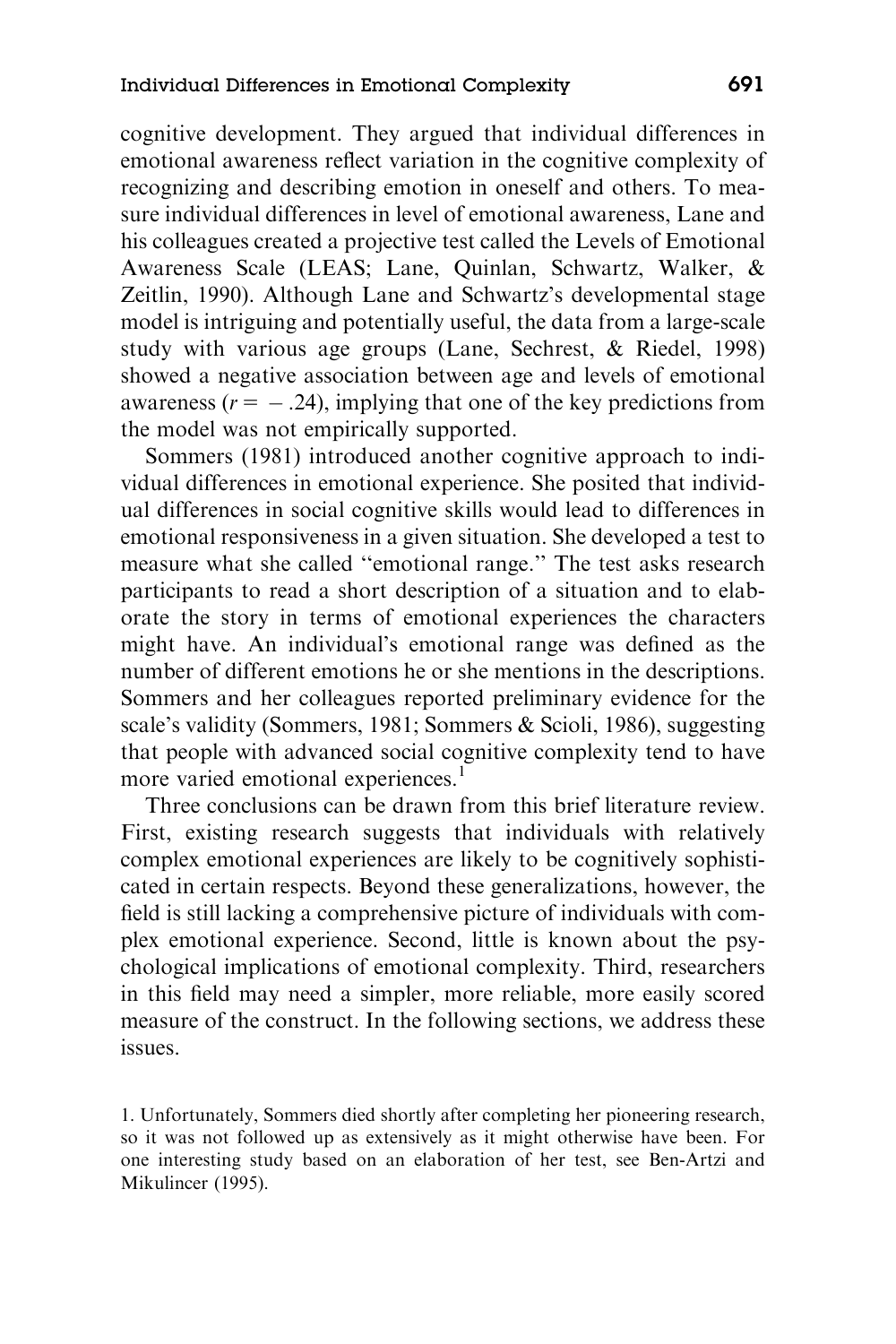## Personality Characteristics, Life Experiences, and Complex Emotional Experience

Why do some people experience more varied and well-differentiated emotions than other people? Previous research implies that individual differences in cognitive complexity could be one explanation. However, less attention has been paid to other factors that may also be important in fostering varied and well-differentiated emotional experiences. Our literature review identified two potentially important personality characteristics: private self-consciousness and Openness to Experience.

Private self-consciousness is one aspect or facet of self-consciousness and is considered to be a stable personality trait (Fenigstein, Scheier, & Buss, 1975). It is defined as a tendency to be aware of the internal aspects of self and to be particularly attentive to inner thoughts and feelings (Fenigstein, 1997). Individuals high on this dimension tend to be more responsive to their transient affective states (Fenigstein et al., 1975). We speculated that private self-consciousness would be a core quality for having emotional complexity, because emotional experiences require that a person attend to both inner changes and outer situations. Emotional experience is characterized as a subjective feeling, based on interpretation and evaluation of perceived situations and physiological arousal (Lewis, 1993). Without attention, a person may not have an emotional experience, although physiological arousal and provocative situations may exist (Lewis, 1993). This analysis suggests that if someone has unusually rich emotional experiences, he or she will also be someone who pays more attention than usual to feelings.

Another personality trait that could foster complex emotional experience is Openness to Experience. One of the so-called Big Five personality traits, Openness to Experience is characterized by active imagination, aesthetic sensitivity, preference for variety, intellectual curiosity, and independence of judgment (McCrae & Costa, 1997). Individuals high on this trait dimension appear to welcome change and seek new experiences (McCrae & Costa, 1997). Because emotion researchers speculate that the acquisition of new experiences contributes to the elaboration of emotional life (De Rivera, 1984; Lewis, 1993), individuals with this personality trait are more likely to have opportunities to develop emotional complexity based on their diverse life experiences (Zhiyan & Singer, 1997).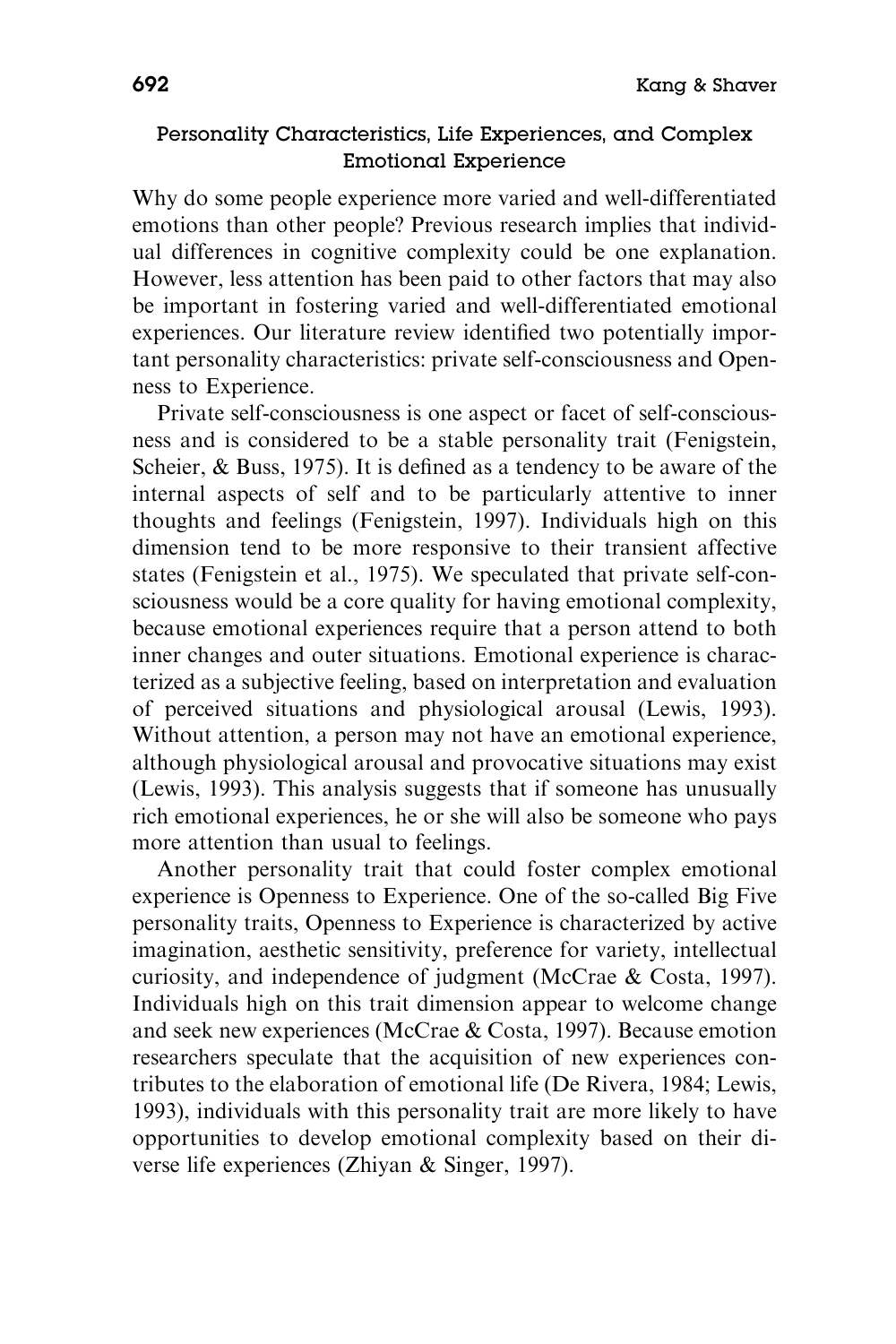This speculation has been partially supported by empirical evidence: A strong negative correlation  $(r = -.49)$  between Openness to Experience and the 20-item Toronto Alexithymia Scale (TAS) was reported (Bagby, Taylor, & Parker, 1994). Since the TAS is thought to measure a very limited and poorly differentiated state of emotional experience, the strong negative association between alexithymia and Openness to Experience supports the idea that there should be a connection between emotional complexity and Openness to Experience. We therefore hypothesized that attention to feelings and Openness to experience would be associated with rich emotional experiences.

## Implications of Emotional Complexity

What might be the psychological implications of having emotional complexity? As a consequence of experiencing varied and differentiated emotions, a person might be expected to show greater empathic understanding of others. This is because understanding others often requires that we understand their feelings in a particular situation (De Rivera, 1984). Emotion can deliver dense information about what transpires in others' minds during an interpersonal situation. In order to understand others' feelings, individuals may benefit from having their own broad repertoire of emotional experiences because understanding others' feelings is presumably based partly on understanding one's own (Saarni, 1997).

We also reasoned that emotional complexity would enhance interpersonal adaptability because knowing others' feelings in interpersonal situations provides useful information about how to react to them. In other words, empathic understanding of others' feelings should increase the likelihood of choosing appropriate responses or reactions. There is empirical support for this argument. Clinical observers have often reported poor interpersonal relationships among alexithymic patients (Lumley, Stettner, & Wehmer, 1996). It has been argued that undifferentiated emotional experience and poor emotional expressivity may cause such patients to have fewer close relationships and less social support. Lopez et al. (1997) also found that securely attached individuals differentiated significantly more between two emotions, shame and guilt, than did insecurely attached people. According to Lopez et al., securely attached individuals may respond to interpersonal problems more appropriately based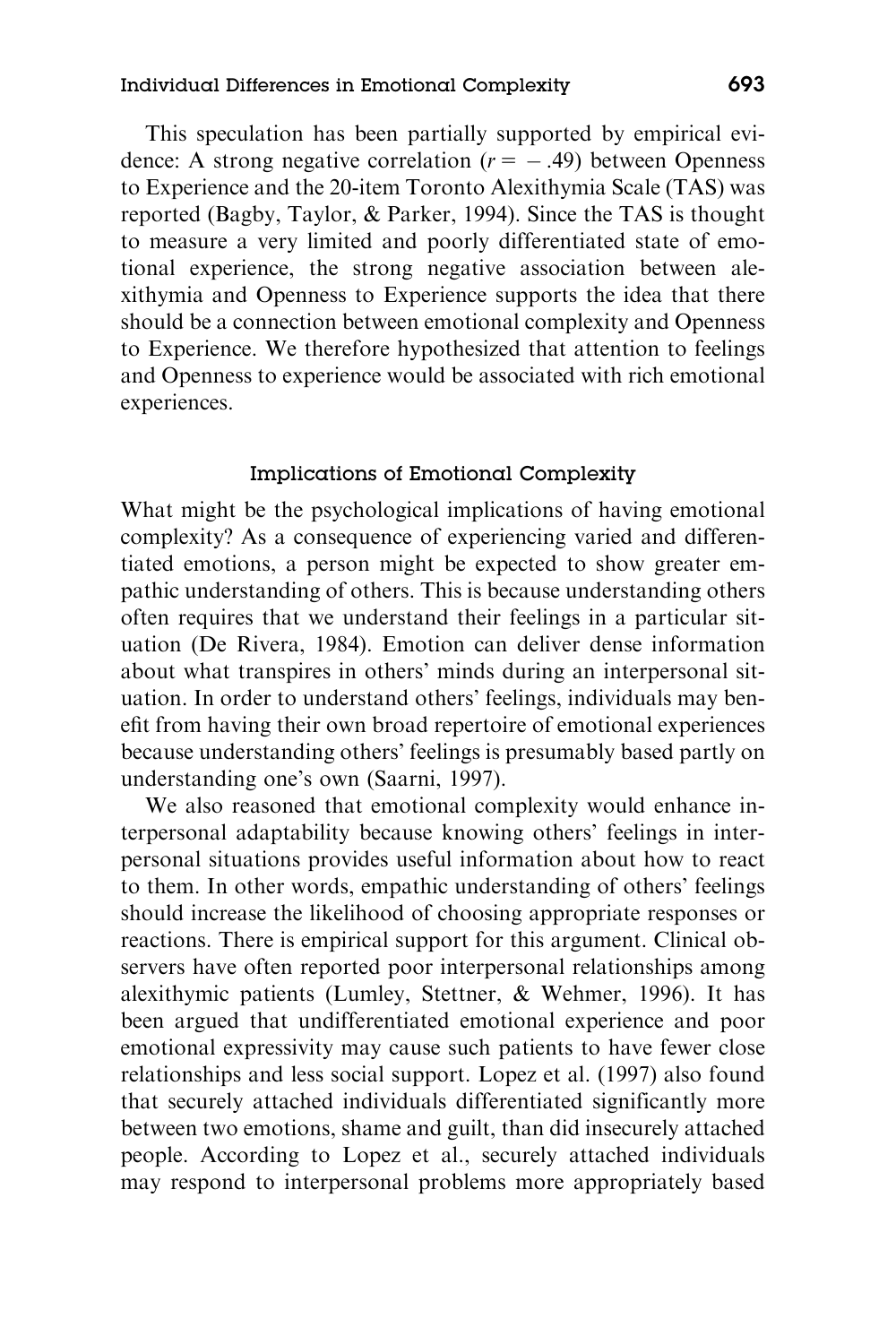on their ability to make finer-grained distinctions between the two emotions.

In fact, emotion researchers have speculated about the possible contribution of rich emotional experiences to interpersonal adaptability. For example, Lane and Schwartz (1992, p. 5) said, ''Consistent with this greater capacity for awareness of the emotions of self and other, there is increased flexibility in interpersonal interactions and greater adaptational success.'' According to Feldman Barrett, Lane, Sechrest, and Schwartz (2000), ''It seems likely that greater emotional complexity is associated with greater adaptation to the environment'' (p. 1034). Beyond speculations, however, there has been no empirical attempt to explore the association between emotional complexity and interpersonal adaptability. The present study was the first to test the hypothesis that individuals with varied and differentiated emotional experience would be more adaptable in interpersonal interactions.

## Emotional Complexity and Emotional Intelligence

Finally, it is important to consider how emotional complexity is related to the popular construct ''emotional intelligence.'' In their recently revised definition of emotional intelligence, Mayer and Salovey (1997) described it as consisting of four mental abilities: ability to perceive emotions in oneself and others, ability to access and generate emotions so as to assist thought, ability to understand emotions and emotional knowledge, and ability to regulate emotions reflectively so as to promote emotional and intellectual growth. According to this conceptualization, emotional intelligence does not focus on individual differences in the range and differentiation of emotional experience. Rather, the essence of emotional intelligence is the ability to use emotional information and regulate moods. However, one facet of emotional intelligence—ability to identify one's own emotions—seems to be directly related to emotional complexity. Individual differences in this ability may lead to individual differences in complex emotional experience.

In summary, we hypothesized that individuals with more complex emotional experience would be more attentive to their feelings, more open to experience, better able to understand others' feelings, and better adjusted socially. To test these hypotheses in Study 1, it was necessary to develop the Range and Differentiation of Emotional Experience Scale (RDEES).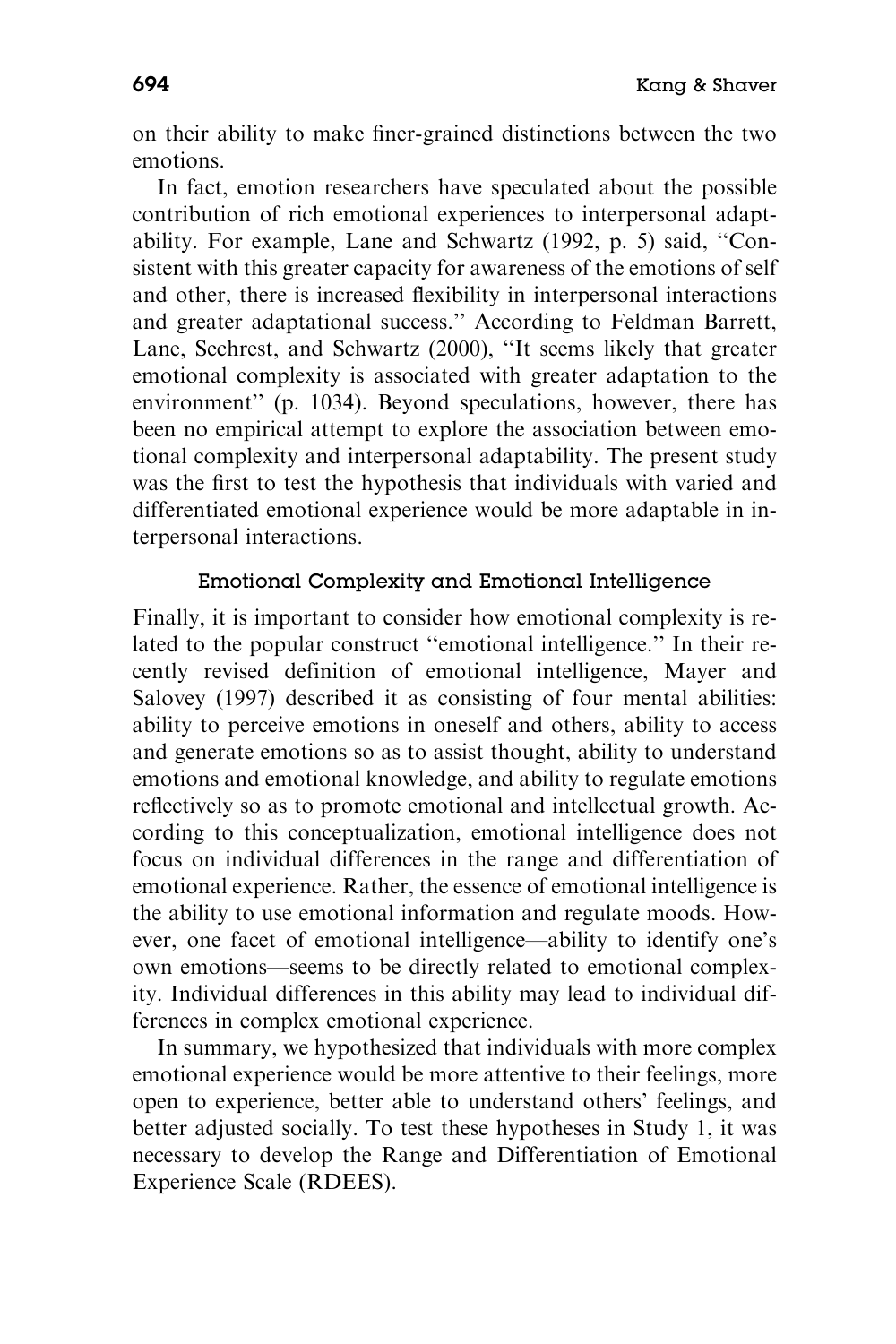#### Study 1

The main purpose of this study was to create the RDEES and begin to evaluate its construct validity. A series of three questionnaire studies (based on what we will call Samples 1, 2, and 3 of Study 1) were conducted. While refining the RDEES in successive trials, we explored its associations with other measures of emotional complexity, alexithymia, emotional intelligence, emotional expressiveness, and emotional intensity to locate emotional complexity in a nomological network (Cronbach & Meehl, 1955) of emotion constructs. Four major hypotheses were tested: The RDEES would be positively associated with measures of (1) private self-consciousness, (2) Openness to experience, and (3) empathic ability. It would also be positively associated with (4) measures of interpersonal adjustment.

#### METHOD

## Participants and Procedure

Sample 1 consisted of 400 students from introductory psychology classes. Participants in Sample 2 ( $N = 629$ ) and Sample 3 ( $N = 100$ ) were drawn from a variety of psychology courses. A packet of questionnaires was completed in small group sessions for extra credit. All participants ranged in age from 17 to 51, with a mean age of 19.6 years  $(SD = 2.38)$ . Seventyfour percent of the students were female, and a majority were either Asian American (43%) or European American (42%).

#### Development and Refinement of the RDEES

Sixteen items were initially generated to tap emotional complexity, eight items for Range (i.e., breadth of emotional experience) and eight for Differentiation, and used in Sample 1. Students rated each item on a 5-point scale, with 1 indicating that it ''does not describe me very well'' and 5 indicating that it ''describes me very well.''

Before an exploratory factor analysis was conducted, three items were deleted because of low item-total (subscale) correlations. Responses to the remaining 13 items were subjected to a principal axis factor analysis. Based on the scree plot, two factors (clearly representing the subconstructs of range and differentiation) were retained and rotated using the oblique criterion. Five items were eliminated because either their factor loadings were less then .40 or they loaded on both factors. The alpha coefficient for the RDEES was .75, with .75 for the 4-item Range subscale and .71 for the 4-item Differentiation subscale. Although the scale as a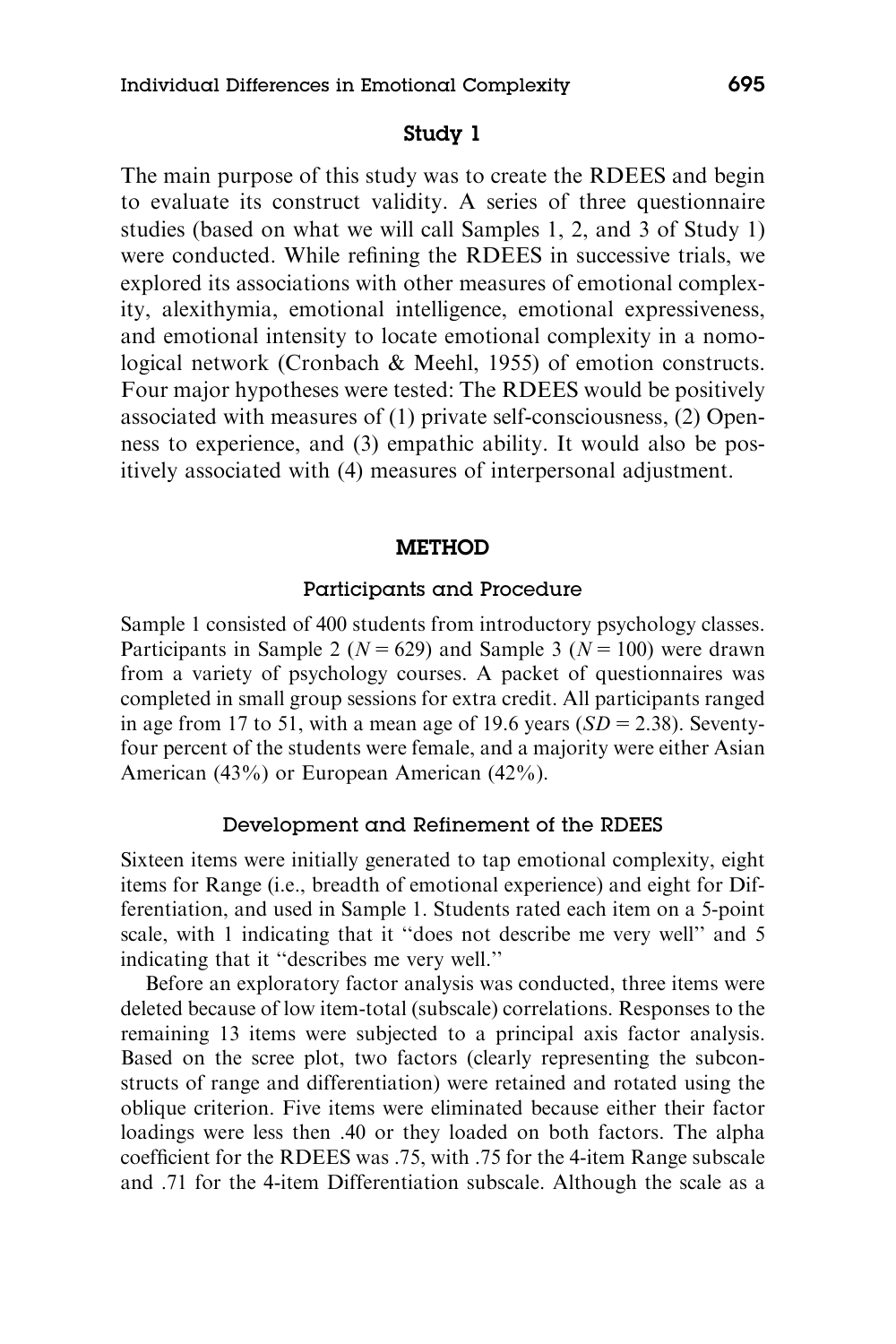whole had acceptable internal consistency for its length, an additional eight items were developed to increase internal consistency and were included in the second phase of the refinement process.

The second phase of item and factor analyses was based on the 629 participants in Sample 2. Two items were dropped in this process because their factor loadings were lower than .40. The resulting 14-item RDEES had a mean inter-item correlation of .30, with correlations ranging from .05 to .64. The final factor analysis yielded the same two factors found in the preliminary studies and accounted for 41% of the total variance. The two factors were named ''Range'' and ''Differentiation'' and served as the basis for constructing two subscales. The alpha coefficient of the 14-item RDEES was .85, (.82 for the 7-item Range subscale and .79 for the 7-item Differentiation subscale). The correlations between the two subscales ranged from .30 to .47 (see Table 2). The final version of the RDEES is displayed in Table 1 along with a summary of descriptive statistics and a factor analysis.

We noticed that the score distribution for the Range subscale was somewhat negatively skewed (skewness  $= -0.56$ ). To reduce this skewness, we explored the benefits of a 7-point rather than a 5-point answer continuum while providing a more extreme anchor for the higher end of the scale (describes me extremely well rather than describes me very well) in Sample 3. Although item and factor analyses replicated the two-factor structure of the RDEES, the distribution of the Range scores still remained slightly negatively skewed (skewness  $= -0.28$ ). Correlations between the 8-item RDEES scores and the 14-item RDEES scores were .93 (Sample 2) and .95 (Sample 3).

#### Materials

The three questionnaire studies (Samples 1, 2, and 3) shared many common measures, but some scales were used on only one or two occasions. The scales used in each sample can be found in Table 2, 3, and 5, along with their alpha coefficients based on the samples in Study 1.

Emotion measures. Sommers' Emotional Range Test (ERT; Sommers, 1981) and the Levels of Emotional Awareness Scale (LEAS; Lane et al., 1990) were administered to explore the concurrent validity of the RDEES. The ERT consists of a brief description of three situations that subjects are asked to elaborate on, focusing on the characters' likely feelings. The responses were scored by one rater trained by the first author. Interrater reliability between the rater and the author was .90, based on the responses from 40 randomly selected students. The average number of emotion words used per situation was  $3.21$  ( $SD = 1.31$ ).

We used two split-half versions of the original 20-item LEAS (Form A and Form B) because of time constraints. Fifty students received Form A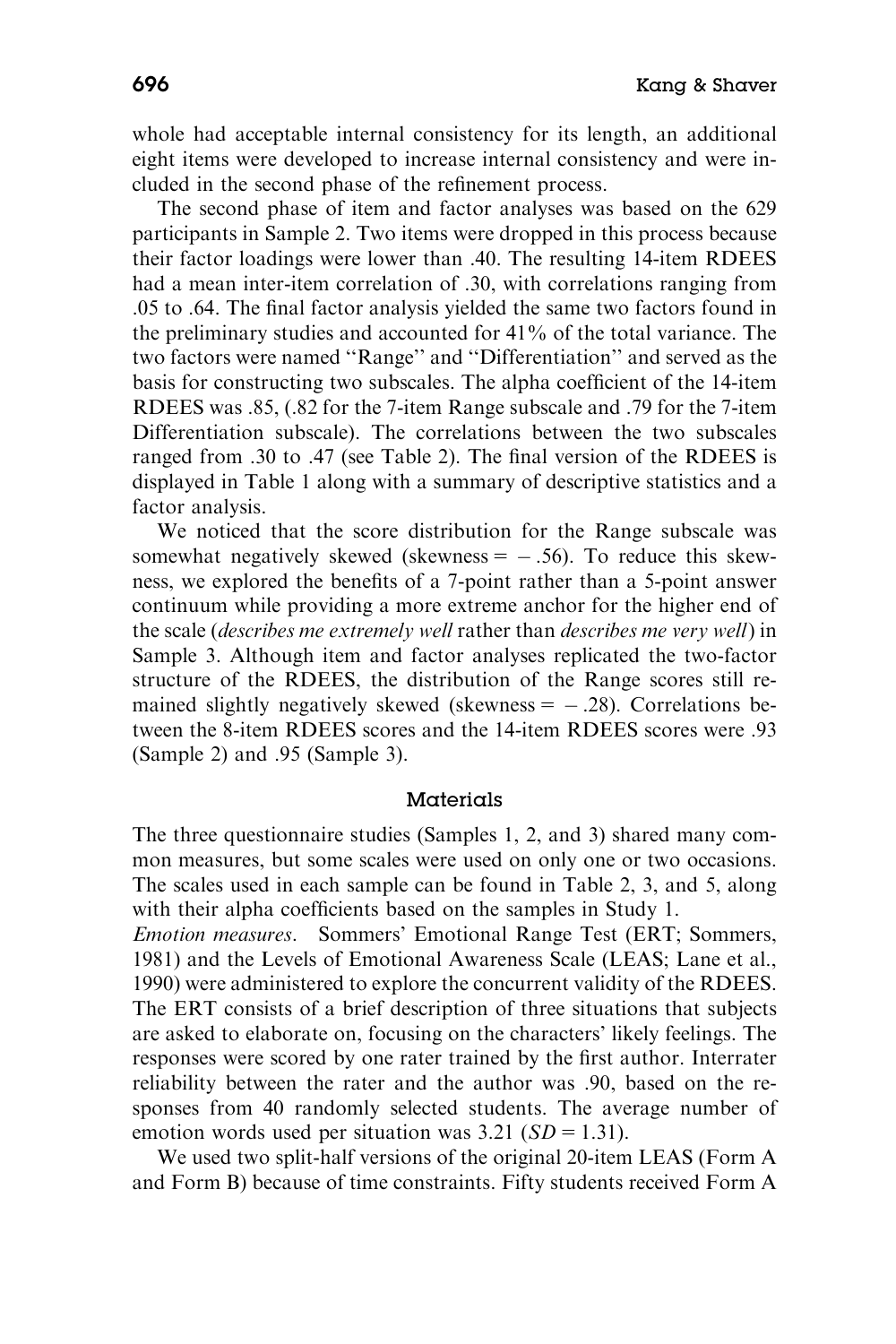|  | I<br>ĺ<br>$\ddot{\phantom{0}}$<br>)<br>Statistics<br>Statistics<br>.<br>.<br>.<br>)<br>5<br>5<br>5<br>5<br>5<br>֚֡<br>$\overline{1}$<br>$\frac{1}{2}$ |  |
|--|-------------------------------------------------------------------------------------------------------------------------------------------------------|--|
|--|-------------------------------------------------------------------------------------------------------------------------------------------------------|--|

| Item                                                                          |                                 | Range Differentiation $M(SD)$ Item-Total $r^a$<br>Factor I Factor II |             |               |
|-------------------------------------------------------------------------------|---------------------------------|----------------------------------------------------------------------|-------------|---------------|
| 7. I experience a wide range of emotions.                                     | $\vec{r}$                       | $\approx$                                                            | 3.95 (1.05) | 67            |
| 5. I usually experience a limited range of emotions. (R)                      | $\overline{5}$                  | $-15$                                                                | 3.84 (1.16) | $\frac{4}{6}$ |
| 1. I don't experience many different feelings in everyday life. (R)           | $\overline{70}$                 | $-.18$                                                               | 3.94 (.98)  | 43            |
| 9. I don't experience a variety of feelings on an everyday basis. (R)         | $\mathcal{L}$                   | S.                                                                   | 3.78 (1.09) | 52            |
| 13. I tend to experience a broad range of different feelings.                 | $\mathbf{g}$                    | $\overline{.}$                                                       | 3.54 (1.02) | 67            |
| 3. I have experienced a wide range of emotions throughout my life.            | 53                              | $\overline{12}$                                                      | 3.95 (.93)  | 52            |
| 11. Feeling good or bad — those terms are sufficient to describe most of my   | र्च                             | $\infty$                                                             | 3.84 (1.20) |               |
| feelings in everyday life. (R)                                                |                                 |                                                                      |             |               |
| 12. I am aware of the subtle differences between feelings I have.             | $\overline{0}$<br>Ï             | 8ġ                                                                   | 3.36 (.92)  | 65            |
| 14. I am good at distinguishing subtle differences in the meaning of closely  | $\mathcal{O}$                   | $\overline{6}$                                                       | 3.26 (.92)  | 55            |
| related emotion words.                                                        |                                 |                                                                      |             |               |
| 8. I am aware that each emotion has a completely different meaning.           | $-12$                           | $\tilde{e}$                                                          | 3.55 (.97)  | .38           |
| 10. If emotions are viewed as colors, I can notice even small variations      |                                 | ್ಲಿ                                                                  | 3.09(1.13)  | 59            |
| within one kind of color (emotion).                                           |                                 |                                                                      |             |               |
| 4. Each emotion has a very distinct and unique meaning to me.                 | $\frac{8}{2}$<br>$\overline{1}$ | $\mathbf{S}$                                                         | 3.44 (1.06) | 39            |
| 2. I am aware of the different nuances or subtleties of a given emotion.      | $\overline{0}$                  | Ľ,                                                                   | 3.42 (0.94) | 48            |
| 6. I tend to draw fine distinctions between similar feelings (e.g., depressed | $\widetilde{c}$                 | $\ddot{ }$                                                           | 3.12(1.19)  | 33            |
| and blue; annoyed and irritated).                                             |                                 |                                                                      |             |               |

*Note.*  $N = 629$ ;  $R =$  reverse-keyed.<br><sup>a</sup>The total score was based on each subscale. aThe total score was based on each subscale.*Note.*  $N = 629$ ;  $R =$  reverse-keyed.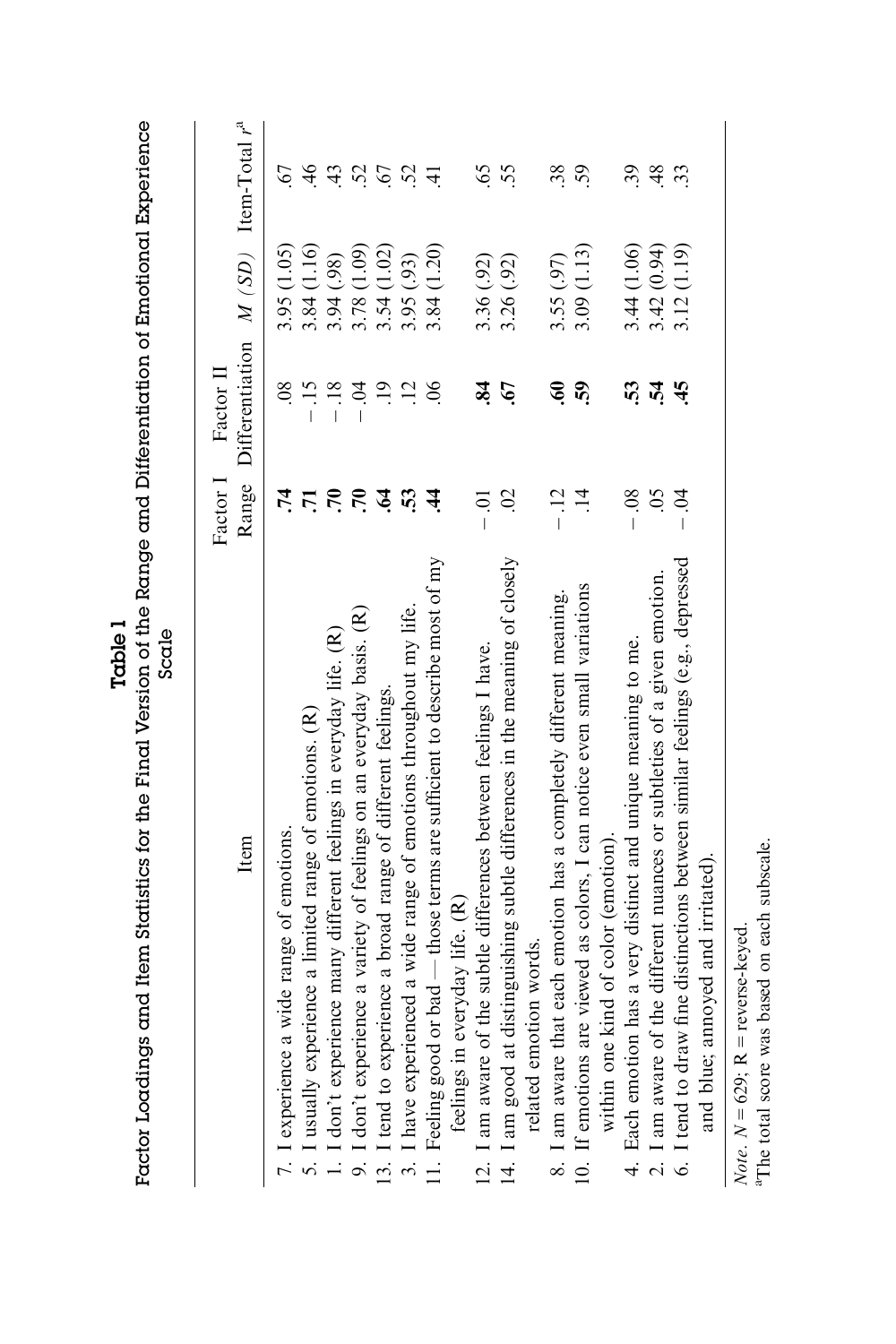and the other fifty, Form B. Two raters scored the LEAS independently after mastering a scoring manual and correctly classifying sample responses. The interrater reliability was .82, and all discrepancies were resolved by discussion. The mean score was 29.5 ( $SD = 4.24$ ) for Form A and 31.56 ( $SD = 3.54$ ) for Form B. Because the two different forms of the LEAS were employed to cover all original 20 items, all scores were standardized within each subsample before combining them. Whenever any statistics involved in the LEAS were computed, other scales were also standardized within each subsample.

Four emotion scales were used in all three studies to explore how emotional complexity is associated with other emotion concepts. The 16-item Emotional Expressiveness Questionnaire (EEQ; King & Emmons, 1990) measures self-reported emotional expressiveness. The 40-item Affect Intensity Measure (AIM; Larsen et al., 1986) was designed to measure the characteristic intensity of emotional experience. The 20-item Toronto Alexithymia Scale (TAS; Bagby, Parker, & Taylor, 1994) assesses difficulty identifying feelings, difficulty describing feelings, and externally oriented thinking. The Trait Meta-Mood Scale (TMMS; Salovey, Mayer, Goldman, Turvey, & Palfai, 1995) measures individual differences in attention to moods and feelings, the clarity with which these feelings are experienced, and beliefs about how to regulate them. This scale was developed to assess an early conceptualization of ''emotional intelligence'' (Salovey & Mayer, 1990) and was employed here to examine the association between emotional complexity and identifying one's own emotions.<sup>2</sup>

Measures used for testing the major hypotheses. The Self-Consciousness Scale (SCS; Fenigstein et al., 1975) was used to measure private self-consciousness, public self-consciousness, and social anxiety. The NEO Five-Factor Inventory (NEO-FFI; Costa & McCrae, 1989) and the Big Five Inventory (BFI; John & Srivastava, 1999) were employed to assess five major domains of personality: Openness to Experience, Extraversion, Neuroticism, Conscientiousness, and Agreeableness. A subscale of the Interpersonal Reactivity Index (Davis, 1980) was selected to measure empathy; the 7-item Empathic Concern (EC) subscale measures the tendency to experience feelings of warmth, compassion, and concern for others.

Four scales were used to measure interpersonal adaptability. The 13 item Revised Self-Monitoring Scale (RSMS; Lennox & Wolfe, 1984) taps

2. Although an earlier version of the Multifactor Emotional Intelligence Scale (MEIS; Mayer, Caruso, & Salovey, 2000) was available when we conducted Study 1, we selected the Trait-Meta Mood Scale because we hypothesized that perceiving one's own emotions would be related to individual differences in the range and differentiation of emotional experience. The MEIS was not designed to assess ability to perceive one's own emotions.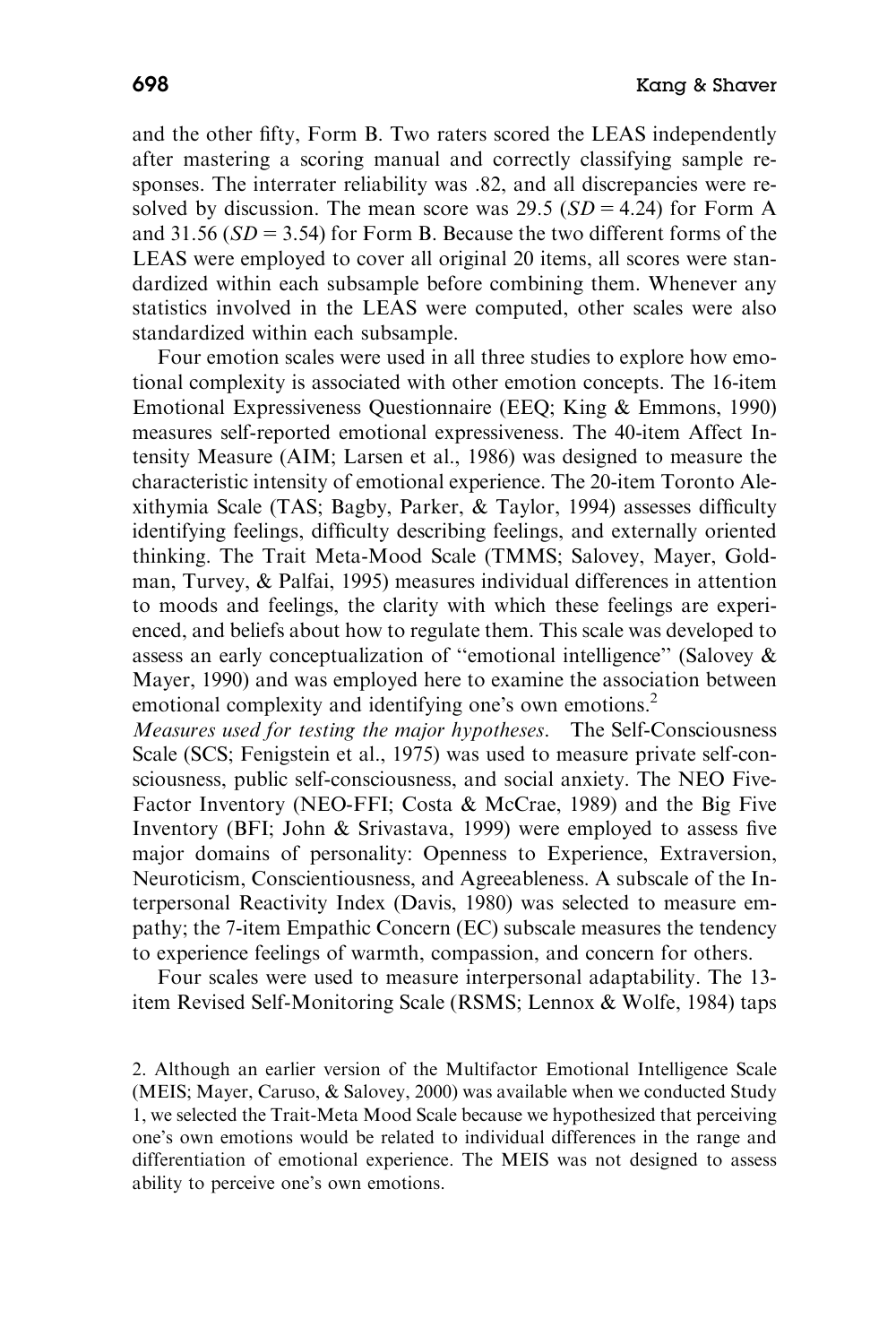two characteristics of high self-monitoring individuals: ability to modify self-presentation and sensitivity to the expressive behavior of others. Another adaptability measure was the Battery of Interpersonal Capabilities (BIC; Paulhus & Martin, 1987), which uses 7-point scales to assess a person's ability to adjust his or her behavior to the interpersonal demands of a wide range of situations. The scale includes 16 interpersonal attributes that are either socially desirable (e.g., ''gregarious'') or socially undesirable (e.g., ''aloof''). Respondents are asked about their ability to enact each of these interpersonal attributes. For example, ''How capable are you of being aloof when the situation requires it?'' The scale contains 5 positive adjectives and 11 negative adjectives describing social behaviors. We used only part of the scale in this study because we failed to replicate the factor structure reported by Paulhus and Martin (1987). We obtained two factors: positive versus negative behaviors in interpersonal situations. Only the 5-item positive behavior subscale (henceforth called the positive BIC) was considered because only it had a correlation with the RSMS in Sample 2 ( $r = .31$  vs.  $r = .08$  for the negative behavior subscale).

Two additional scales were also developed especially for this study. A 5-item Sensitivity to Others' Feelings scale (SOF), was created for Sample 1, which is rated on a 5-point scale (a sample item, ''When my friends talk to me, I notice how their emotions change from moment to moment including very subtle changes in emotions.''). Its alpha coefficient was .74. The Interpersonal Relationship Quality (IRQ) scale was developed to measure quality of interpersonal relationships, describing warm and comforting relationships. Sample items are ''I feel that my relationships with others are friendly and comforting'' and ''I enjoy visiting old friends and neighbors in my hometown.'' All items were rated on a 5-point scale ranging from 1 (does not describe me at all) to 5 (describes me very well). The psychometric properties of the IRQ implied that it was a sound measure of interpersonal relationship quality; the internal consistency reliability was .80; the test-retest reliability for a 6-week interval was .78  $(N = 93)$ ; the self-peer agreement  $(N = 94)$  was .56 (refer to Study 2 for a more detailed description regarding peer ratings); its correlation with the Revised Self-Monitoring Scale was .32.

Social desirability and academic achievement. Several other measures were administered to control potentially confounded variables and provide more information about the RDEES. The 33-item Marlowe-Crowne Social Desirability Scale (MCSD; Marlowe & Crowne, 1964) and the 40 item Balanced Inventory of Desirable Responding (BIDR; Paulhus, 1984) were selected to assess social desirability response set. The BIDR contains two subscales measuring impression management and self-deception. Subjects were also asked either to report their SAT scores and cumulative GPA (in Sample 1) or for permission to access those scores from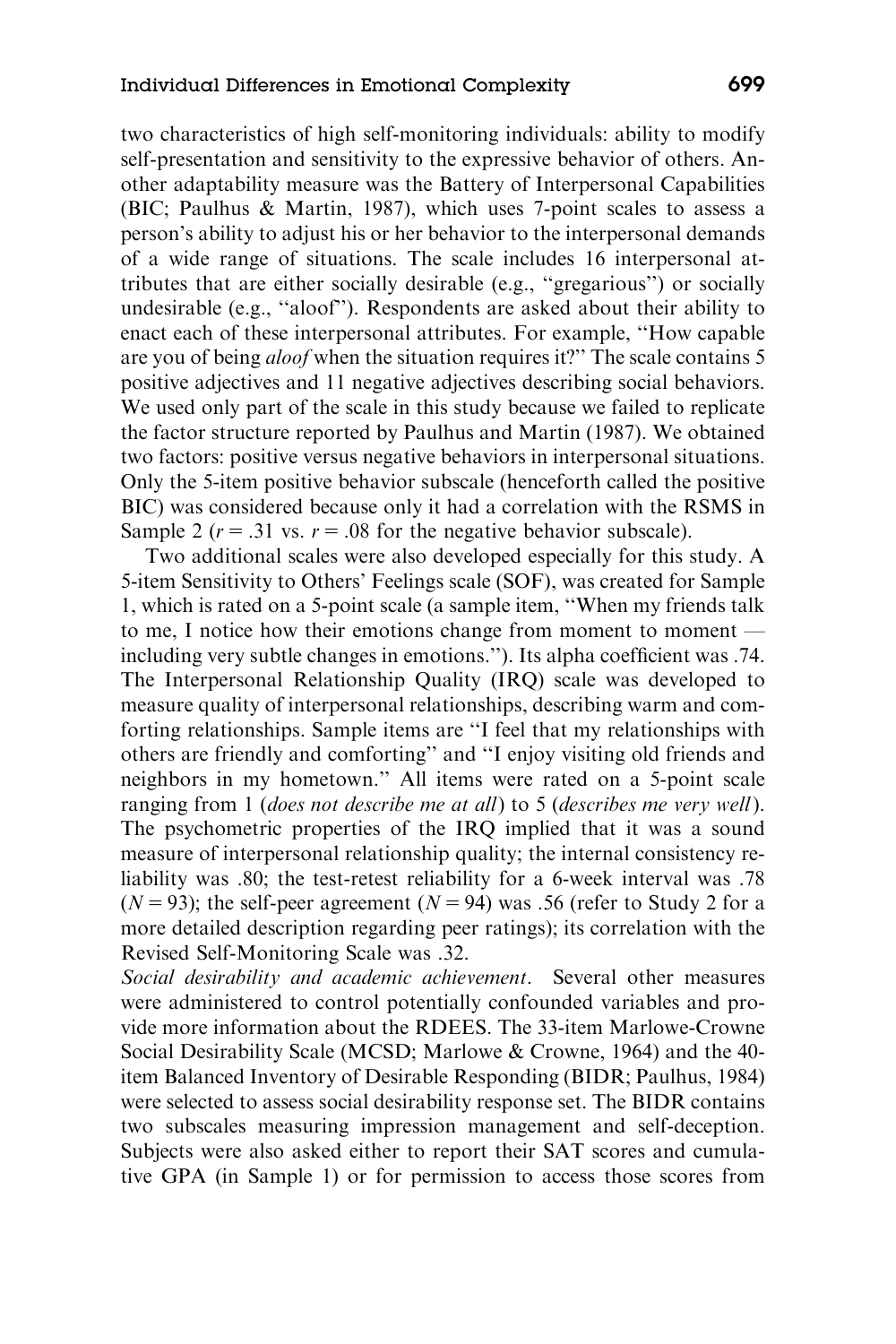official school records (in Sample 2). A total of 536 participants in Sample 2 signed the consent form, and it was possible to retrieve the records of 449 of them. (The others were inaccessible because of inaccurate information on the permission form.)

## RESULTS AND DISCUSSION

#### Gender Differences, Ethnic Differences, and Social Desirability

Many scales assessing emotional expressiveness or emotional intensity yield gender differences (e.g., King & Emmons, 1990; Larsen, 1987) and ethnic differences (e.g., Kitayama & Markus, 1994). We therefore checked for gender and ethnic differences in the RDEES before proceeding to further analyses. The means and standard deviations for men and women in the three samples are displayed in Table 2, along with Pearson correlation coefficients with gender (women were coded as 1 and men as 0) and ethnicity (Asian Americans were coded as 0 and European Americans as 1). Although women and European Americans tended to have slightly higher scores than men and Asian Americans on the RDEES, the differences were not large. Correlations between scores on the RDEES and scores on social desirability scales were also examined. In Sample 1, the correlation between the RDEES and the Marlowe-Crowne Social Desirability scale was  $-.01$  ( $r = -.12$  for the Range subscale and  $r = .11$  for the Differentiation subscale). In Samples 2 and 3, the two subscale scores of the Balanced Inventory of Desirable Responding (BIDR) were only slightly positively correlated with the RDEES ( $rs = .15$  and .03 for self-deception and  $rs = .09$  and .08 for impression management). The Range subscale was not associated with the BIDR  $(rs = .10, .03$  for impression management and  $rs = .03$ ,  $-.11$  for self-deception), but the Differentiation subscale was somewhat related to it ( $rs = .22$  and .27 for self-deception and  $rs = .06$  and .14 for impression management). None of these coefficients suggests that the RDEES subscales simply measure social desirability biases.

#### Concurrent and Discriminant Validity of the RDEES

To establish preliminary construct validity for the RDEES, correlations among scores on the RDEES, Sommers' Emotional Range Test (ERT), and the Levels of Emotional Awareness Scale (LEAS)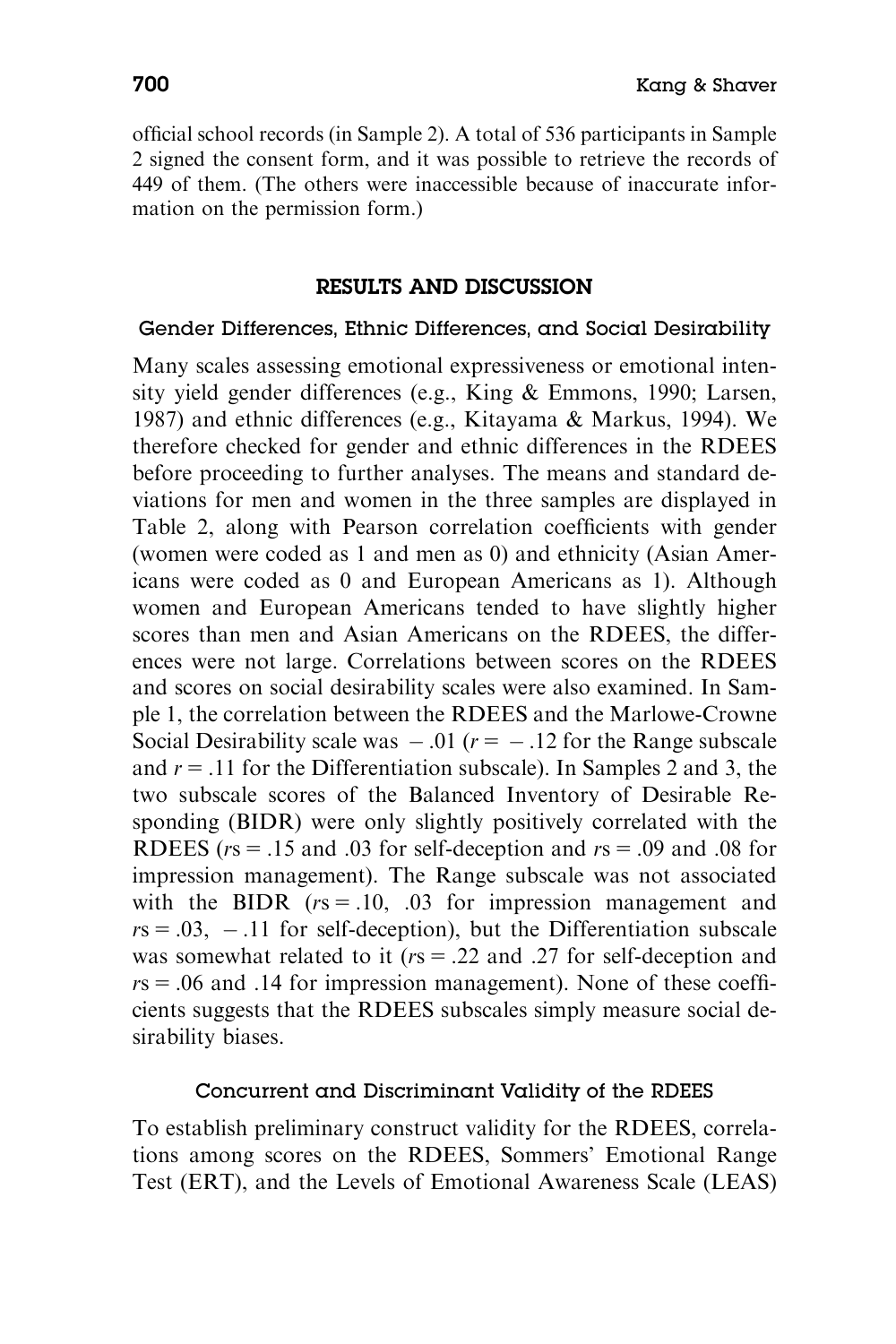| ことさせ てらろ そうてらくろ しょく<br>)<br>;                                 |
|---------------------------------------------------------------|
| <br> <br> <br>$\frac{1}{2}$<br>ジューリード<br>さくこうくしょ              |
| )<br> }<br> <br>֧֧֧֧֢ׅ֧֦֧֧֧֧֧ׅ֪֦֧֚֚֚֚֚֚֚֚֚֚֚֚֚֚֚֚֝֝֝֝֬֝֬֝֬֝֬֜ |
|                                                               |
| ;<br>;<br>;<br>;<br>-<br>,                                    |

|           |                       |                             |                                                                                                                 | ≍                                                    | ≽                                                    | subscale  | Gen             | Eth                                                    | Items                               | 8               |
|-----------|-----------------------|-----------------------------|-----------------------------------------------------------------------------------------------------------------|------------------------------------------------------|------------------------------------------------------|-----------|-----------------|--------------------------------------------------------|-------------------------------------|-----------------|
| tudy 1    | Sample                |                             | 395 <sup>b</sup>                                                                                                | 149                                                  | 246                                                  |           |                 |                                                        |                                     |                 |
|           |                       | <b>RDEES</b>                | $3.51 (.58)$<br>$3.73 (.77)$<br>$5.28 (.67)$                                                                    | 1.43 (.60)                                           | 3.55 (.57)<br>3.82 (.76)<br>3.28 (.67)               |           | $\Xi$           |                                                        |                                     | 75              |
|           |                       |                             |                                                                                                                 |                                                      |                                                      |           | $-15$           | $\frac{8}{18}$                                         |                                     | $\frac{75}{71}$ |
|           |                       | Range<br>Diff<br>N          |                                                                                                                 | $3.57(.77)$<br>$3.29(.67)$<br>$126$                  |                                                      | $\approx$ | $\mathcal{L}$   |                                                        |                                     |                 |
|           | Sample 2              |                             |                                                                                                                 |                                                      | 489                                                  |           |                 |                                                        |                                     |                 |
|           |                       | RDEES<br>Range<br>Diff<br>N |                                                                                                                 |                                                      |                                                      |           | $\Xi$           |                                                        |                                     |                 |
|           |                       |                             | 3.61 (.62)<br>3.89 (.74)<br>3.32 (.70)<br>100                                                                   | $3.48 (.64)$<br>$3.72 (.78)$<br>$3.25 (.70)$<br>$17$ | $3.64 (-61)$<br>$3.94 (-73)$<br>$3.34 (-70)$<br>$83$ |           | $\Xi$           |                                                        |                                     | 33 B            |
|           |                       |                             |                                                                                                                 |                                                      |                                                      | 47        | $\widetilde{S}$ | S                                                      |                                     |                 |
|           | Sample 3 <sup>ª</sup> |                             |                                                                                                                 |                                                      |                                                      |           |                 |                                                        |                                     |                 |
|           |                       | RDEES<br>Range<br>Diff<br>N |                                                                                                                 |                                                      |                                                      |           |                 |                                                        |                                     |                 |
|           |                       |                             |                                                                                                                 |                                                      |                                                      |           |                 | $\begin{smallmatrix} 2 & 3 \\ 2 & 5 \end{smallmatrix}$ |                                     | ಜ್ರ ಜ್ರ ಜ್ರ     |
|           |                       |                             | $4.76(.87)$<br>5.06 (1.16)<br>4.45 (1.02)<br>95                                                                 | $4.59(.58)$<br>$4.66 (1.01)$<br>$4.53 (.89)$<br>$17$ | $4.76(.87)$<br>5.15 (1.18)<br>4.44 (1.05)<br>78      | $\Im 0$   |                 |                                                        |                                     |                 |
| Study $2$ |                       |                             |                                                                                                                 |                                                      |                                                      |           |                 |                                                        |                                     |                 |
|           |                       | <b>RDEES</b>                | $3.72(.58)$<br>$4.08(.70)$                                                                                      | (64)                                                 | (38)                                                 |           |                 |                                                        |                                     | 86              |
|           |                       | Range<br>Diff               |                                                                                                                 | 4.02(.85)                                            | 4.09 (.67)                                           |           | 65              | $\Xi$                                                  |                                     | $rac{8}{3}$     |
|           |                       |                             | .36(.71)                                                                                                        | (0.81)                                               | (40)(68)                                             | 38        | $\equiv$        | $\mathfrak{p}$                                         |                                     |                 |
|           |                       |                             | <i>Note</i> . The numbers in parentheses are standard deviations. $T = Total$ number of subjects who identified |                                                      |                                                      |           |                 |                                                        | their gender; $M =$ Men; $W =$ Wom- |                 |

en; Subscale = Correlations between the Range and the Differentiation subscale; Gen = Correlations with gender. Women were coded as 1, men as 0; Eth = Correlations with ethnicity. European-Americans were coded as 1, Asian-Americans as 0; Items = the number of items in a men as 0; Eth = Correlations with ethnicity. European-Americans were coded as 1, Asian-Americans as 0; Items = the number of items in a en; Subscale = Correlations between the Range and the Differentiation subscale; Gen = Correlations with gender. Women were coded as 1, scale;  $\alpha$  = Cronbach's alpha coefficient. scale;  $\alpha$  = Cronbach's alpha coefficient.

<sup>a</sup>A 7-point rating scale was used in Sample 3, while a 5-point rating scale was employed in other studies. aA 7-point rating scale was used in Sample 3, while a 5-point rating scale was employed in other studies. <sup>b</sup>Five people did not report their gender in Study 1. bFive people did not report their gender in Study 1.

'Fourteen people did not report their gender in Study 2. cFourteen people did not report their gender in Study 2.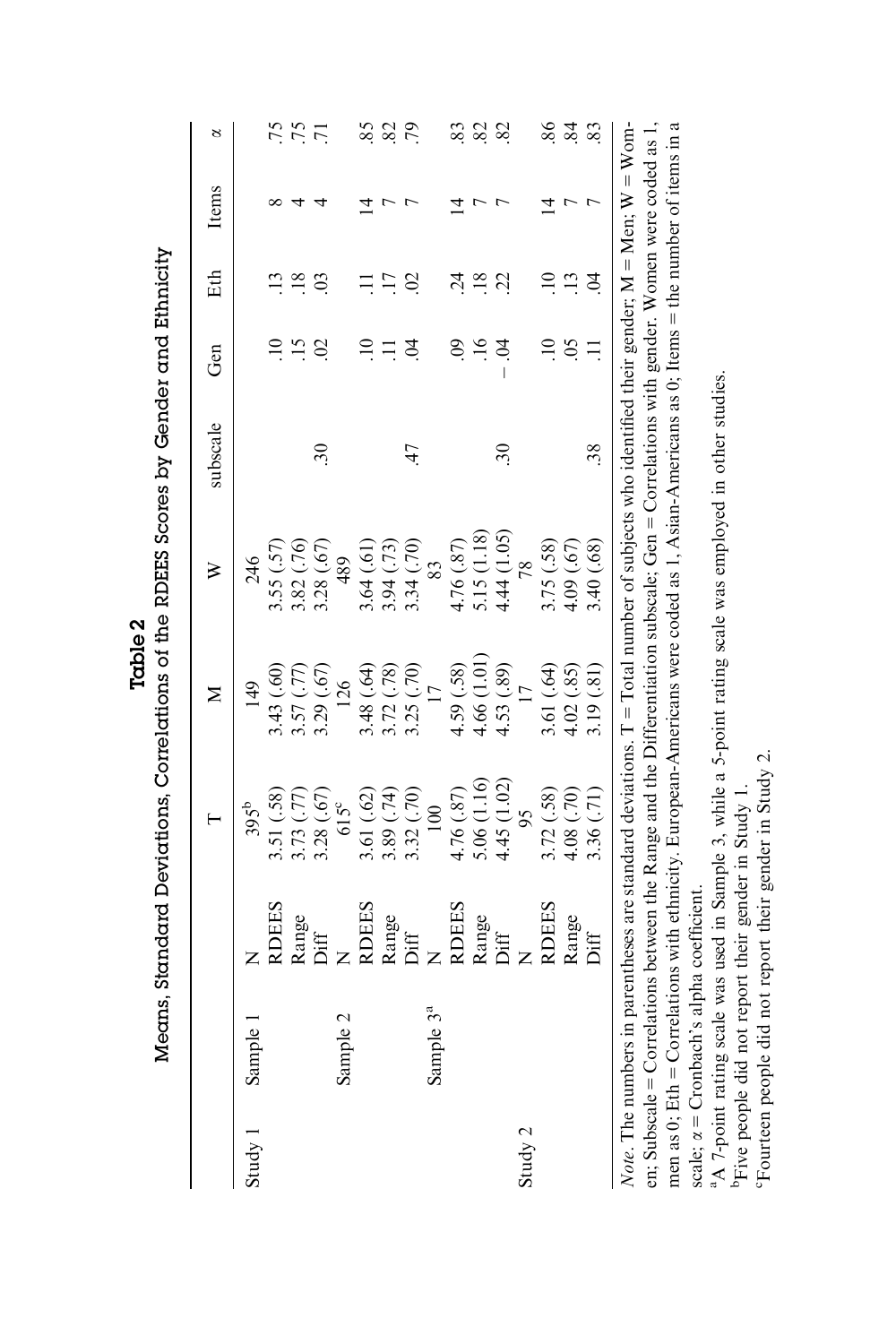were examined. The results are displayed in Table 3, along with properties of the scales. Although the RDEES was not highly correlated with either the ERT ( $r = .20$ ) or the LEAS ( $r = .30$ ), the correlations were among the highest correlations involving the ERT and the LEAS. The low correlations can be attributed in part to nonshared method variance because the ERT and the LEAS require open-ended responses. It is not clear, however, why the LEAS did not have higher correlations with conceptually related measures (e.g., the Toronto Alexithymia Scale;  $r = -.17$ ) than with other emotion scales (e.g., the Affect Intensity Measure;  $r = .24$ ). The ERT and the LEAS also had somewhat low internal consistency coefficients ( $\alpha$  = .68 and .63, respectively), but this was attributable mainly to their brevity.

The correlations between the ERT and the two subscales of the RDEES further supported the construct validity of the RDEES, showing that the Range subscale was more related to the ERT  $(r = .21)$  than the Differentiation subscale  $(r = .10)$ . Both subscales of the RDEES were correlated with the LEAS ( $r = .27$  for Range and  $r = .22$  for Differentiation), implying that emotional awareness encompasses both aspects of emotional experience assessed by the RDEES.

We predicted that the RDEES and the Toronto Alexithymia Scale (TAS) would be negatively correlated, and they were  $(r_s = -.38, ...)$  $-0.36$ , and  $-0.38$  in Samples 1, 2, and 3, respectively). The RDEES was also substantially correlated with the Trait-Meta Mood Scale (TMMS;  $rs = .47, .46, and .54$ ), an emotional intelligence scale. Indeed, the RDEES was positively associated with the Clarity scale, one of the subscales of the TMMS ( $rs = .26$ , .27, and .37), implying that clearly identifying one's own emotions is related to individual differences in the range and differentiation of emotional experience. The correlation between the TAS scores and the TMMS scores was very high ( $rs = -.63, -.73, and -.73$ ), implying that the TAS and the TMMS tap the same or overlapping constructs. To locate the RDEES in a nomological network of emotion constructs, we examined its correlations with two other scales measuring important aspects of emotion. The RDEES was positively correlated with both the Emotional Expressiveness Questionnaire ( $rs = .42, .32,$  and .45) and the Affect Intensity Measure ( $rs = .25, .32,$  and .30), but the magnitudes of the correlations indicated that the RDEES was not simply redundant with measures of emotional expressivity and intensity.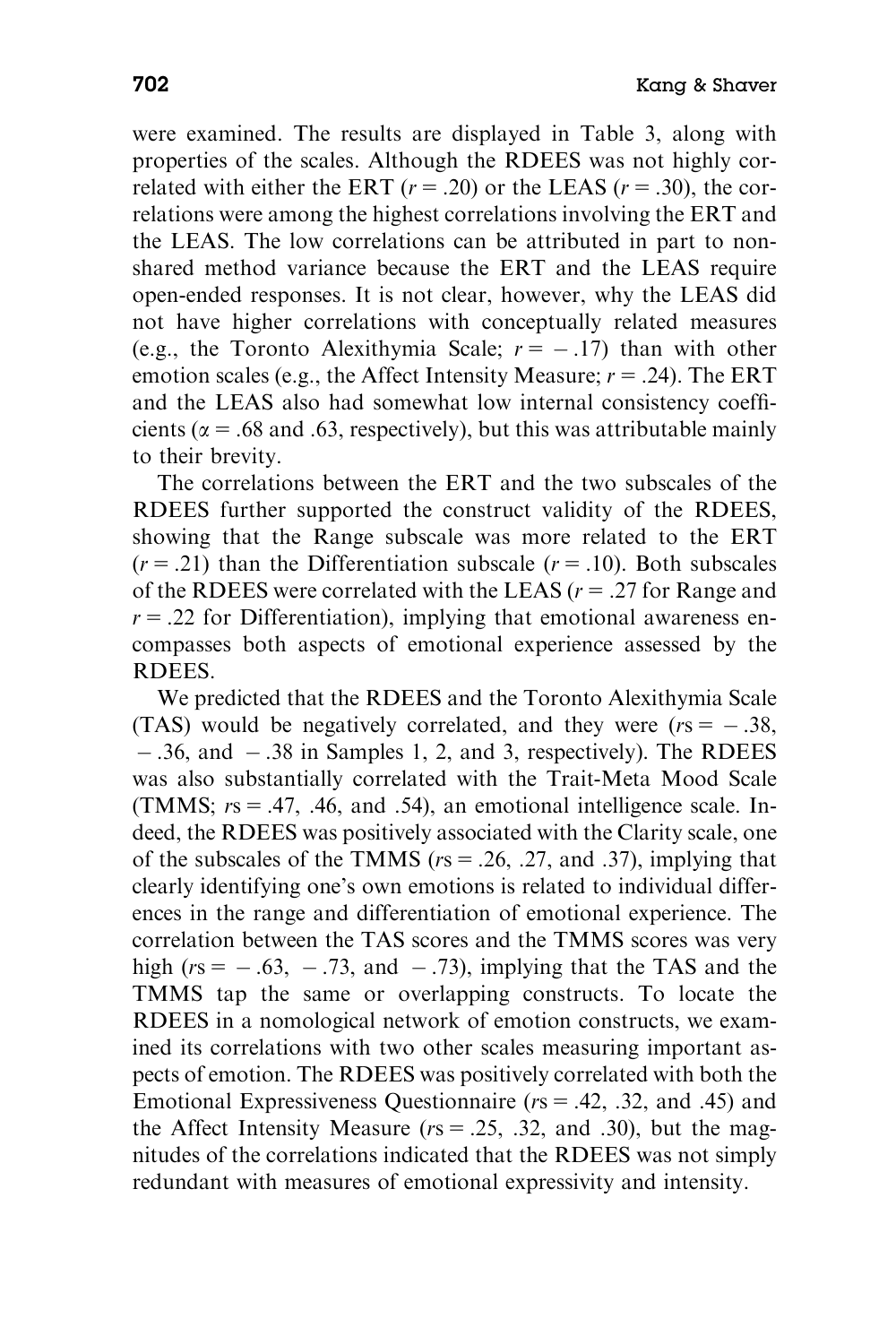|             |                       | Sample :       |              |                       |                 | Sample 2         |             |                     | Sample 3   |                            |                 | Items                                                                                                                                                                                                                                                                                                            |    | S               |                 |
|-------------|-----------------------|----------------|--------------|-----------------------|-----------------|------------------|-------------|---------------------|------------|----------------------------|-----------------|------------------------------------------------------------------------------------------------------------------------------------------------------------------------------------------------------------------------------------------------------------------------------------------------------------------|----|-----------------|-----------------|
|             | RDEES                 | Ran            | Diff         | ERT                   | RDEES           | Ran              | Diff        | <b>RDEES</b>        | Ran        | Diff                       | LEAS            |                                                                                                                                                                                                                                                                                                                  |    | $\mathcal{S}$   | S3              |
| ERT         | $\tilde{\mathcal{L}}$ | $\ddot{c}$     | $\Xi$        |                       |                 |                  |             |                     |            |                            |                 |                                                                                                                                                                                                                                                                                                                  | 68 |                 |                 |
| LEAS        |                       |                |              |                       |                 |                  |             | $\ddot{.}30$        | 27         |                            |                 |                                                                                                                                                                                                                                                                                                                  |    |                 | $.63^{\rm a}$   |
| TAS         | $-38$                 | $-0.26$        | $-.37$       |                       | $-.36$          | $-0.30$          |             | 38                  | $-0.26$    | 23.5                       |                 | $\Omega$                                                                                                                                                                                                                                                                                                         |    |                 | .86             |
| Identity    | $-14$                 |                |              |                       | 60              |                  |             | $\ddot{\Omega}$     | $-14$      | $\tilde{\mathcal{L}}$<br>Ī | $-0.6$          |                                                                                                                                                                                                                                                                                                                  | 78 | $\overline{8}$  | 86              |
| Describe    | .27<br>Ī              | $-16$          | $-28$        | $\tilde{\mathcal{S}}$ | $\ddot{c}$      |                  | ្ម          | 42                  |            | $\ddot{36}$                | $-22$           |                                                                                                                                                                                                                                                                                                                  |    | .75             | .77             |
| External    | र्नि                  | $-39$          | 4.           |                       | 5               | 45               | 47          | $\ddot{3}$          | <u>يا</u>  | 32                         | Ξ               |                                                                                                                                                                                                                                                                                                                  |    | 89.             | 89.             |
| <b>TMMS</b> |                       | 33             | 4            | $\Xi$                 | 46              | $\ddot{38}$      | र्          | $\dot{X}$ $\dot{A}$ | 43         | $\dot{4}$                  | $\approx$       | $24(30)^{5}$                                                                                                                                                                                                                                                                                                     |    | 85              | 86              |
| Attention   | 47<br>56              | 53             | .37          | .18                   | 56              | 52               | $\dot{4}$   |                     | 43         | $\overline{31}$            | $\overline{10}$ | 10(13)                                                                                                                                                                                                                                                                                                           | 8  | .82             | $\overline{81}$ |
| Clarity     | $26 \frac{1}{4}$      | $\overline{0}$ | $\ddot{56}$  | $\mathcal{S}$         | $\overline{27}$ | $\ddot{=}$       | 29          | 37.36               | $\ddot{0}$ | 42                         | $\overline{0}$  | 10(11)                                                                                                                                                                                                                                                                                                           | 85 | $\overline{84}$ | $\frac{1}{27}$  |
| Repair      |                       | $\overline{0}$ | $\ddot{5}$   | $\infty$              | $\overline{0}$  | $\overline{0}$ . | <b>CO</b> . |                     | 34         | $\tilde{\mathcal{L}}$      | Ś               | 4(6)                                                                                                                                                                                                                                                                                                             | 68 | .73             |                 |
| EEQ         | 4.25                  | 37             | $\ddot{.}30$ | $\overline{16}$       | 32 <sub>0</sub> | 26               | 27          | $45 \text{ m}$      | 35         | 32                         | Ξ               | $\overline{6}$                                                                                                                                                                                                                                                                                                   | 78 | .76             | 82              |
| <b>AIM</b>  |                       | 25             | 그            | $\infty$              |                 |                  | 24          |                     | 33         | $\vec{a}$                  | Σ4              | $\Theta$                                                                                                                                                                                                                                                                                                         | 88 | 88              | $\mathcal{S}$   |
| Z           |                       | $rac{1}{4}$    |              |                       |                 | 629              |             |                     | $\Xi$      |                            |                 |                                                                                                                                                                                                                                                                                                                  |    |                 |                 |
| scale;      |                       |                |              |                       |                 |                  |             |                     |            |                            |                 | <i>Note</i> . Correlation coefficients with an absolute value greater than .08 ( <i>N</i> > 400) or -20 ( <i>N</i> = 100) are significant at the .05 level according to<br>a two-tailed test. RDEES = Range and Differentiation of Emotional Experience Scale; Ran = Range subscale; Diff = Differentiation sub- |    |                 | ŀ               |
|             |                       |                | $\zeta$      | $\frac{1}{2}$         | ľ               |                  |             | $\frac{1}{2}$       |            | $\frac{1}{2}$              |                 |                                                                                                                                                                                                                                                                                                                  |    |                 |                 |

S1 = Sample 1; S2 = Sample 2; S3 = Sample 3; ERT = Emotional Range Test; LEAS = Levels of Emotional Awareness Scale; TAS = Toronto Alexithymia Scale; TMMS = Trait Meta-Mood Scale; EEQ = Emotional Expressiveness Questionnaire; AIM = Affect Intensity S1 = Sample 1; S2 = Sample 2; S3 = Sample 3; ERT = Emotional Range Test; LEAS = Levels of Emotional Awareness Scale; TAS = Toronto Alexithymia Scale; TMMS = Trait Meta-Mood Scale; EEQ = Emotional Expressiveness Questionnaire; AIM = Affect Intensity Measure. Measure.

<sup>a</sup>The average reliability between Form A ( $\alpha$  = .68) and Form B ( $\alpha$  = .58).<br><sup>b</sup>The 30-item TMMS was used in Sample 3. <sup>a</sup>The average reliability between Form A ( $\alpha = .68$ ) and Form B ( $\alpha = .58$ ).

bThe 30-item TMMS was used in Sample 3.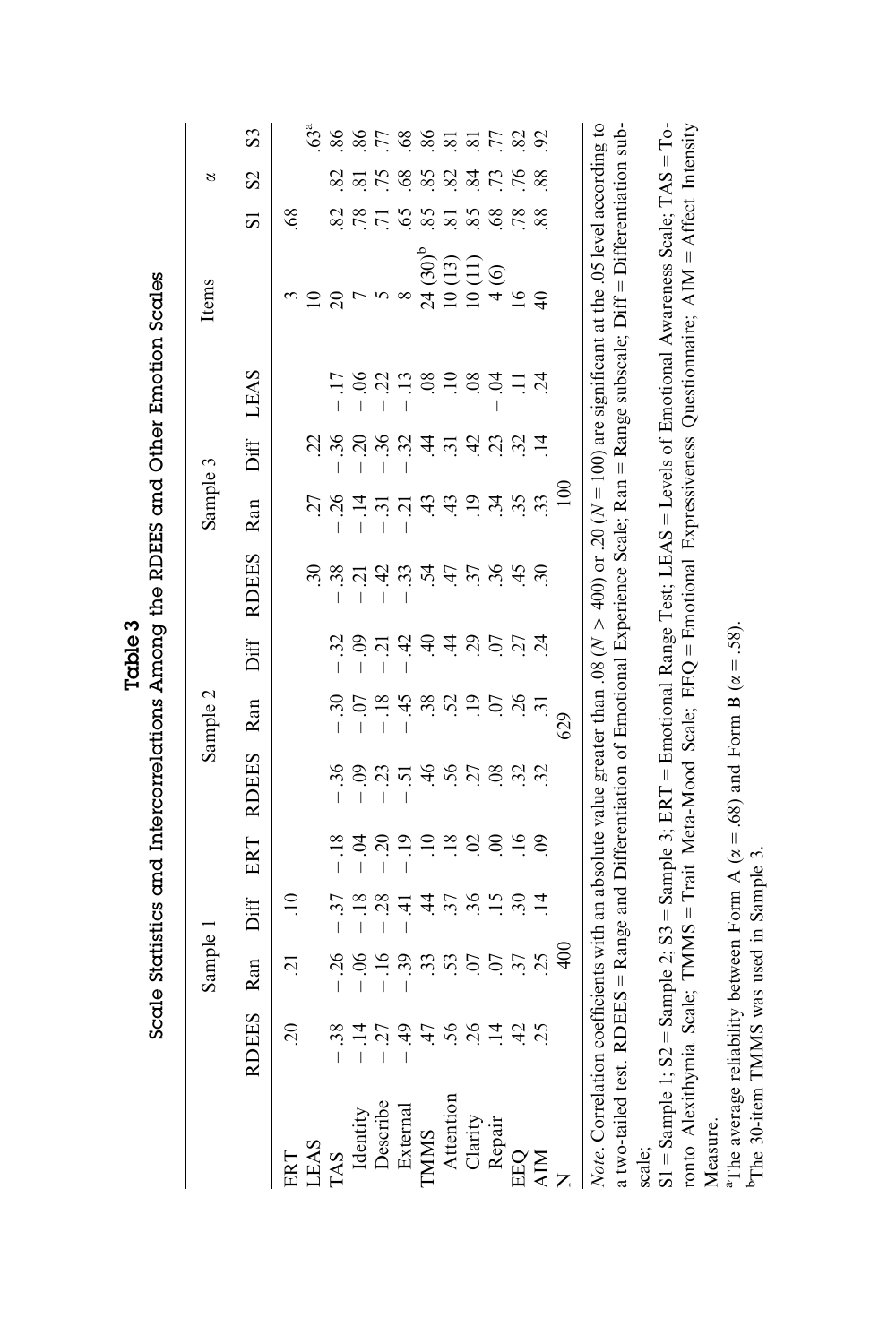Although the two subscales of the RDEES did not differ much in their associations with other emotion scales, the Range subscale was more strongly associated with emotional intensity ( $rs = .25, .32, .33,$ compared to  $rs = .14, .24, .14$  for the Differentiation subscale), and the Differentiation subscale was more tightly connected with the Clarity scale, one of the subscales of the TMMS ( $rs = .36, .29, .42,$ compared to  $rs = .07, .19, .19$  for the Range subscale). These findings indicate that individuals with emotional differentiation tend to know clearly what feelings they experience, while people with a broad range of emotion have a propensity to experience intense feelings. We should mention here that the associations between the RDEES and other emotion scales cannot be attributed to a direct overlap in items between the RDEES and the other emotion measures. As displayed in Table 1, the items of the RDEES are not similar to items in the TAS, the TMMS, the EEQ, and the AIM.

Finally, three separate principal axis factor analyses were performed on all of the emotion variables to explore how they load on higher-order factors. Emotional expressivity, emotional intensity, the three subscales of the TAS (identifying feelings, describing feelings, and externally oriented thinking), and the three subscales of the TMMS (attention, clarity, and repair) were entered into the factor analyses, along with the Range and Differentiation subscales. The three subscales of the TAS were reverse-keyed before performing factor analyses. Across the three factor analyses, all 10 emotion variables loaded positively on the first unrotated variable, implying that there is one general emotion, or emotionality, factor. Based on the scree plot, two factors were extracted each time. The overall pattern found in Sample 1 was replicated in Samples 2 and 3 with several specific exceptions. The first factor includes expressivity, intensity, attention, range, differentiation, and externally oriented thinking, and the second factor encompasses clarity of feelings, describing feelings, identifying feelings, and mood repair. Interestingly, differentiation, externally oriented thinking, and mood repair somewhat unstably loaded on the factors. Differentiation loaded on both factors in Sample 1 and 3, and externally oriented thinking and mood repair were loaded on either the first or the second factor depending on the sample. This may mean that these three emotion variables are involved in both aspects of emotion (experiencing and recognizing emotions).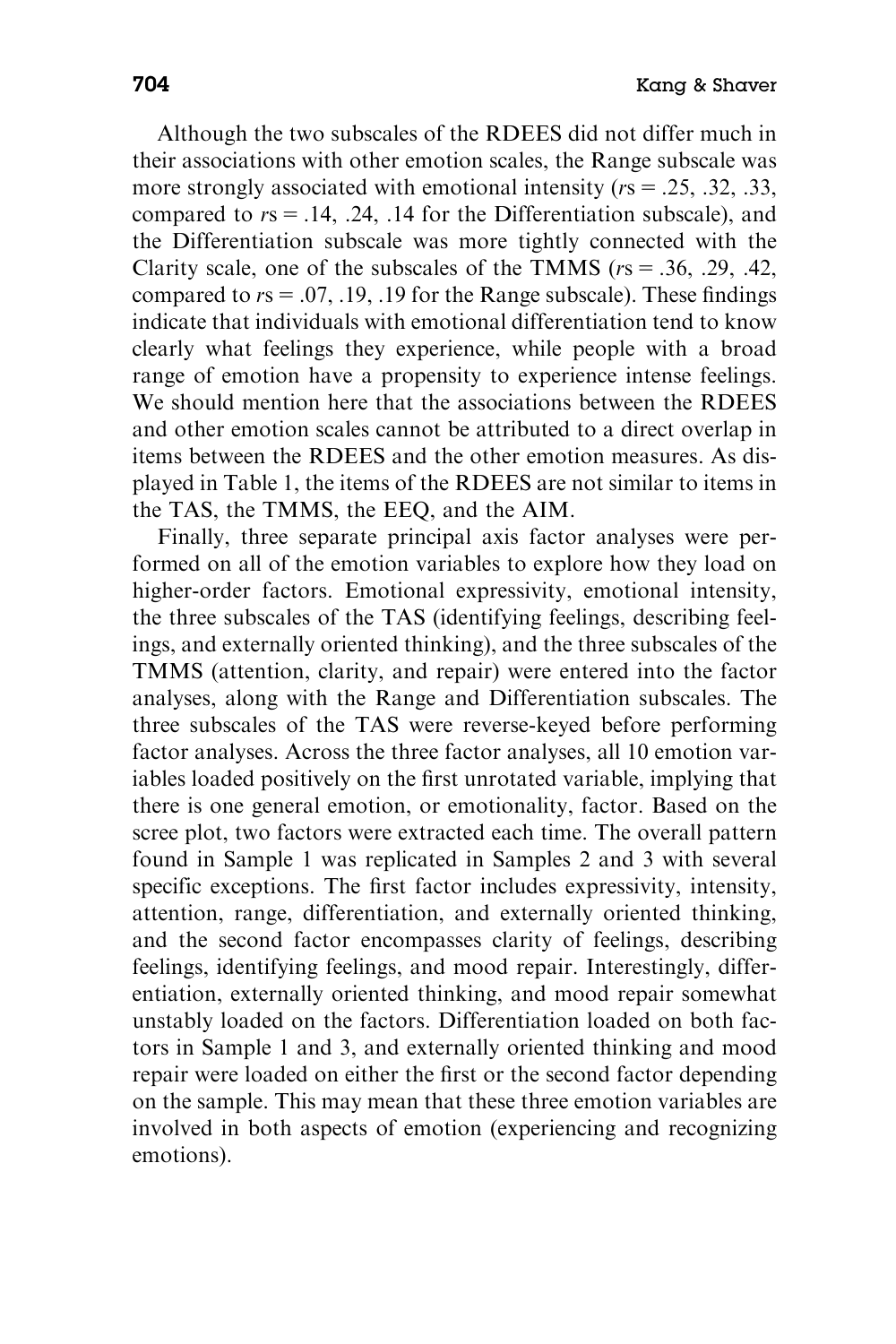#### Construct Validity of the RDEES

We hypothesized that individuals scoring higher on the RDEES would be more attentive to feelings, open to experience, empathic, and adjusted to interpersonal relationships. Table 4 displays the results. As expected, the RDEES was positively correlated with only one subscale of the SCS, the Private SCS ( $r = .38, .41,$  and .33). The other two subscales, the Public SCS ( $r = .09$  and .05) and the Social Anxiety scale  $(r = -.10$  and  $-.14)$ , were not correlated significantly with the RDEES. The ERT was not related to any subscales of the SCS, whereas the LEAS was somewhat related to the Private SCS  $(r = .21)$ .

The RDEES was positively correlated with the Emotional Concern scale  $(r = .35, .28, \text{ and } .23)$ , the measure of empathy. The ERT was also correlated significantly with empathy  $(r = .20)$ , but the LEAS was not  $(r = .10)$ . The prediction that the RDEES would be correlated with Openness to Experience was supported  $(r = .42, .43, )$ and .40). The ERT was not correlated with any of the personality scales, but the LEAS was slightly associated with both Neuroticism  $(r = .15)$  and Extraversion  $(r = .19)$ . The two subscales of the RDEES more or less replicated the same pattern of correlations with personality variables displayed by the RDEES as a whole.

The fact that the RDEES (and its two subscales) had no association with neuroticism is interesting. It suggests that having complex, well-differentiated emotional experience is independent of negative emotionality, whereas alexithymia is not. In fact, the discriminant validity of the Toronto Alexithymia scale has been questioned mainly because of its high correlations with measures of negative affect (Linden, Wen, & Paulhus, 1995). In contrast, individuals who score high on the RDEES can experience either high or low levels of negative affect.

Associations of the RDEES with measures of academic achievement were examined to rule out the possibility that the RDEES simply measures cognitive ability. Although the RDEES and its subscales did not correlate with the quantitative SAT score or cumulative college GPA, they were somewhat correlated with the verbal SAT score  $(r = .17, .18$  for the RDEES, .19, .22 for the Range subscale, and .12, .09 for the Differentiation subscale).<sup>3</sup>

<sup>3.</sup> We re-ran all of the analyses reported here after partialing out the effect of the verbal SAT score. This did not significantly affect any of the results.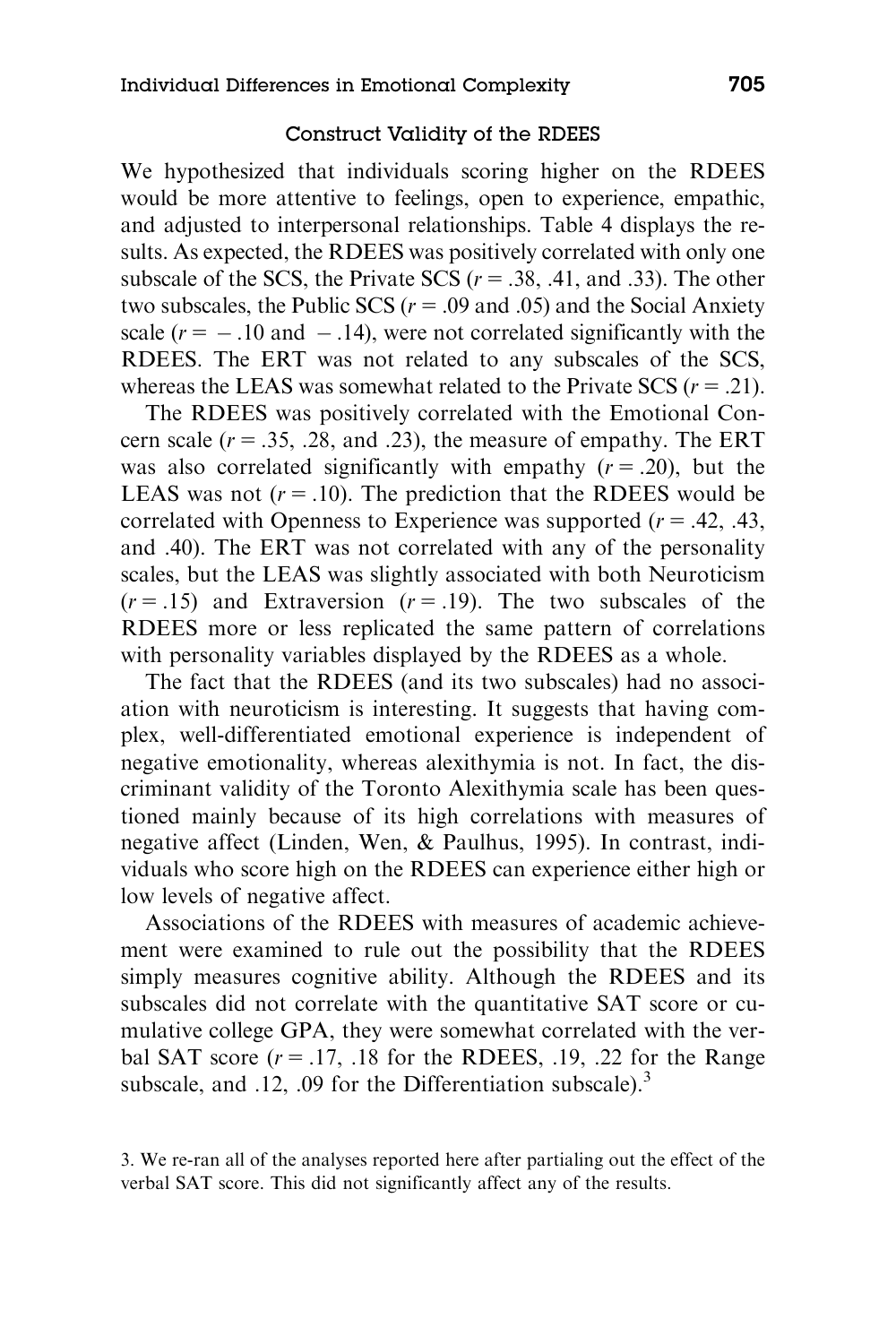|                                          | $\frac{1}{2}$<br>i<br>5<br>5<br>5    |
|------------------------------------------|--------------------------------------|
|                                          | ֞                                    |
|                                          | A A E matrice of Campo Law History 2 |
| ֧֧֧֧֧֚֚֚֚֚֚֚֚֚֚֚֚֚֚֚֚֚֚֚֚֚֚֚֚֚֚֬֝֓֝֓֡֜֝֓ |                                      |
|                                          | <b>SPIRES 2002</b>                   |
|                                          |                                      |
|                                          |                                      |
|                                          | . היה הל היינה ל היינה א             |
|                                          |                                      |
|                                          |                                      |
|                                          |                                      |
|                                          | ة<br>م                               |

|                                                                                                                                                                                                                                                                                                                                                                                                                                                   |                               | <b>RDEES</b>                            |                 |                               | Range                            |               |                      | Diff                            |                              | ERT                                   | <b>LEAS</b>          | Item                    |                    | 8         |                         |
|---------------------------------------------------------------------------------------------------------------------------------------------------------------------------------------------------------------------------------------------------------------------------------------------------------------------------------------------------------------------------------------------------------------------------------------------------|-------------------------------|-----------------------------------------|-----------------|-------------------------------|----------------------------------|---------------|----------------------|---------------------------------|------------------------------|---------------------------------------|----------------------|-------------------------|--------------------|-----------|-------------------------|
| Sample                                                                                                                                                                                                                                                                                                                                                                                                                                            |                               | $\sim$                                  |                 |                               |                                  | 3             |                      |                                 |                              |                                       |                      |                         |                    |           |                         |
| SCS-Pb<br>SCS-Ax<br>SCS-Pr                                                                                                                                                                                                                                                                                                                                                                                                                        | $\overline{60}$<br>$\Xi$<br>Ī | $\vec{a}$<br>$\overline{0}$             | 33              | $\ddot{q}$<br>$\frac{28}{10}$ | 29<br>$\overline{10}$<br>ā       | $\frac{8}{1}$ | $\overline{14}$<br>Š | $-14$<br>$\approx$              | 39                           | $\mathfrak{S}$<br>$\mathcal{S}$<br>కి | $\sim$               | $\circ$                 | .79<br>80          | 65<br>.79 | 65                      |
| Personality <sup>a</sup><br>E                                                                                                                                                                                                                                                                                                                                                                                                                     | $\ddot{35}$                   | 28                                      | 23              | 30                            | 28                               | 25            | 26                   | $\mathcal{S}$                   | Ξ                            | $\Omega$                              | $\ddot{=}$           | $\overline{r}$          | $\overline{7}$     | .76       | .75                     |
| NEURO<br>EXTRA                                                                                                                                                                                                                                                                                                                                                                                                                                    | $\sim$                        |                                         |                 | <u>។</u> ដូង ខ្ញុំ ខ្ញុំ      |                                  | $\tilde{=}$   | $\vec{a}$            |                                 | <u> ខ្ញុំ ខ្ញុំ ដូ ខ្ញុំ</u> | Ş                                     |                      | $\overline{C}$          | .82                | 80        | $\overline{\mathrm{s}}$ |
| <b>OPEN</b>                                                                                                                                                                                                                                                                                                                                                                                                                                       | 3458                          | $\vec{a}$ $\vec{a}$ $\vec{c}$ $\vec{c}$ | $\frac{51}{40}$ |                               | $\ddot{a}$ $\ddot{a}$ $\ddot{b}$ | 3845          | $\ddot{3}4$          | $\ddot{3}$                      |                              | $\approx$ $\approx$                   | $\frac{5}{2}$        | ⊗<br>$\overline{C}$     | 71.<br>ς<br>י<br>ד | 378       | 3.77                    |
| AGREE                                                                                                                                                                                                                                                                                                                                                                                                                                             |                               |                                         | $\overline{17}$ |                               |                                  |               | $\leq$ $\frac{1}{2}$ | $-$ 03                          |                              | $\ddot{q}$                            | Ś.<br>$\overline{1}$ | $\Xi$<br>$\overline{c}$ | .78                |           |                         |
| <b>CONS</b>                                                                                                                                                                                                                                                                                                                                                                                                                                       |                               |                                         |                 |                               | $\frac{3}{2}$                    |               |                      |                                 |                              | 0 <sup>3</sup>                        | S                    | ම<br>$\overline{C}$     | .72                | 83        | .77                     |
| SAT-V<br>SOF                                                                                                                                                                                                                                                                                                                                                                                                                                      | $\overline{17}$<br>42         | $\frac{8}{18}$                          |                 | $\overline{31}$               |                                  |               | $\ddot{5}$<br>.38    | $\odot$                         |                              | $\overline{10}$<br>$\overline{4}$     |                      |                         | $\overline{7}$     |           |                         |
| RSMS<br>BIC-P                                                                                                                                                                                                                                                                                                                                                                                                                                     |                               | $\frac{3}{25}$                          | 36              |                               | $-54$                            |               |                      | $\ddot{36}$<br>$\overline{.18}$ | $\frac{4}{6}$                |                                       | 13.                  |                         |                    | 89.98     | 85                      |
| IRQ                                                                                                                                                                                                                                                                                                                                                                                                                                               |                               |                                         | $\frac{4}{6}$   |                               |                                  | 24            |                      |                                 | 5                            |                                       | $\overline{0}$       |                         |                    |           | 80                      |
| <i>Note</i> . Correlation coefficients with an absolute value greater than .08 ( <i>N</i> > 400) or -20 ( <i>N</i> = 100) are significant at the .05 level according to<br>a two-tailed test. ERT = Emotional Range Test; LEAS = Levels of Emotional Awareness Scale; SCS-Pr = Private Self-Conscientiousness<br>Scale: SCS-Pb = Public Self-Consciousness Scale: SCS-Ax = Social Anxiety subscale of the Self-Consciousness Scale: EC = Emotiona |                               |                                         |                 |                               |                                  |               |                      |                                 |                              |                                       |                      |                         |                    |           |                         |

<sup>a</sup>While the NEO Five-Factor Inventory was used in Sample 1 and 2, the Big-Five Inventory was employed in Sample 3. aWhile the NEO Five-Factor Inventory was used in Sample 1 and 2, the Big-Five Inventory was employed in Sample 3.Relationship Quality. Relationship Quality.

Concern toward others' feeling scale, one of the subscales of the Interpersonal Reactivity Index; SOF = Sensitivity to Others' Feeling scale; RSMS = the Revised Self-Monitoring Scale; BIC-P = 5-item subscale of the Battery of Interpersonal Capability; IRQ = Interpersonal

Concern toward others' feeling scale, one of the subscales of the Interpersonal Reactivity Index;  $SOF =$  Sensitivity to Others' Feeling scale; RSMS = the Revised Self-Monitoring Scale; BIC-P = 5-item subscale of the Batter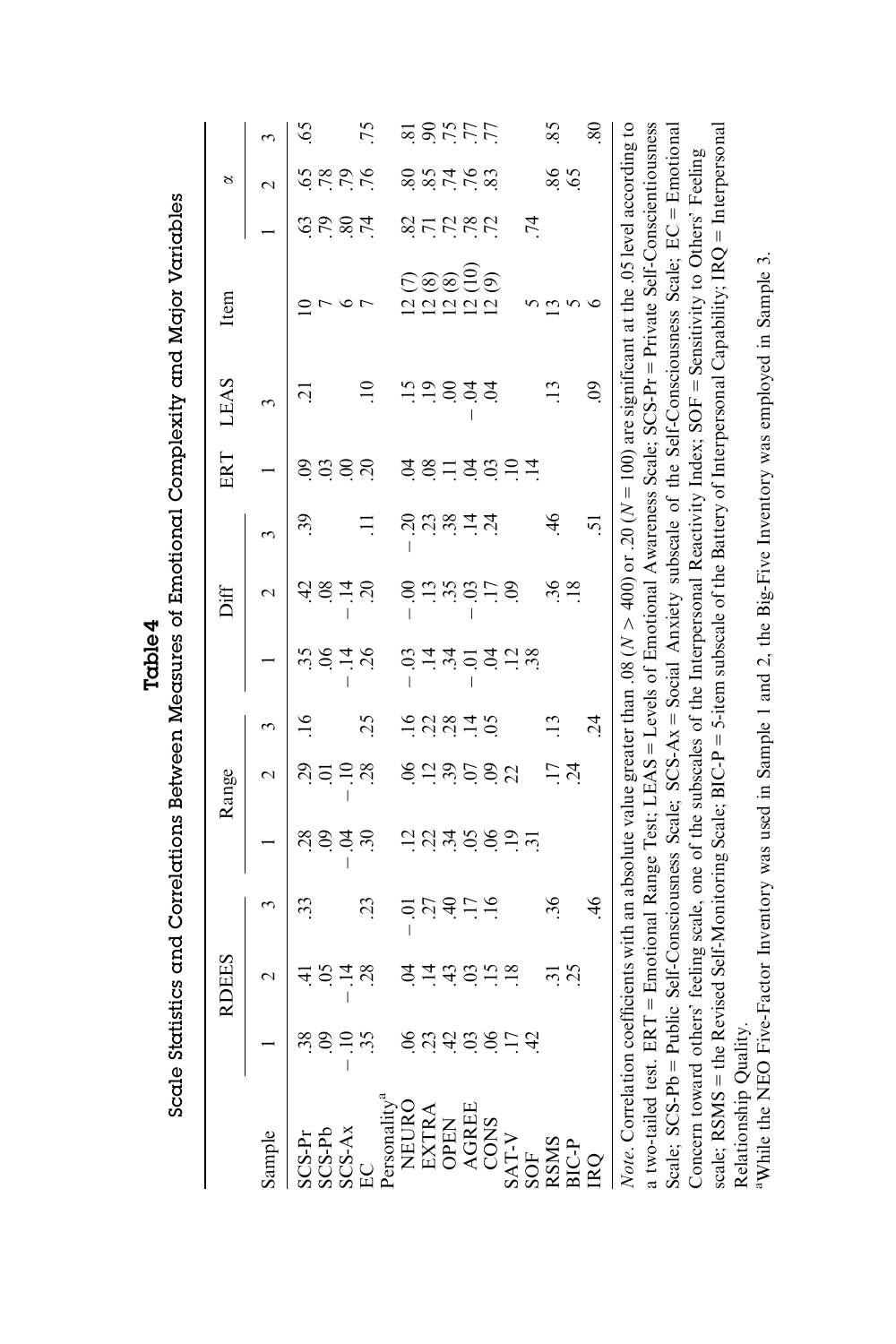## Interpersonal Adaptability and the RDEES

Four measures were used to examine the hypothesis that higher RDEES scores would be associated with interpersonal adaptability: Sensitivity to Others' Feelings (SOF) in Sample 1, the Revised Self-Monitoring Scale (RSMS) and the Battery of Interpersonal Capabilities (BIC) in Sample 2, and the RSMS and the Interpersonal Relationship Quality scale (IRQ) in Sample 3.

The bottom part of Table 4 displays the zero-order correlations among the indices of interpersonal adaptability and the emotional complexity scales. The RDEES and its two subscales were positively related to the measures of interpersonal adaptability. However, other emotion scales—especially the EEQ, the TAS, and the TMMS were also more or less associated with interpersonal adaptability, as shown in Table 5. Since all of the emotion scales were correlated with each other, hierarchical regression analysis was applied to determine which variables accounted for unique variance in the measures of interpersonal adaptability.

Before conducting the hierarchical regression analysis, we created composite scores for interpersonal adaptability by averaging the standardized scores of the items from the RSMS and the positive BIC in Sample 2 and the RSMS and the IRQ in Sample 3. The alpha coefficients of the composite scores were .83 (Sample 2) and .84 (Sample 3). Zero-order correlation coefficients between the independent variables and the dependent variables, standardized regression coefficients with their t-values, and percentages of the variance explained by the regression equations are displayed in Table 5.

The regression analysis was conducted in two steps. In the first step, we simultaneously entered emotion scores and two control variables, gender and social desirability. At this stage, two major predictors emerged across the three samples—the measures of social desirability (Marlowe-Crowne Social Desirability scale in Sample 1 and the Self-Deception Scale of the BIDR in Samples 2) and the RDEES. The TAS and the EEQ appeared once each as a key predictor in Sample 1 and Sample 2, respectively, but their effects did not replicate with different outcome variables in other samples. The TMMS did not contribute at all, although its zero-order correlations with the outcome variable were substantial ( $rs = .44, .30, .53$ ). The emergence of the Self-Deception Scale as a strong predictor was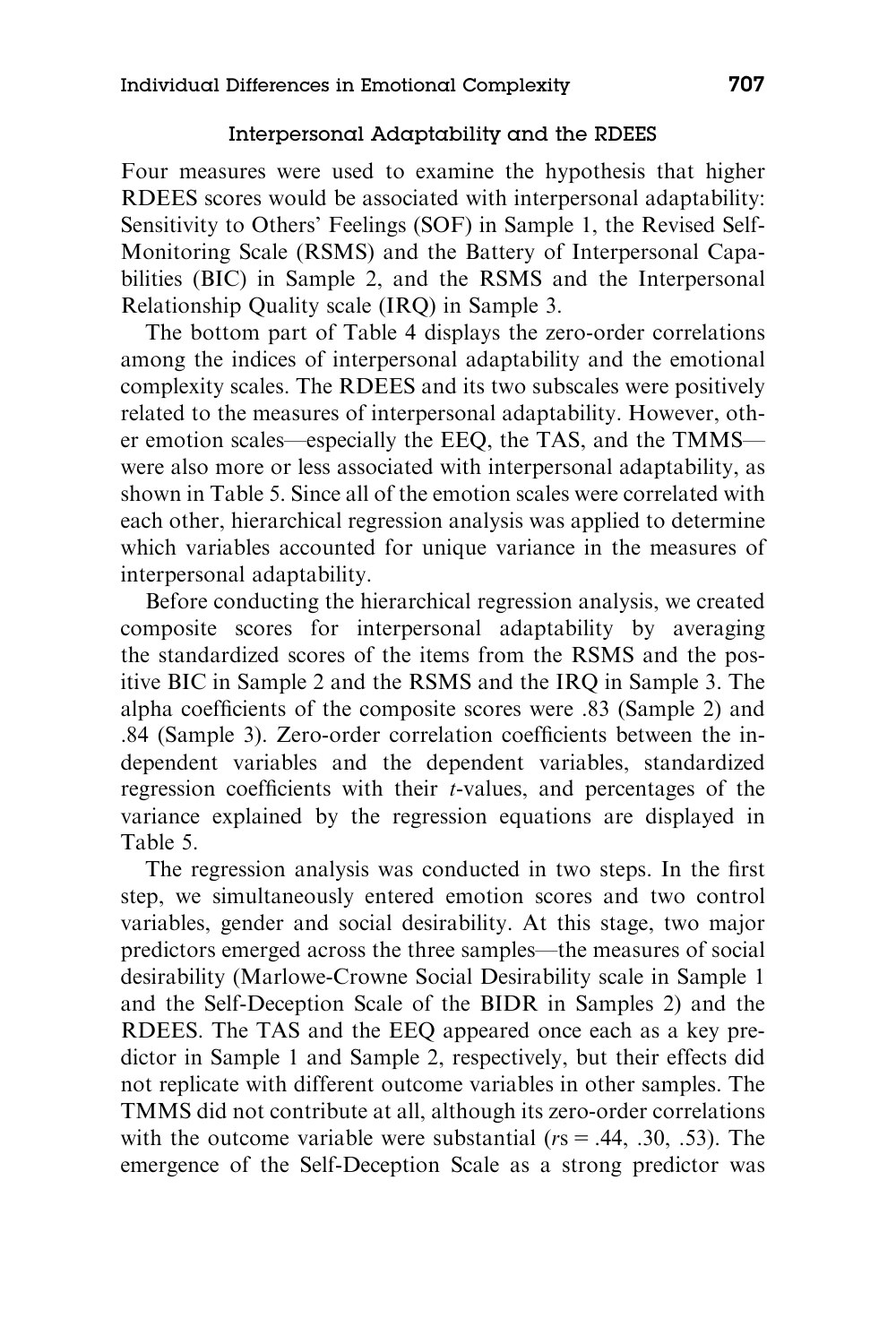|                                           |               |       | Sample 1                     |                    |                         |                                                                         |                 | Sample 2                              |                         |                           |                                 |                | Sample 3                        |                           |                |
|-------------------------------------------|---------------|-------|------------------------------|--------------------|-------------------------|-------------------------------------------------------------------------|-----------------|---------------------------------------|-------------------------|---------------------------|---------------------------------|----------------|---------------------------------|---------------------------|----------------|
|                                           |               |       | Step 1<br>( $R^2 = .30$ )    |                    | Step 2<br>$(R^2 = .31)$ |                                                                         |                 | Step 1<br>( $R^2 = .24$ )             | Step 2<br>$(R^2 = .31)$ |                           |                                 |                | Step 1<br>$(R^2 = .43)$         | Step 2<br>( $R^2 = .46$ ) |                |
|                                           |               | B     |                              | 6                  |                         |                                                                         | β               |                                       | В                       |                           |                                 | 6              |                                 | $^{\circ}$                |                |
| Gender<br>Š                               | $\frac{3}{4}$ |       | $\frac{36}{2.64}$            | 82                 | 97<br>2.12              | $\overline{0}$                                                          | $\frac{8}{2}$   | $-1.46$                               | $\mathfrak{S}$          | <b>SO</b> .               | $\mathcal{S}$<br>$\overline{1}$ | $\overline{0}$ | $-.35$                          | Ģ.                        | $-12$          |
| BIDR SD<br>$\overline{M}$                 |               |       |                              |                    |                         | $\ddot{\omega}$ j $\ddot{\omega}$ is $\ddot{\omega}$ in $\ddot{\omega}$ | ង៉ូទង៉ូតូទីទីទី |                                       | <u>នុគ្នន់គូទ្ន</u>     | $\frac{8}{4}$             | <u>ន្ទដន្ទដន្ទដន្ទ</u>          | ក្នុងដូនដង     | $-1.348$<br>$-1.348$<br>$-1.58$ |                           | LC.            |
|                                           |               |       |                              |                    |                         |                                                                         |                 | $-8859$<br>$-887$<br>$-899$<br>$-899$ |                         | $38.7$<br>$5.7$<br>$2.31$ |                                 |                |                                 | 5488                      | s s s s s s s  |
|                                           |               | 73.88 | $3.75$<br>1.36               |                    | $3.30$<br>1.30          |                                                                         |                 |                                       |                         |                           |                                 |                |                                 |                           |                |
|                                           |               |       |                              |                    | 47                      |                                                                         |                 |                                       |                         | $-1.42$                   |                                 |                |                                 |                           |                |
|                                           |               |       | $-0.87$<br>$-2.87$<br>$1.95$ |                    | $2.82$<br>1.60          |                                                                         |                 |                                       |                         | $-0.67$                   |                                 |                |                                 |                           |                |
| RDEES<br>EEQ<br>TAS<br>TMMS<br>ERT<br>ERT | त रुं न त व न | 27.5  | $\frac{8}{1}$                | <u> zi gig gig</u> | $\ddot{4}$              |                                                                         |                 |                                       |                         | $\ddot{a}$                |                                 |                | 1.32                            | $\overline{17}$           |                |
| LEAS                                      |               |       |                              |                    |                         |                                                                         |                 |                                       |                         |                           |                                 | Ŕ              | र्च                             |                           | $\overline{0}$ |
| Extraver <sup>a</sup>                     |               |       |                              |                    |                         |                                                                         |                 |                                       |                         |                           |                                 |                |                                 |                           |                |
| Neurotic                                  | 39.239.23     |       |                              | zessa              | $\frac{1}{2}$           | ន្ទីដូនដូ                                                               |                 |                                       | 2957                    | $\frac{53}{2.77}$         | $\pm$ 858                       |                |                                 |                           |                |
| Openness                                  |               |       |                              |                    |                         |                                                                         |                 |                                       |                         |                           |                                 |                |                                 | 3588                      |                |
| Agreeable                                 |               |       |                              |                    | 4.89                    |                                                                         |                 |                                       |                         |                           |                                 |                |                                 |                           |                |
| Conscient                                 |               |       |                              |                    |                         |                                                                         |                 |                                       | $\overline{0}$          | 2.07                      | $\overline{17}$                 |                |                                 | I                         |                |

Table 5

vans,  $r =$  zero-order correlation between an independent variable and a dependent variable; MC = Marlowe-Crowne Social Desirability Scale; Note. Coefficients with an absolute t-value greater than 2.0 are considered significant at the .05 level according to a two-tailed test. r – zarowara contraanon oerween an muepentuur vantabre anu a uepentuen vantabre, iVt – iVianowe-Crowne Social Desirabi<br>BIDR = Balanced Inventory of Desirable Responding; SD = Self-Deception subscale; IM = Impression Manage  $BIDR = Balanced Inventory of Desirable Responding; SD = Self-Deception subscale; IN = Impression Management subscale.$ aThe NEO Five-Factor Inventory was used in Samples 1 and 2 and the Big-Five Inventory was administered in Sample 3. aThe NEO Five-Factor Inventory was used in Samples 1 and 2 and the Big-Five Inventory was administered in Sample 3.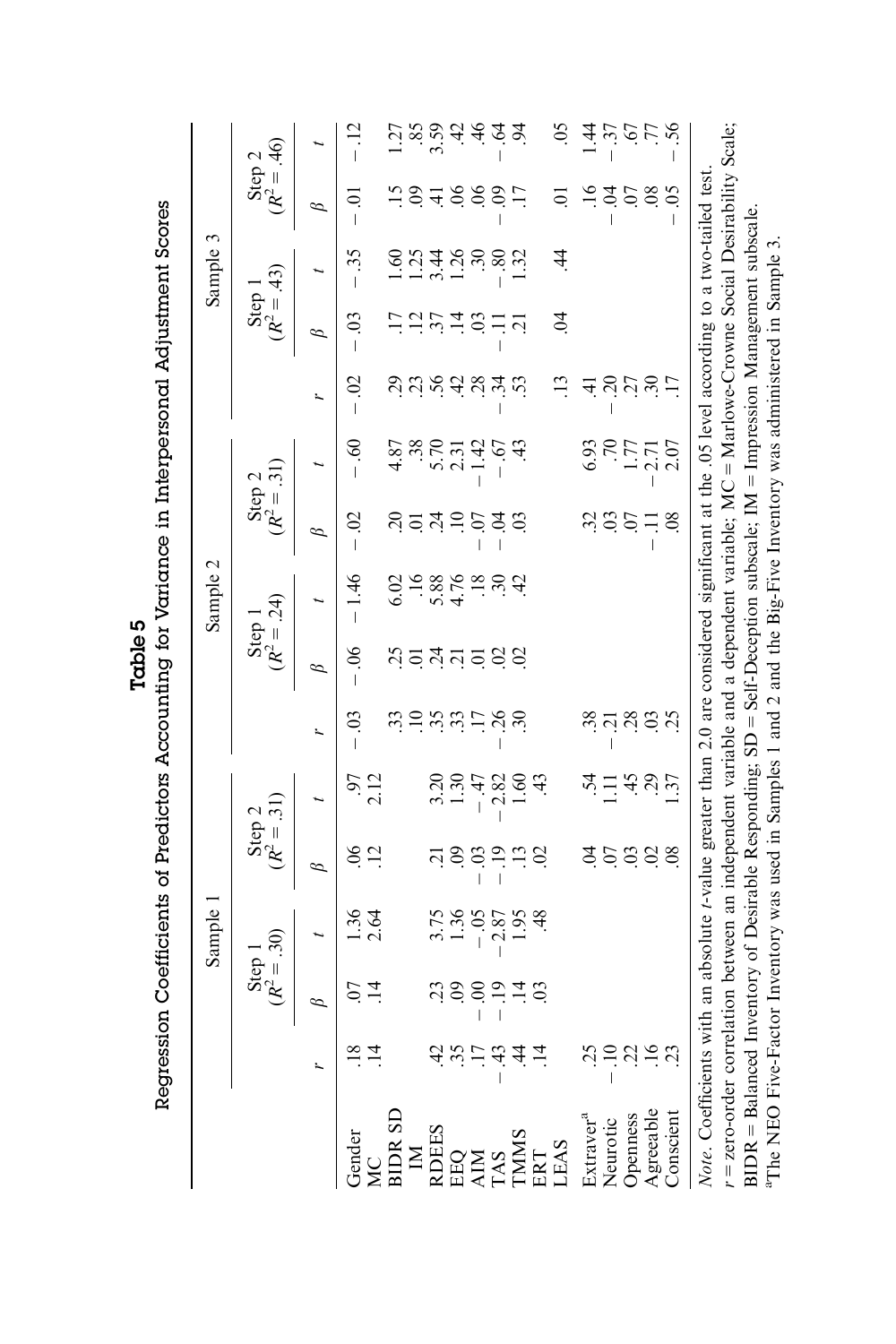interpreted as meaning that scores on the interpersonal adaptability measure were affected in part by self-enhancing tendencies.

In the next step, we entered the Big Five personality variables to determine whether the RDEES would continue to account for variance in interpersonal adaptability once the personality variables were considered. Table 5 shows that the effect of the RDEES remained unchanged despite its correlation with Openness to Experience. Some of the personality variables were influential in certain situations. For example, the Extraversion scale in Sample 2 was the strongest single predictor of interpersonal adaptability. The Agreeableness and Conscientiousness scales also emerged as important predictors in Sample 2. However, those effects were not replicated with other outcome variables and in other samples.

We conducted another set of hierarchical regression analysis by replacing the RDEES with its two subscales. The overall results remained the same, but this analysis revealed that the explanatory power of the RDEES with respect to interpersonal adaptability stemmed mainly from the Differentiation subscale ( $\beta$ s = .40, .24, .39 with  $t = 3.41$ , 5.59, 4.36, in the first step). The effect sizes for the Range subscale were weak ( $\beta$ s = .09, .05, .09 with  $t = 1.51, 1.19, .88$ ), although its zero-order correlations with outcome variables were not negligible  $(rs = .28, .23, .23)$ . This implies that the unique variance explained by the Range subscale was limited when other emotion variables were included in the regression equation. The standardized regression coefficients for the Differentiation and Range subscales were not much changed after the personality variables were introduced in the second step.

Finally, the third set of hierarchical regression analysis was conducted by substituting the TAS and the TMMS with their subscales to check whether the results would remain the same. The Differentiation subscale emerged as the only predictor that significantly accounted for variance in the outcome variables across the three samples.<sup>4</sup> The results from the three hierarchical regression analyses suggest that the RDEES (especially its Differentiation subscale)

<sup>4.</sup> One reviewer suggested that we should test a possible interaction effect between emotional complexity and gender on interpersonal adaptability. Following the suggestion, we re-ran the hierarchical regression analysis by including the interaction term between the RDEES and gender. No statistically meaningful interaction effects were found across the three different samples.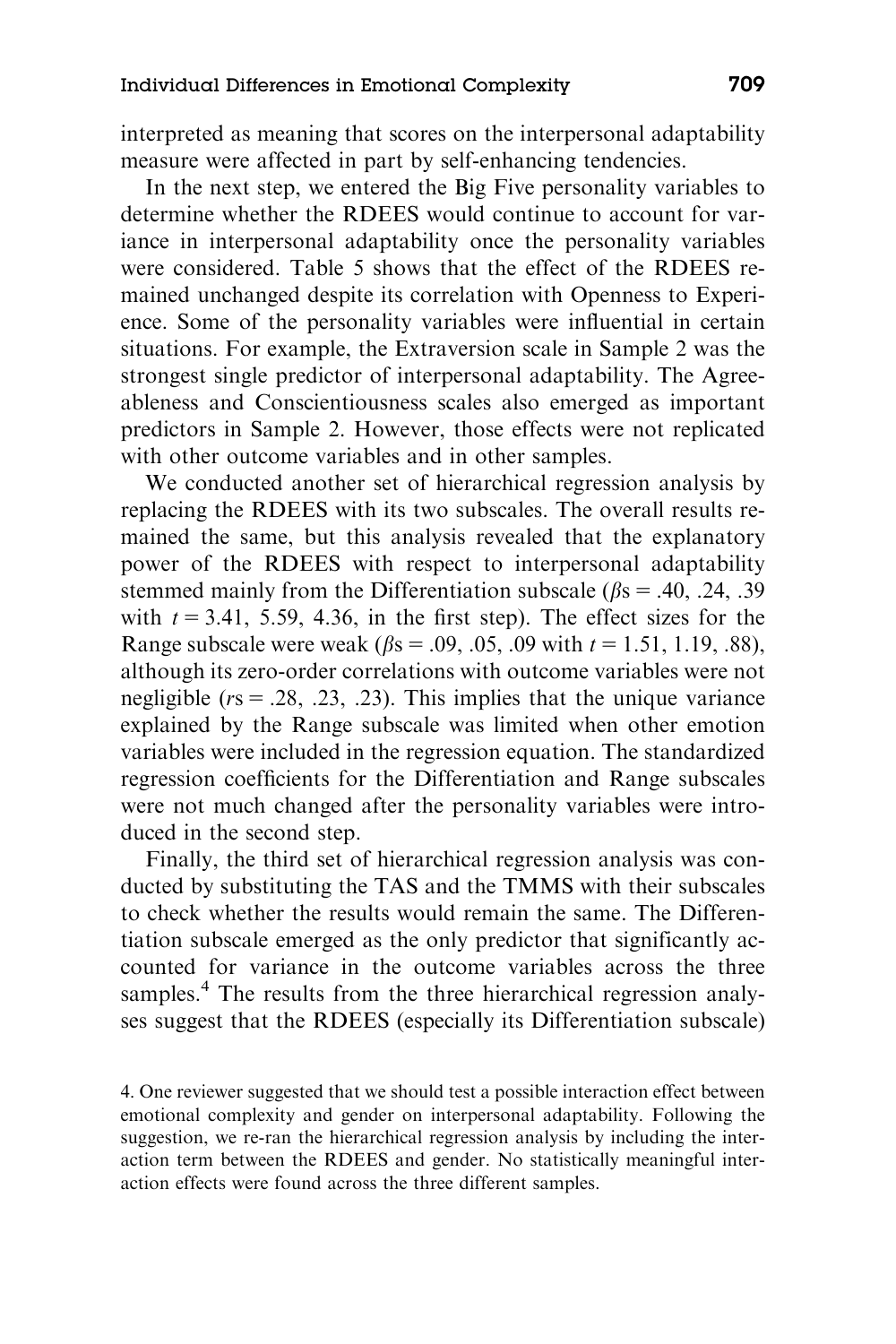was superior to other emotion measures in accounting for variance in interpersonal adaptability, even after other emotion constructs, personality, and social desirability were controlled. This result was robust across three different samples and three outcome measures.

In summary, the hypotheses were all supported. Individuals with higher RDEES scores were more privately self-conscious, open to experience, empathic toward others, and interpersonally adaptable. Although Study 1 provided promising evidence for the construct validity of the RDEES, it was limited to self-reported measures. More convincing construct validity could be established if non-selfreport measures were used. This was the main goal of the second study.

## Study 2

In Study 2, we obtained peer ratings on the RDEES, measured the number of emotion categories used by study participants to subdivide the emotion domain, and collected daily mood reports for 3 weeks. Peer ratings are often considered a gold standard for validating a new individual-differences instrument (Paulhus & Martin, 1988), but depending on the nature of the construct, peer ratings are not always a suitable method for validation (Funder & Debroth, 1987). We thought peer ratings would be an appropriate method for establishing the validity of the Range subscale of the RDEES because peers can presumably see some of the differences in a person's varied emotional states. However, peers might not be as good at detecting differences in emotional differentiation, because much of this process is purely subjective. In other words, experiencing a wide range of emotions is likely to be evident in verbal or nonverbal expressions, whereas experiencing subtle differences between similar emotions may not be observable by other people. By this reasoning, self-peer agreement was expected to be substantial only on the Range subscale.

Measuring the number of emotional categories a person uses to characterize emotion terms was employed to establish the validity of the RDEES's Differentiation subscale. In a situation where participants are asked to sort emotion words based on their similarities, people who are high on emotion differentiation should generate more emotion categories, based on making finer distinctions. Although the range of emotional experience might also play a part in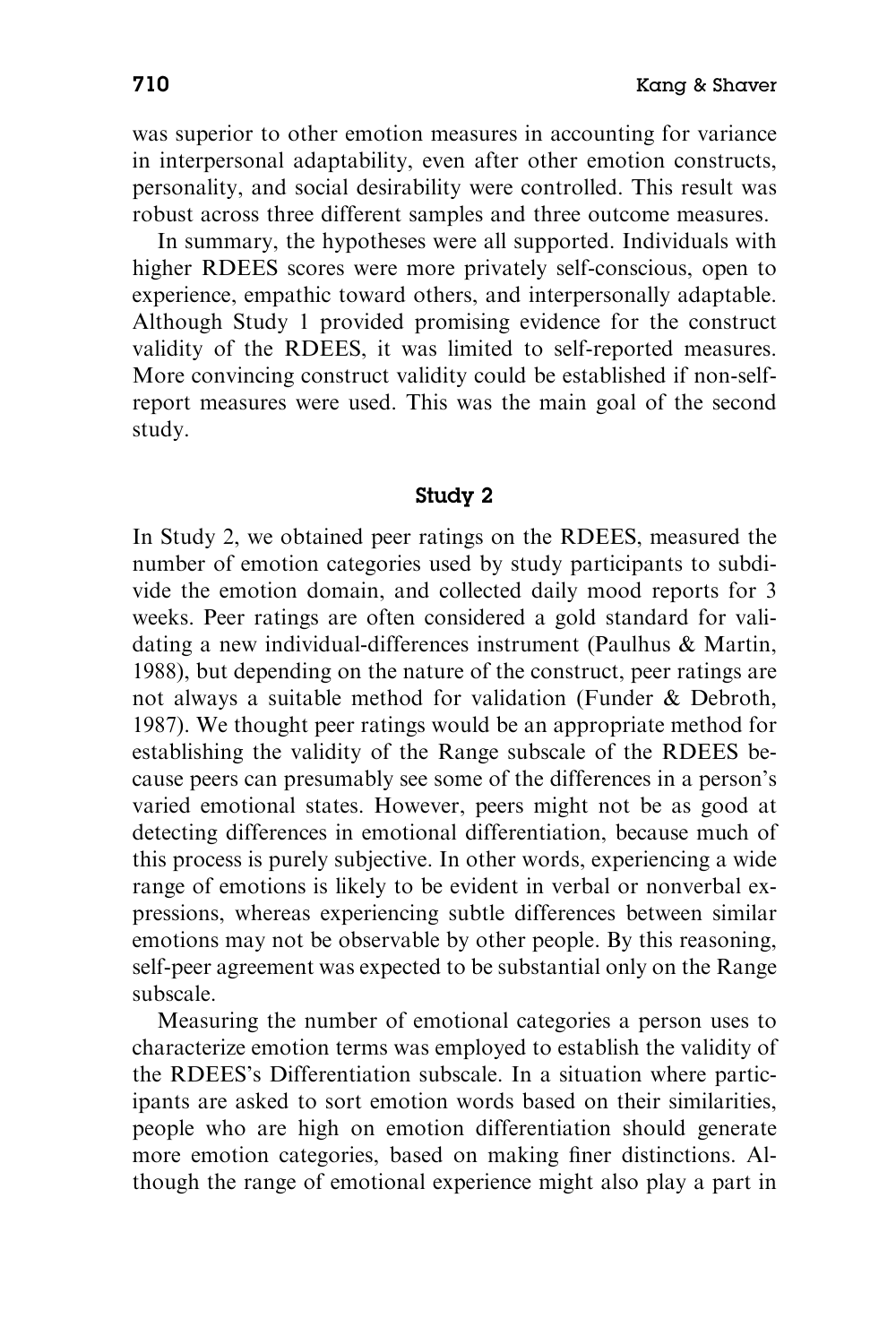generating emotion categories, we expected emotional differentiation to be the main determinant of categorization complexity.

Daily mood reports were used to determine whether individuals high on the RDEES tend to experience more varied and differentiated emotions on a daily basis. We expected that both aspects of emotional experience—Range and Differentiation—would contribute to experiencing and reporting variations in daily mood.

We were also interested in exploring a different measure of interpersonal adaptability because the measures used in Study 1 were based on self-reports that could have been unduly influenced by subjective bias. Peer reports on interpersonal relationships were collected for this purpose. Study 1 showed that the Differentiation subscale played a crucial role in the hierarchical regression analysis predicting interpersonal adaptability, although the two subscales of the RDEES had highly similar relationships with other emotion and personality measures. We explored whether the same pattern would replicate with peer reports about interpersonal relationships. Finally, the association between emotional complexity and cognitive complexity was tested to discover whether having varied and differentiated emotional experience is related to cognitive complexity, as previous research suggested.

The major hypotheses were as follows: (1) The construct validity of the RDEES and its two subscales would be supported by significant self-peer agreement, the average number of emotions checked on the daily mood scale, and the number of emotion categories generated when sorting emotion names; (2) The RDEES, especially the Differentiation subscale, would be positively correlated with a selfreport measure of interpersonal relationship quality and its peer equivalent; (3) The RDEES would be positively associated with a measure of cognitive complexity.

#### METHOD

#### Participants

Ninety-five students who were taking various psychology courses were recruited with fliers distributed in those courses. Participants received 3 hours of course credit for taking part in the 2-month research project. Two students (one man and one woman) did not complete the final questionnaires, and the woman also failed to complete the emotion card-sorting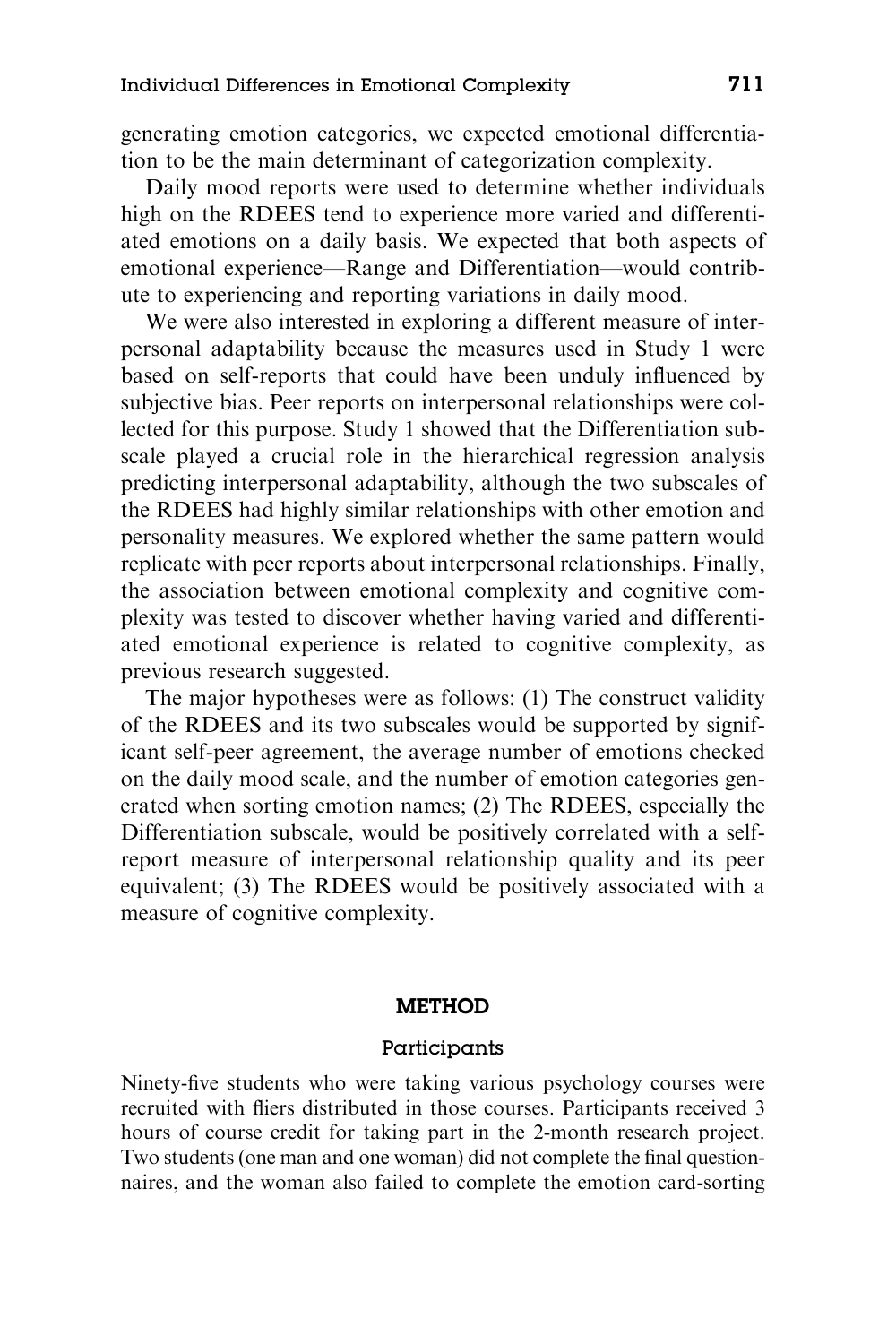task. Because they followed through with the entire procedure except for those components, their data were included in most of the analyses. The 95 participants ranged in age from 18 to 26, with a mean of 19.3 years  $(SD = 1.45)$ ; there were 17 men; 51 participants were European American  $(54\%)$  and 35 were Asian American  $(37\%)$ .

#### **Procedure**

After students decided to take part in the study, they were asked to provide the names, addresses, and telephone numbers of five people who knew them very well. All participants completed a questionnaire packet in a small group setting (10 to 20 people) during the first week of the study. Starting the following week, they participated in an individual session for ''sorting emotion cards.'' Then, all reported their daily mood for 21 consecutive days. After all individual card-sorting sessions and daily mood reports were completed, the participants filled out another questionnaire packet at the debriefing session.

#### Measures

Besides the RDEES (rated on a 5-point rating scale), the Balanced Inventory of Desirable Responding (BIDR), and the Interpersonal Relationship Quality scale (IRQ), several new measures assessing cognitive complexity and psychological health were included in Study 2.

Cognitive complexity. Sommers (1981) used descriptions of others (Peevers & Secord, 1973) as a measure of cognitive complexity, whereas Lane and his colleagues (1990) employed the Sentence Completion Test (SCT; Hy & Loevinger, 1996). We chose the SCT not only because it can serve as a proxy measure of cognitive complexity but also because it can assess different levels of ego development and maturity. The SCT consists of 36 items; scoring was based on the guide developed by Hy and Loevinger (1996). Two raters, blind to the hypothesis and participants' scores on the RDEES, were trained to score the items independently. Percentage agreement for the 36 items ranged from 62% to 98% ( $M = 81\%$ ,  $SD = 10\%$ ). All disagreements were resolved by discussion. Total protocol ratings (TPR) were derived from these individual item scores following the automatic ogive rules in Hy and Loevinger's scoring manual (1996, p. 39). In the present study, TPR scores ranged from 3 (self-protective level) to 7 (individualistic level) with a mode of 6 (conscientious level). Due to the restricted range of the TPR scores, we computed the total item score as well. It ranged from 149 to 216 ( $M = 183.59$ ,  $SD = 13.50$ ).

Psychological health. Although there was no association between the RDEES and the neuroticism scale in Study 1, we were interested in replicating that result with another mental health scale. The revised version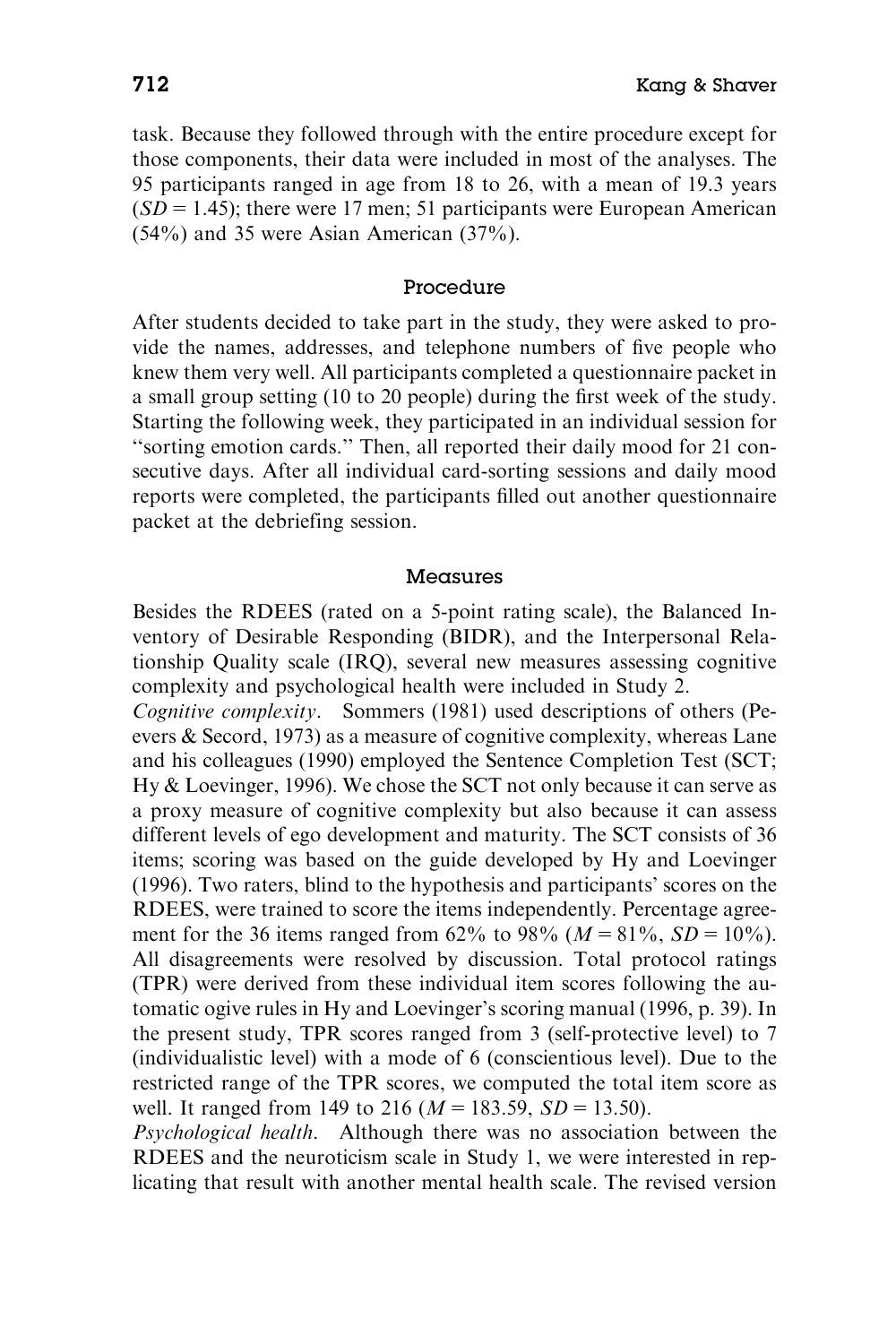of the Symptom Check List-90 (SCL-90-R; Derogatis, 1989) was selected for this purpose. There were nine primary subscales: somatization, obsessive-compulsion, inferiority, depression, anxiety, hostility, phobic anxiety, paranoid ideation, and psychoticism. There was also a Global Severity Index (GSI)—a total of the scale scores representing an individual's overall level of psychopathology.

Peer ratings. A copy of a questionnaire containing the RDEES and the IRQ was mailed to the five people named on each participant's list; a stamped return envelope was provided. These people rated their friend/ relative on the RDEES and the IRQ from their perspective. The total number of peers responding was 347 (the number per subject ranged from 2 to 5, with  $M = 3.69$ ,  $SD = .98$ ). One subject had no peers responding and was therefore eliminated from the peer-rating analyses. Of the individuals who completed and returned the peer questionnaire, 63% were friends, 31% were family members and significant others, and 6% did not specify the nature of their relationship.

Daily mood reports. Subjects reported their moods for 3 weeks using the 20-item Positive Affect and Negative Affect Schedule (PANAS; Watson et al., 1988). They submitted reports every night, via either the Internet or the telephone. If they used a computer, they logged on to a Web site and completed the PANAS; if they used a phone, they called a voice mail number and read their ratings on all 20 items. Sixty percent of the subjects exclusively used the Internet method for 3 weeks.<sup>5</sup>

Two different indicators of emotional experience were created, based on the daily mood reports: Total Emotion and Mood Variability. A Total Emotion score was generated by counting the average number of different emotions the participants experienced per day over 21 days. Since the PANAS is rated on a 5-point scale, we counted the number of emotions that the subjects marked 2 (''a little'') or higher. Two subscale scores, Positive and Negative Emotion, were also generated. A Mood Variability score was formed by computing the average within-participant standard deviation, an index of the average degree of mood fluctuation over time. As in the case of the Total Emotion score, three variability summary scores were created—Overall, Positive, and Negative Mood Variability. Sorting emotion cards. This method was originally used by Shaver et al., (1987). Participants were asked to sort 135 cards, each of which contained the name of an emotion (e.g., anger, affection, surprise, fear). The 135 emotion words were the ones that Shaver et al.'s study participants were most certain named emotions. In our individual sessions, participants were instructed to sort the cards into groups (piles) containing ''similar

5. We checked for mood differences between the two groups—those using a computer and those using the telephone. There was no difference.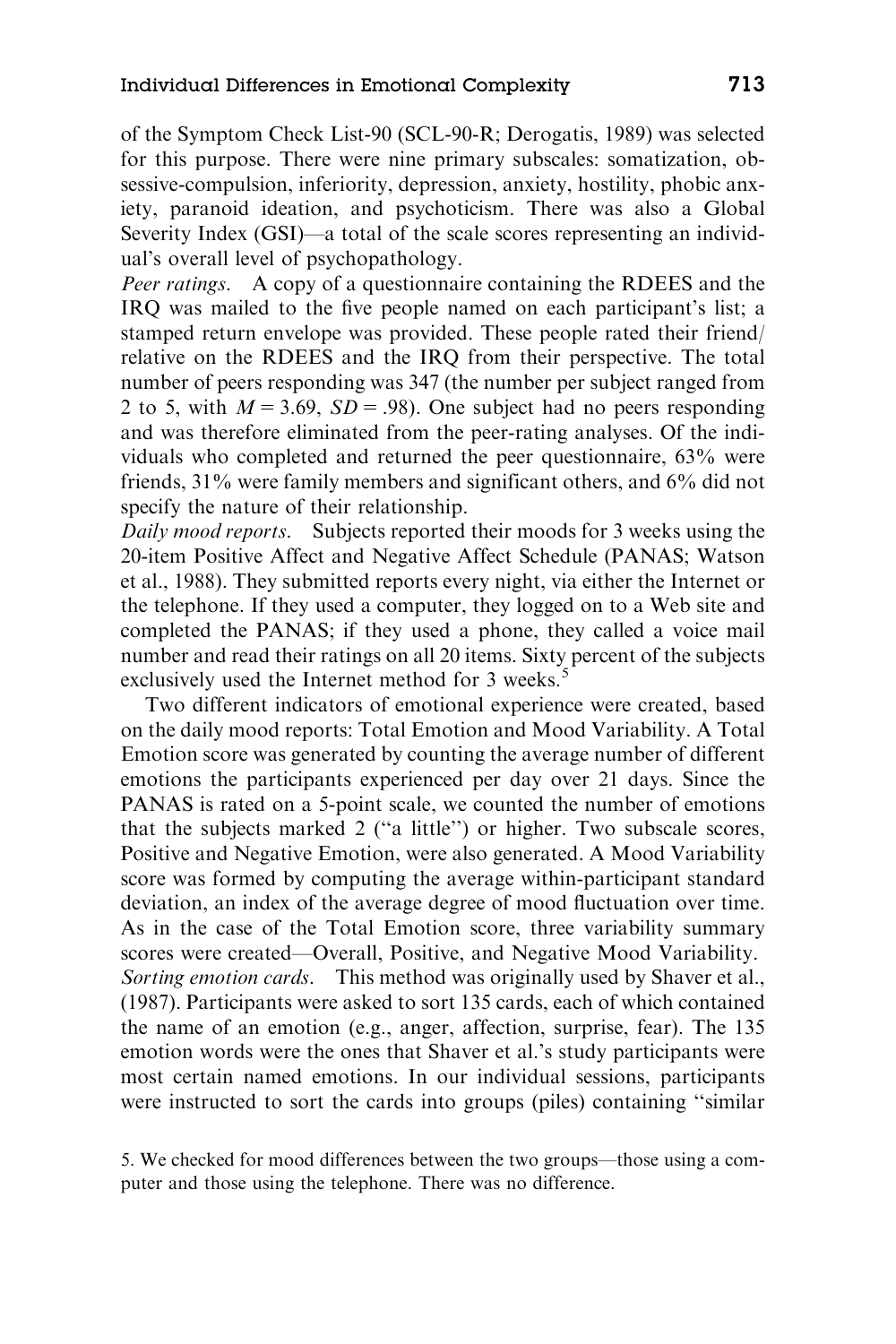emotions.'' The number of categories varied from 2 to 59 and will be used here as an alternative measure of emotional differentiation.

#### RESULTS AND DISCUSSION

## Structure of the RDEES

We began by checking the scale properties of the RDEES. There were three sets of RDEES scores in Study 2—one for the initial RDEES administration, one for the follow-up administration, and one for the peer ratings. To cross-validate the structure of the RDEES, three second-order confirmatory factor analyses were performed using LISREL 8. Based on the two-factor structure found in Study 1, we specified a model in which seven items loaded only on the Range factor, the other seven items loaded only on the Differentiation factor, and one general factor lay behind the two first-order factors. Fit indexes showed that this model was acceptable for all three analyses  $(NNFI = 0.92, 0.94, 0.93; CFI = 0.93, 0.95, 0.95; and RMSEA = .06,$ .07, .06). This two factor-model significantly improved the model fit compared to a one-factor model ( $\Delta\chi^2$  = 140.35, 205.51, 165.47 with  $\Delta df = 1$ ,  $p < .001$ ). The 6-week temporal consistency of the RDEES was .77. In short, the RDEES has very good psychometric properties despite its brevity and ease of administration.

Table 2 displays the means and standard deviations of the RDEES by gender (all correlations reported in Study 2 were based on the initial administration of the RDEES). Women and European Americans tended to have higher RDEES scores than men and Asian Americans, but the differences were small.<sup>6</sup> Finally, when the correlations between the RDEES and the two subscales of the BIDR were examined, they were .07 for impression management  $(r = -12$ . for the Range subscale and  $r = .25$  for the Differentiation subscale) and .02 for self-deception ( $r = -.16$  for the Range subscale and  $r = .21$  for the Differentiation subscale).

6. Gender differences in the mean scores of all measures used in Study 2 were examined due to a highly unbalanced gender composition (17 men vs. 78 women) in this sample. The results of t-test revealed that women were perceived to have more broad range of emotional experiences then men by their peers on the peerrated Range subscale scores (3.45 vs. 3.73) and reported fewer average number of negative emotional experience than men on daily mood reports (5.05 vs. 3.06). Besides these two scores, no gender differences were found.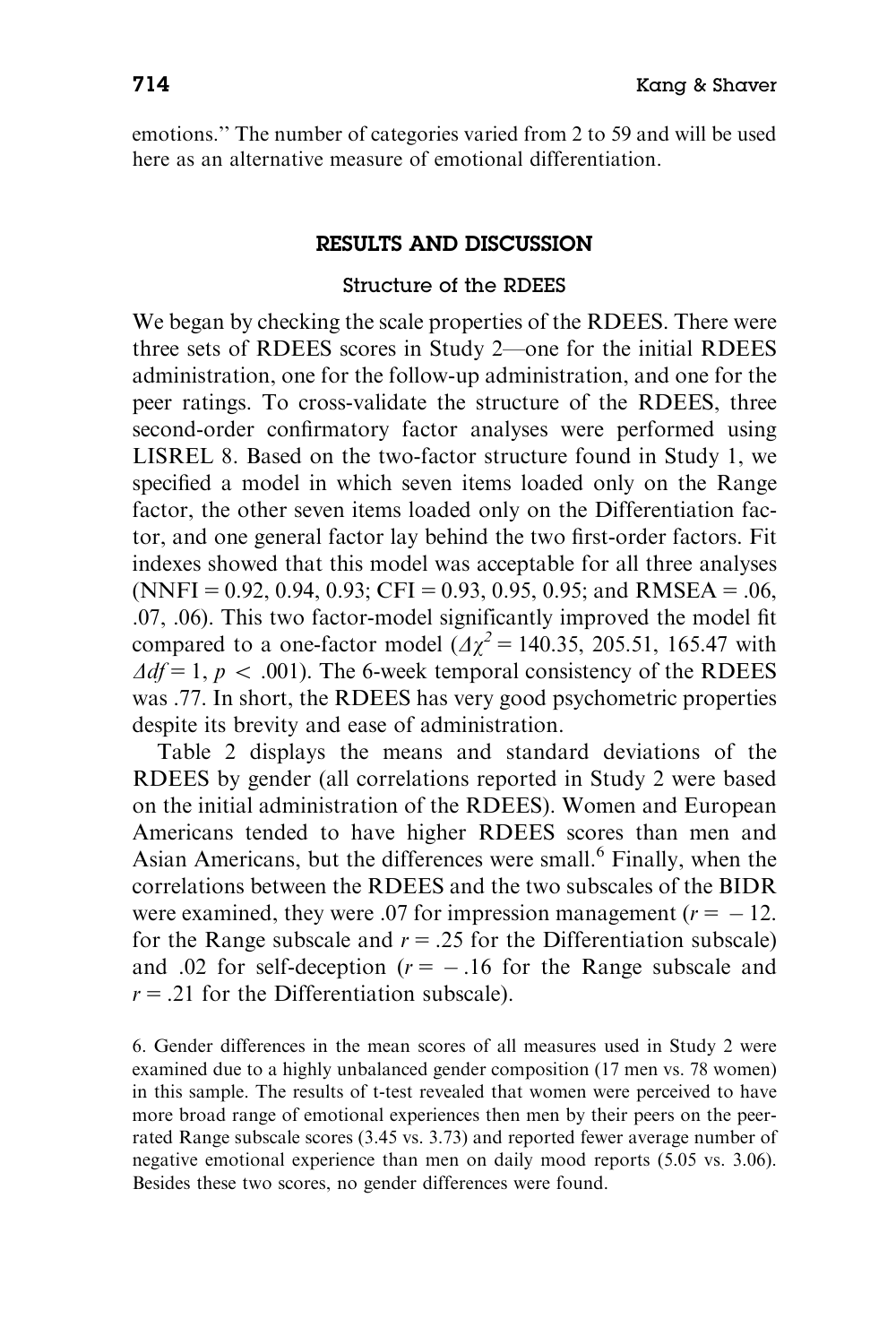#### Construct Validity of the RDEES

The top part of Table 6 displays correlations between the RDEES and measures included to test its construct validity. The peer-self agreement on the RDEES was moderate but significant  $(r = .29)$ , which seems acceptable, considering the nature of the construct assessed by the RDEES ( John & Robins, 1993). Self-peer agreement on the Range subscale was substantial  $(r = .41)$ , confirming our speculation that emotional range would be at least somewhat observable from the outside. In contrast, the self-peer correlation for the Differentiation subscale was only .12.

The construct validity of the Differentiation subscale was supported by the card-sorting task. We expected individuals with higher Differentiation scores to generate more emotion categories, and they did:  $r = .33$ . The Differentiation subscale had a somewhat stronger association with the number of categories than did the Range subscale  $(r = .20)$ . This finding implies that differentiation of emotional experience is more relevant to producing fine-grained emotion categories than the range of emotional experience.

The correlation of the RDEES with the Total Emotion score based on daily mood reports was .27, supporting the hypothesis that individuals who score higher on the RDEES tend to experience more emotions on a daily basis than individuals who score lower. The correlation was slightly higher for negative than for positive emotions ( $r = .26$  vs.  $r = .19$ ). The RDEES was also positively correlated with Mood Variability ( $r = .24$  overall;  $r = .25$  for Positive Mood Variability and .17 for Negative Mood Variability). These results imply that individuals with high RDEES scores tend to experience both emotional diversity and emotional variability.

## Interpersonal Relationship Quality

Another aim of Study 2 was to determine whether individuals scoring relatively high on the RDEES have warm and comforting relationships with others, as judged by peers, an issue not explored in Study 1. We were also interested in determining whether the Differentiation subscale would have a stronger association with peer reports about interpersonal relationships than the Range subscale, replicating the findings in Study 1. As can be seen in Table 6, the correlations between the RDEES and both self-reported and peerrated Interpersonal Relationship Questionnaire scores indicate that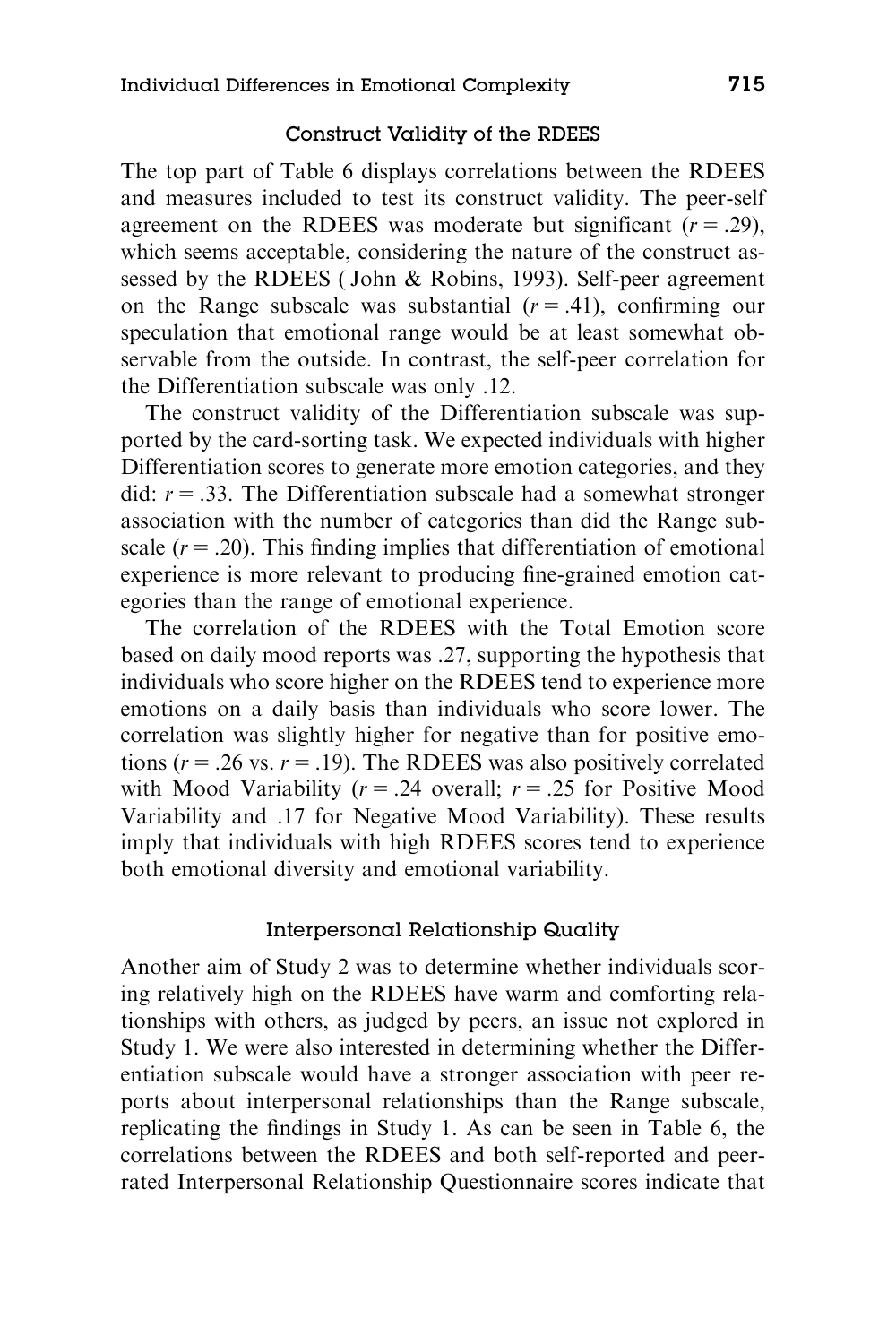|                          | <b>RDEES</b>    | Range      | Diff             | Items | S  | Mean (SD)                |
|--------------------------|-----------------|------------|------------------|-------|----|--------------------------|
| Peer rating              |                 |            |                  | 4     | 88 | 3.54 (.38)               |
| Card sorting             |                 |            |                  |       |    | 28.01(12.7)              |
| <b>Total Emotion</b>     |                 |            |                  |       |    | (0.93(4.61)              |
| Positive Emotion         |                 |            | $\frac{8}{18}$   |       |    | 7.51 (2.88)              |
| Negative Emotion         |                 |            |                  |       |    | 3.42(2.98)               |
| Overall Mood variability | ूप              |            | $\ddot{a}$       |       |    | .86(.20)                 |
| Positive Mood var.       | 25              | $\ddot{c}$ | $\overline{.18}$ |       |    |                          |
| Negative Mood var        |                 |            | $\frac{4}{3}$    |       |    | $.90(.22)$<br>$.82(.25)$ |
| $IRQ - self$             | $32 (0.33)^{a}$ | 14(19)     | (36)             |       | 77 | 3.86 (.69)               |
| $IRQ - peer$             | .25(.25)        | (15)(17)   | .27(.25)         |       | 82 | 4.02(.53)                |
| $SCT - TPR$              | 33 (.39)        | .28(.34)   | .28(.32)         |       | 82 | 83.59 (13.50)            |
| $SCT - Item sum$         | .39(.34)        | .35(.27)   | .31(.31)         |       | 82 | 5.60 (.81)               |
| $SCL-90-R(GST)$          | (0.08)          | 13(07)     | (0.01, 0.07)     |       |    | $(.54)$ $09$ .           |
|                          |                 |            |                  |       |    |                          |

Correlations Between the RDEES and Various Construct Validity Measures Correlations Between the RDEES and Various Construct Validity Measures Table 6

Note. N varied from 89 to 95 depending on measures. Correlation coefficients with an absolute value greater than .20 are significant at the .05 level according to a two-tailed test. Peer rating = peer rating on the RDEES; Card sorting = the number of emotion categories; IRQ - $\text{TPR} = \text{the sentence Completion Test}, \text{Total Protocol Ratings}, \text{SCT}-\text{Item sum} = \text{the sentence Completion Test}, \text{total sum for 36 items};$ .05 level according to a two-tailed test. Peer rating = peer rating on the RDEES; Card sorting = the number of emotion categories; IRQ – self = the self-reported Interpersonal Relationship Quality; IRQ - peer = the peer-rated Interpersonal Relationship Quality; SCT self = the self-reported Interpersonal Relationship Quality; IRQ – peer = the peer-rated Interpersonal Relationship Quality; SCT – Note. N varied from 89 to 95 depending on measures. Correlation coefficients with an absolute value greater than .20 are significant at the TPR = the Sentence Completion Test, Total Protocol Ratings; SCT– Item sum = the Sentence Completion Test, total sum for 36 items; <sup>1</sup>Correlations in parentheses are partial correlations controlling for social desirability. aCorrelations in parentheses are partial correlations controlling for social desirability.SCL-90-R (GSI) = Global Severity Index of the Symptom Check List - 90-Revised.  $SCL-90-R$  (GSI) = Global Severity Index of the Symptom Check List – 90-Revised.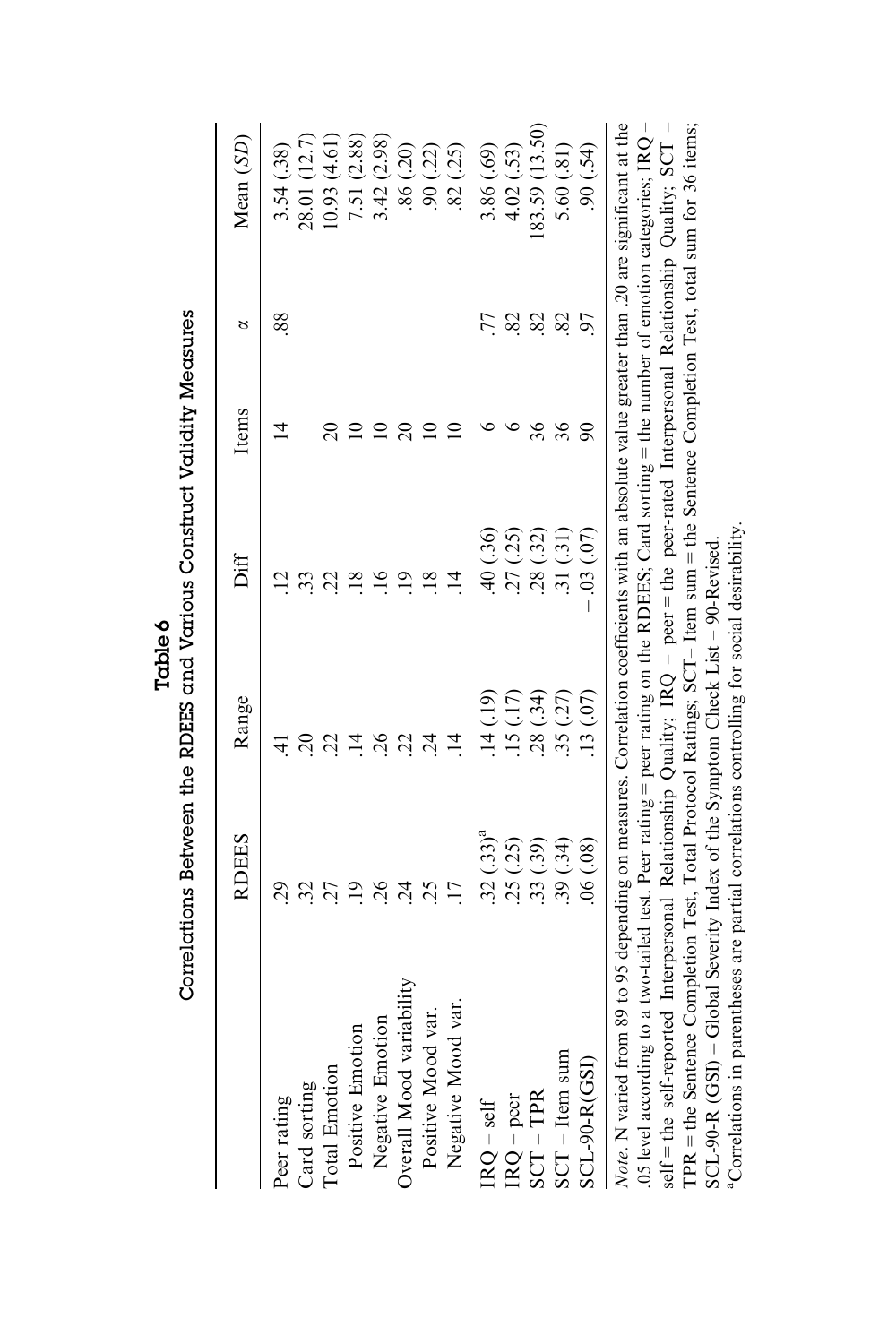people with higher RDEES scores have higher quality relationships  $(r = .32$  for the self-reported IRQ, .25 for the peer-rated IRQ). Replicating the findings in Study 1, the Differentiation subscale  $(r = .40)$ for the self-reported IRQ, .27 for the peer-rated IRQ) was more involved in this association than the Range subscale  $(r = .14$  for the self-reported IRQ, .15 for the peer-rated IRQ). This overall picture of the associations among the measures remained the same after controlling for the influence of social desirability. These results suggest that emotional differentiation is more important than emotional range for maintaining good relationships.

## Cognitive Complexity and Neuroticism

Previous research (Lane & Schwartz, 1987, 1992; Sommers, 1981) implied that having broad and differentiated emotional experience is related to cognitive complexity. We were able to confirm this association. Table 6 displays the correlations between the RDEES and two scores from the Sentence Completion Test (SCT): Total Protocol Rating (TPR) and total item score. Both correlations were moderately strong  $(r = .33$  for the TPR and .39 for the total item score), and maintained their effect sizes when social desirability was controlled. These effect sizes cannot be accounted for by method variance because the RDEES is a self-report scale, whereas the SCT is an open-ended test. The two subscales of the RDEES contributed almost equally to its correlation with the two SCT summary scores.

Finally, we examined correlations between the RDEES and the 10 scores (9 subscale scores and the Global Severity Index) from the revised Symptom Check List – 90. None of the 10 scores was related to the RDEES, replicating the lack of association with neuroticism in Study 1.

## GENERAL DISCUSSION

Two studies were conducted to explore the psychological characteristics and implications of emotional complexity. The results supported all of our hypotheses: Individuals with varied and welldifferentiated emotional experience were more attentive to their inner feelings and thoughts, open to experience, and cognitively complex. Equally important, individuals high on the RDEES showed empathic concern for others' feelings and were more adaptable in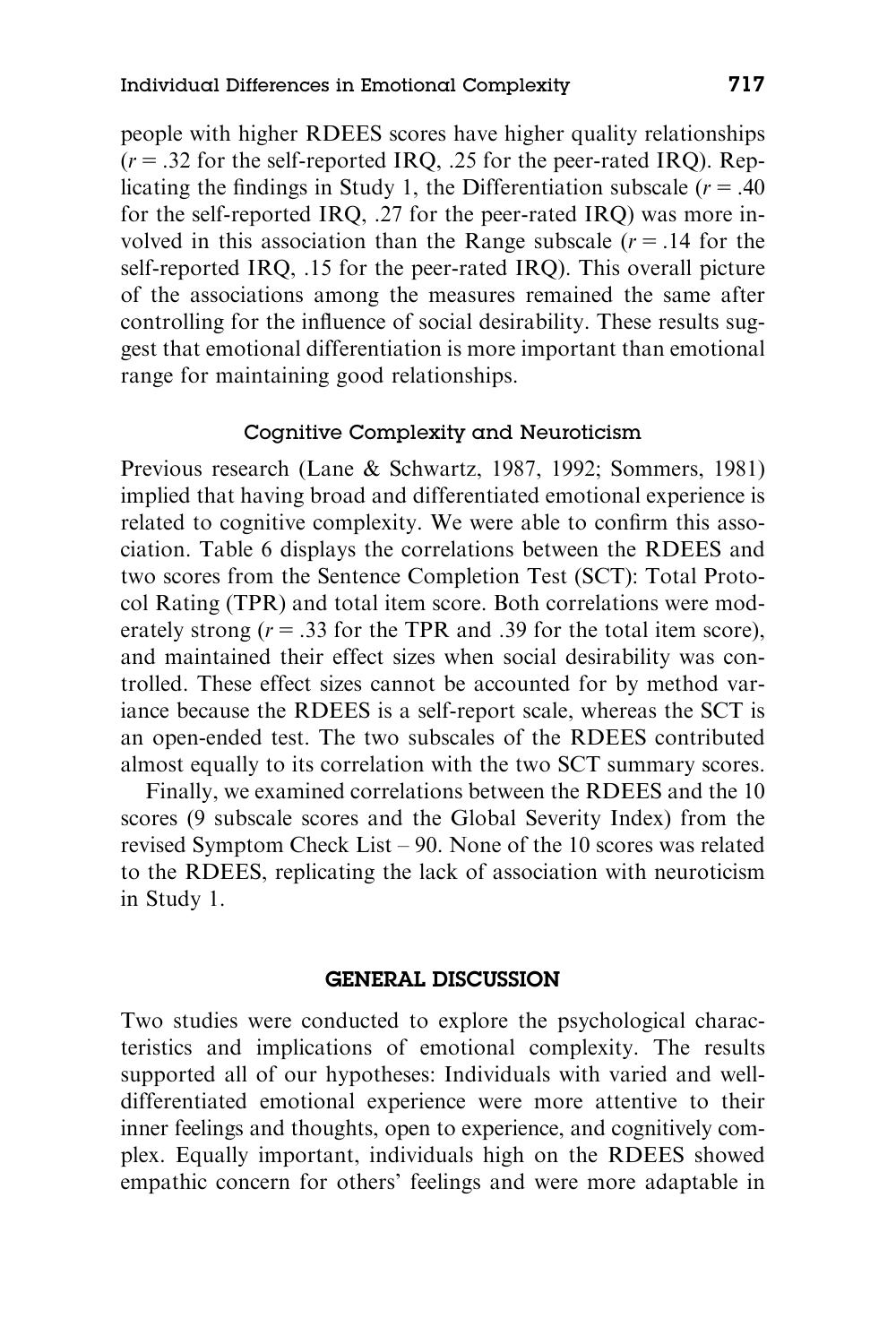interpersonal interactions. Range and differentiation of emotional experience are not the same as emotional expressiveness, emotional intensity, or (low) alexithymia, although they are related to all three. Emotional range and differentiation are not reducible to the Big Five personality traits, although they are related to Openness to Experience.

## Significance and Implications

This research empirically demonstrates an association between emotional complexity and interpersonal adaptability. Emotion researchers have suggested that one function of emotion is to guide adaptation to the social environment (e.g., Buck, 1984; Izard, 1991). In an attempt to explain how emotion specifically helps people adjust in social situations, many researchers have focused on emotional expression and its role in communication (see Planalp, 1999, for a review), but few studies have explored the relationship between emotional complexity and interpersonal behavior (Lane, 2000). To our knowledge, the present study provides the first empirical evidence that individual differences in the range and differentiation of emotional experience are related to greater interpersonal adaptability. The results of the hierarchical regression analysis conducted in Study 1 suggest the importance to social interaction of having well-differentiated emotional experience as a guide. Even after controlling for social desirability bias, personality, and other emotion variables, interpersonal adaptability was mainly explained by the RDEES. Because all of the measures of adaptability used in Study 1 were based on self-report, we collected peer ratings of interpersonal relationship quality in Study 2. The results showed that peers notice that individuals with emotional complexity maintain good, warm relationships with others.

Among the subscales of the RDEES, the Differentiation subscale was the major force behind the association between the RDEES and interpersonal adaptability. When other emotion variables were considered simultaneously, the effect of the Range subscale on interpersonal adaptability disappeared. Emotional differentiation was also more strongly associated than emotional range with both selfand peer ratings of interpersonal relationship quality. Although the two aspects of emotional complexity were substantially related, as we expected and intended (factor correlations ranged from .42 to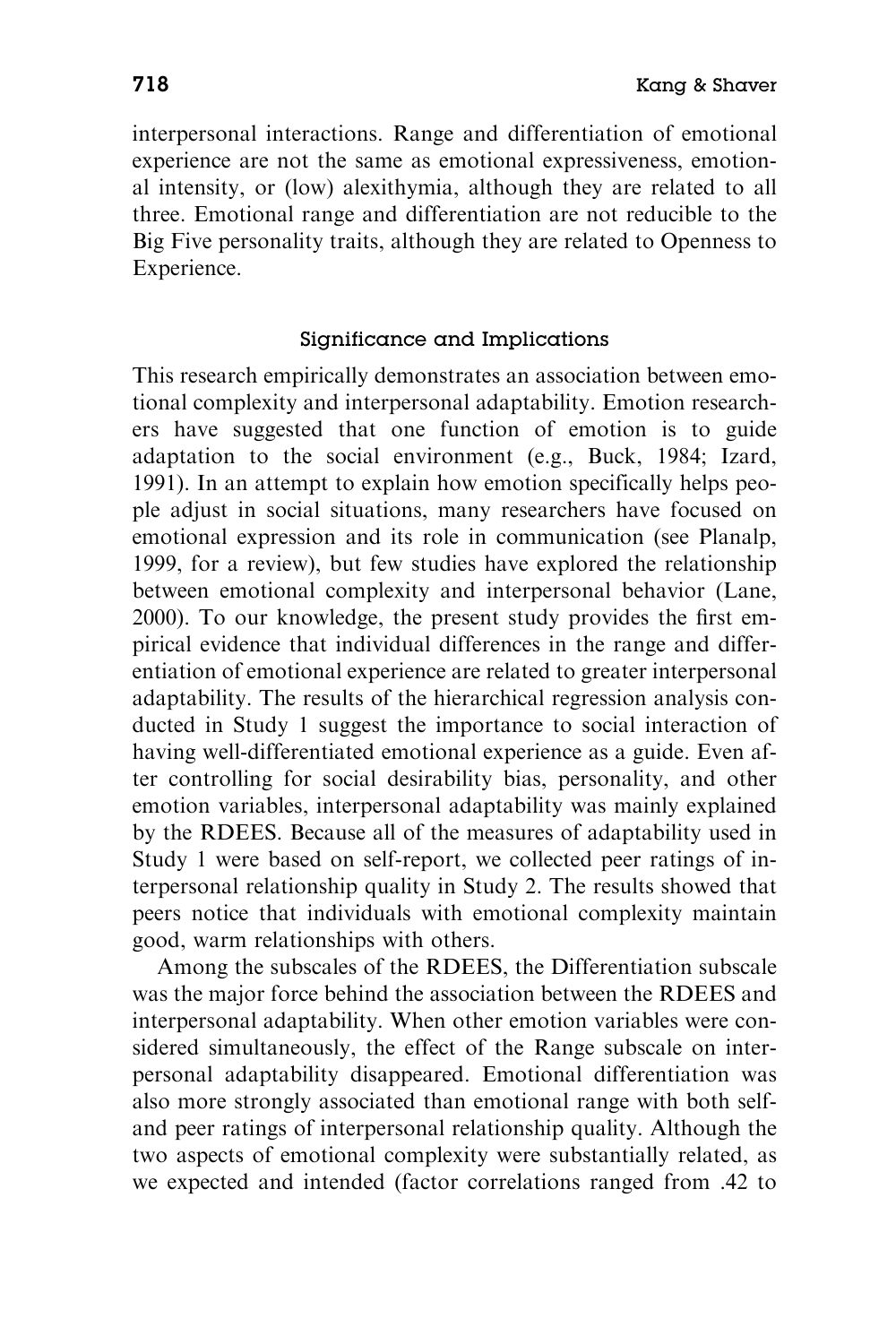.57), and their correlations with other emotion and personality variables appeared similar, they were distinct in their relationships with interpersonal adaptability. Discovering precisely why emotional differentiation is beneficial to maintaining good interpersonal relationships is a task for future studies, but we can provide some initial clues.

We noticed that the Differentiation subscale was more strongly associated than the Range subscale with knowing about ones' own feelings in Study 1. The results of factor analyses of emotion-related variables also revealed that the Differentiation subscale loaded on both emotional experience and recognition factors. As we speculated earlier, knowing one's own feelings may help with understanding others' feelings (Saarni, 1997). It may also help one decide how best to behave in interpersonal situations. In contrast, the Range subscale was more strongly correlated with emotional intensity (Study 1) and mood variability (Study 2). Although experiencing intense and varied moods could be part of emotional complexity, these qualities may not contribute to maintaining good interpersonal relationships.

The present study also empirically demonstrated that emotional complexity is associated with ego development. This finding suggests that gaining varied and differentiated emotional experience is a psychosocial-developmental achievement, an aspect of ego maturity. Emotion theorists have posited that one of the defining characteristics of emotional maturity is differentiation (De Rivera, 1984; Malatesta & Izard, 1984), because differentiation is considered a major process of development (Cartensen et al., 2000; Werner, 1940). However, the connection between emotional differentiation and ego development had not been demonstrated empirically. The present results suggest that emotional complexity is part of ego maturity, and our research helps explain why ego development is related to interpersonal adaptability. Several researchers have demonstrated that level of ego development is related to interpersonal adjustment (Helson & Wink, 1987; White, 1985). Individual differences in emotional complexity may be one of the links between ego maturity and interpersonal adjustment.

A mystery emerging from our studies is that the RDEES is unrelated to neuroticism and the Symptom Check List–90. These results indicate, roughly speaking, that there are two different kinds of individuals with complex emotional experience: those who are emotionally complex and also somewhat neurotic and those who have a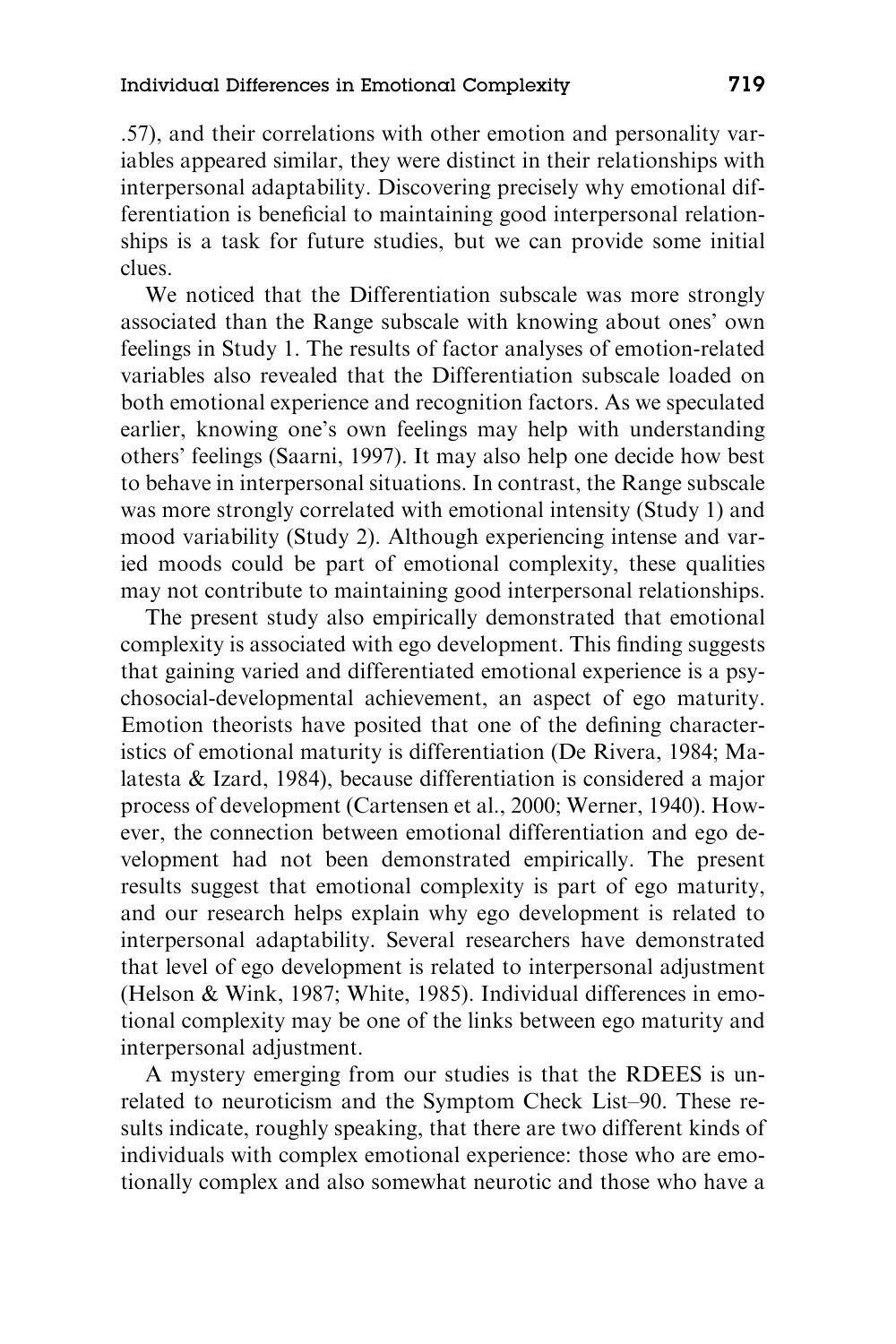similar degree of emotional complexity, but are psychologically healthy. We suspect that emotional integration is one factor that can distinguish between these two kinds of emotional complexity. It has been argued that differentiation and effectiveness of integration are independent in general (Witkin, Goodenough, & Oltman, 1979). One way to assess the effectiveness of integration would be to investigate how individuals regulate their emotions. In this regard, Feldman Barrett and her colleagues (2001) explored a relation between emotion differentiation and emotion regulation. It was hypothesized and observed that emotion differentiation and emotion regulation were positively related only when intense negative emotions were experienced. It will be intriguing in future studies to learn more about these seemingly different kinds of emotionally varied and well-differentiated individuals and their skills at emotion regulation.

## Potential Limitation and Future Directions

Although we have provided extensive preliminary evidence for the construct validity of the RDEES in the present study, it will still be desirable in future studies to establish additional ties to behavioral measures. One possibility, which we are pursuing, would be to see whether high scorers on the RDEES—especially the Differentiation subscale—are better judges of facial expressions of emotions displayed by interaction partners in short video clips. If high scorers are better not only at noticing and understanding their own feelings, but also at decoding the highly variable emotional expressions of others, this would provide one stepping-stone to understanding why having differentiated emotional experience would be beneficial to maintaining good interpersonal relationships.

Another possible limitation of this study is that the relation between emotional complexity and cognitive complexity was not rigorously explored. The measure of cognitive complexity in the present study was the Sentence Completion Test, which reflects different levels of cognitive sophistication. This measure may not directly assess sensitivity to subtle differences in every aspects of life. Given the abstract nature of some of the items in the RDEES, it could be argued that the scale actually measures a generally differentiated cognitive style rather than emotional complexity. However, based on this argument, it would be difficult to explain why the RDEES is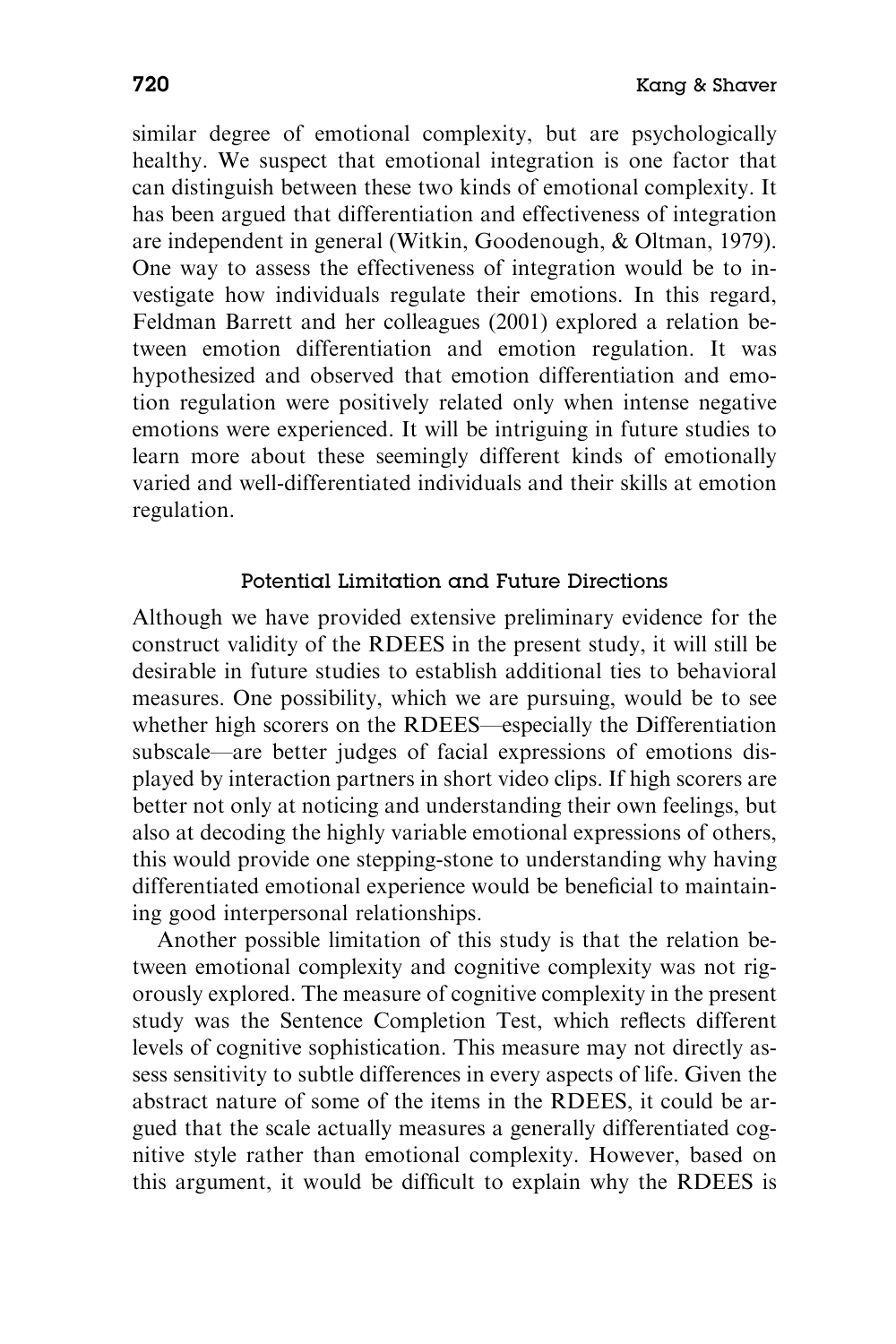substantially correlated with the measures of empathy and interpersonal adaptability. Nevertheless, it will be desirable in future studies to establish the discriminant validity of emotional complexity as distinct from other forms of cognitive complexity.

Finally, the relation between self-reported emotional complexity and actual abilities in this domain needs to be explored further, although the present study provided some preliminary evidence for the association between the RDEES and non-self-report measures of emotional complexity. The correlations of the RDEES with the Levels of Emotional Awareness Scale (LEAS) and the Emotional Range Test (ERT) were .30 and .20, respectively. The magnitude of those correlations was not large, but they are meaningful because the LEAS and the ERT require open-ended responses. The RDEES was also related to the number of emotion categories generated by study participants when they sorted emotion words. These results support the construct validity of the RDEES, but they should be supplemented by additional objective measures of emotional complexity such as variability in expressed emotions and greater ability to articulate the differences between similar emotional states.

#### Closing Remarks

In summary, we have shown that it is possible, at least in college samples, to measure range and differentiation of emotional experience in a simple, direct, and reliable way. The RDEES promises to be a valuable addition to the growing array of individual-difference measures related to emotional experience and expression. It taps an important construct—an aspect of emotional experience that is related to emotional maturity and success in relationships. Varied and differentiated emotional experience, like crystallized intelligence (Cattell, 1963), may be one of the components of ego maturity that improves with age rather than declines. If there is such a thing as social or emotional intelligence, varied and well-differentiated emotional experience is likely to be one of its important components.

#### REFERENCES

Bagby, R. M., Parker, J. D. A., & Taylor, G. J. (1994). The twenty-item Toronto Alexithymia Scale: I. Item selection and cross-validation of the factor structure. Journal of Psychosomatic Research, 38, 23-32.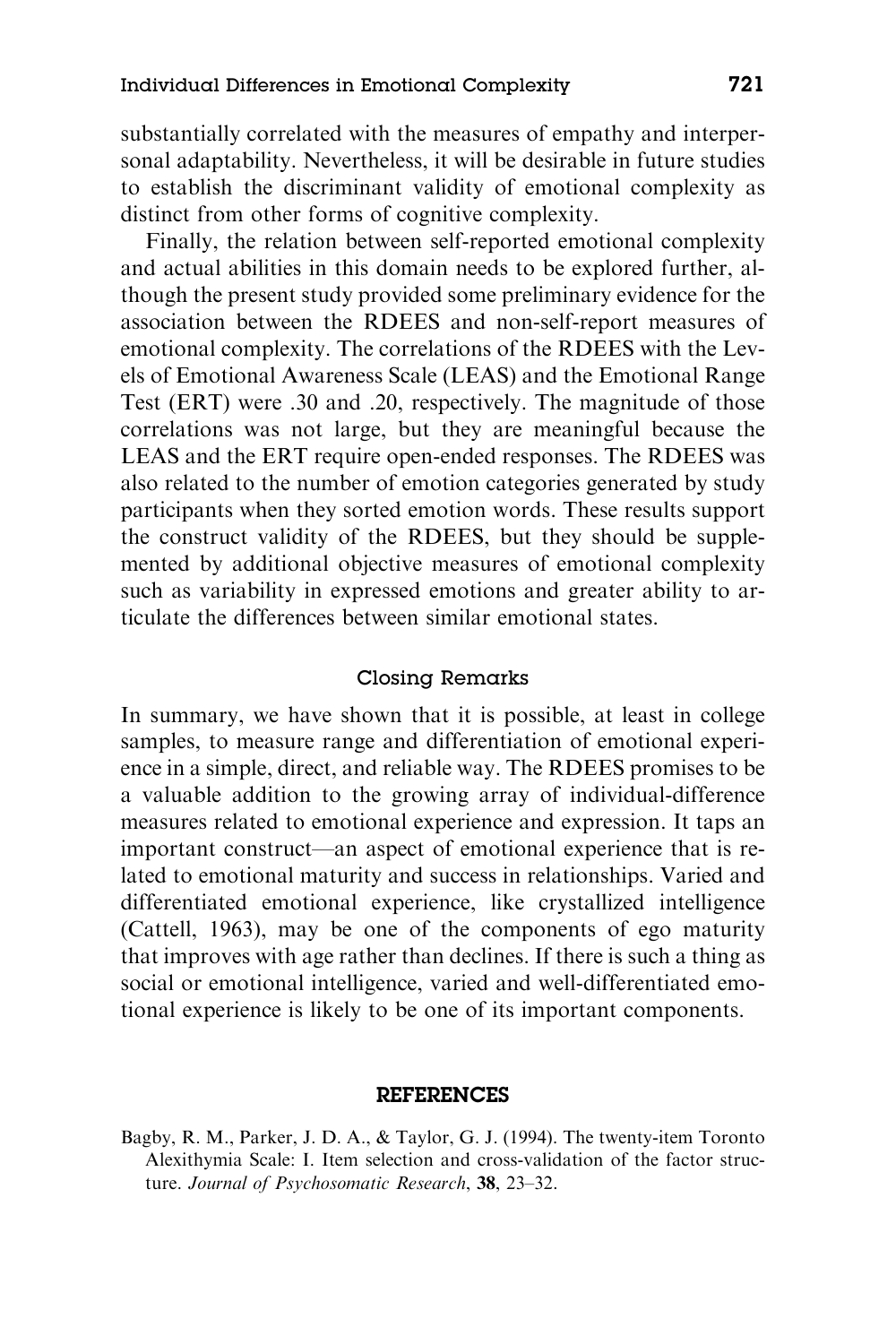- Ben-Artzi, E., & Mikulincer, M. (1995). Lay theories of emotion: 3. The intraindividual structure of emotions. Imagination, Cognition, and Personality, 15, 321–336.
- Buck, R. (1984). The communication of emotion. New York: Guilford Press.
- Carstensen, L. L., Pasupathi, M., Mayr, U., & Nesselroade, J. R. (2000). Emotional experience in everyday life across the adult life span. Journal of Personality and Social Psychology, 79, 644–655.
- Cattell, R. B. (1952). P-technique factorization and the determination of individual dynamic structure. Journal of Clinical Psychology, 8, 5–10.
- Cattell, R. B. (1963). Theory of fluid and crystallized intelligence: A critical experiment. Journal of Educational Psychology, 54, 1–22.
- Clore, G. L., Ortony, A., & Foss, M. A. (1987). The psychological foundation of the affective lexicon. Journal of Personality and Social Psychology, 53, 751–766.
- Costa, P. T. Jr., & McCrae, R. R. (1989). The NEO-PI/FFI manual supplement. Odessa, FL: Psychological Assessment Resources.
- Cronbach, L. J., & Meehl, P. E. (1955). Construct validity in psychological test. Psychological Bulletin, 52, 281–302.
- Davis, M. (1980). A multidimensional approach to individual differences in empathy. JSAS Catalog of Selected Documents in Psychology, 10, 85.
- Darwin, C. (1872/1965). The expression of the emotions in man and animals. Chicago: University of Chicago Press.
- De Rivera, J. (1984). Development and the full range of emotional experience. In C. Z. Malatesta & C. E. Izard (Eds.), Emotion in adult development (pp. 45–64). Beverly Hills, CA: Sage.
- Derogatis, L. R. (1989). Description and bibliography for the SCL-90-R and other instruments of the psychopathology rating scale series. Riderwood, MD: Clinical Psychometric Research, Inc.
- Ekman, P., & Friesen, W. V. (1975). Unmasking the face: A guide to recognizing emotions from facial cues. Englewood Cliffs, NJ: Prentice-Hall.
- Feldman, L. A. (1995). Valence focus and arousal focus: Individual differences in the structure of affective experience. Journal of Personality and Social Psy $chology, 69, 153–166.$
- Feldman Barrett, L. (1998). Discrete emotions or dimensions?: The role of valence focus and arousal focus. Cognition and Emotion, 12, 579–599.
- Feldman Barrett, L., Gross, J., Chirstensen, T. C., & Benvenuto, M. (2001). Knowing what you're feeling and know what to do about it: Mapping the relation between emotion differentiation and emotion regulation. Cognition and Emotion, 15, 713–724.
- Feldman Barrett, L., Lane, R. D., Sechrest, L., & Schmartz, G. E. (2000). Sex differences in emotional awareness. Personality and Social Psychology Bulletin, 26, 1027–1035.
- Feldman Barrett, L., & Russell, J. A. (1998). Independence and bipolarity in the structure of current affect. Journal of Personality and Social Psychology, 74, 967–984.
- Fenigstein, A. (1997). Self-consciousness and its relation to psychological mindedness. In M. McCallum & W. E. Piper (Eds.), Psychological mindedness: A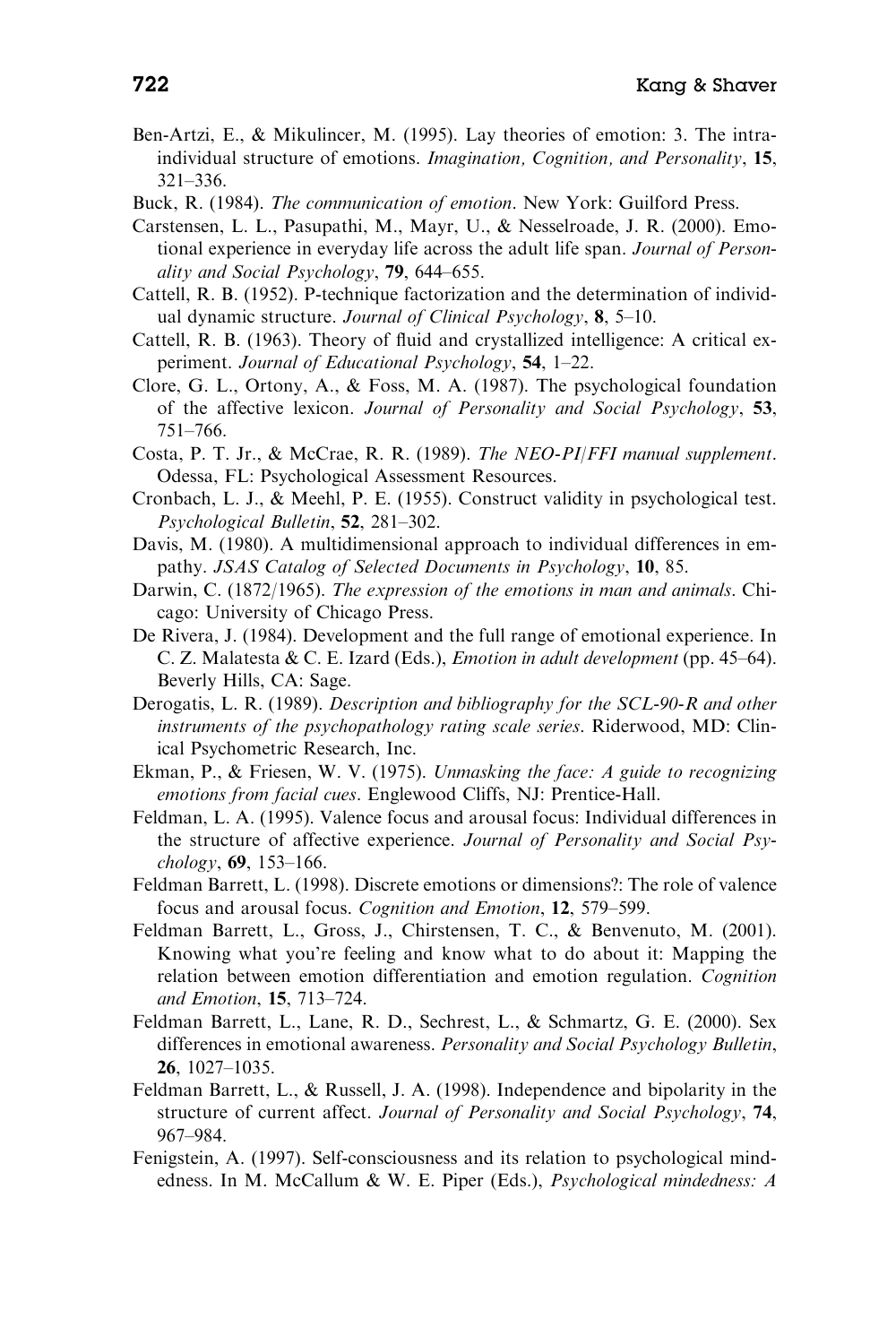contemporary understanding (pp. 105–131). Mahwah, NJ: Lawrence Erlbaum Associate, Inc.

- Fenigstein, A., Scheier, M. F., & Buss, A. H. (1975). Public and private self-consciousness: Assessment and theory. Journal of Personality Assessment, 43, 522–527.
- Foster, P. S., Webster, D. G., & Smith, E. W. L. (1997). The psychophysiological differentiation of emotional memories. Imagination, Cognition, and Personal $itv$ , 17, 111–122.
- Freedman, M. B., & Sweet, B. S. (1954). Some specific features of group psychotherapy and their implications for selection of patients. International Journal of Group Psychotherapy, 4, 355–368.
- Funder, D. C., & Debroth, K. M. (1987). Differences between traits: Properties associated with interjudge agreement. Journal of Personality and Social Psy $chology, 52, 409-418.$
- Helson, R., & Wink, P. (1987). Two conceptions of maturity examined in the findings of a longitudinal study. Journal of Personality and Social Psychology, 53, 531–541.
- Hy, L. X., & Loevinger, J. (1996). Measuring ego development (2nd ed). Mahwah, NJ: Erlbaum.
- Izard, C. E. (1991). The psychology of emotions. New York: Plenum Press.
- John, O. P., & Robins, R. W. (1993). Determinants of interjudge agreement on personality traits: The Big Five domains, observability, evaluativeness, and the unique perspective of the self. Journal of Personality, 61, 521–551.
- John, O. P., & Srivastava, S. (1999). The Big Five trait taxonomy: History, measurement, and theoretical perspectives. In L. A. Pervin  $\&$  O. P. John (Eds.), Handbook of personality: Theory and research (pp. 102–138). New York: Gilford.
- King, L. A., & Emmons, R. A. (1990). Conflict over emotional expression: Psychological and physical correlates. Journal of Personality and Social Psychol $ogy, 58, 864-877.$
- Kitayama, S., & Markus, H. (Eds.). (1994). Emotion and culture: Empirical studies of mutual influence. Washington, DC: American Psychological Association.
- Lane, R. D. (2000). Levels of emotional awareness: Neurobiological, psychological, and social perspectives. In R. Bar-On & J. D. A. Parker (Eds.), The handbook of emotional intelligence (pp. 363–388). San Francisco: Jossey-Bass/ Pfeiffer.
- Lane, R. D., Quinlan, D. M., Schwartz, G. E., Walker, P. A., & Zeitlin, S. B. (1990). The Levels of Emotional Awareness Scale: A cognitive-developmental measure of emotion. Journal of Personality Assessment, 55, 124–134.
- Lane, R. D., & Schwartz, G. E. (1987). Levels of emotional awareness: A cognitive-developmental theory and its application to psychopathology. American Journal of Psychiatry, 144, 133-143.
- Lane, R. D., & Schwartz, G. E. (1992). Levels of emotional awareness: Implications for psychotherapeutic integration. Journal of Psychotherapy Integration,  $2, 1-18.$
- Lane, R. D., Sechrest, L., & Riedel, R. (1998). Sociodemographic correlates of alexithymia. Comprehensive Psychiatry, 39, 377–385.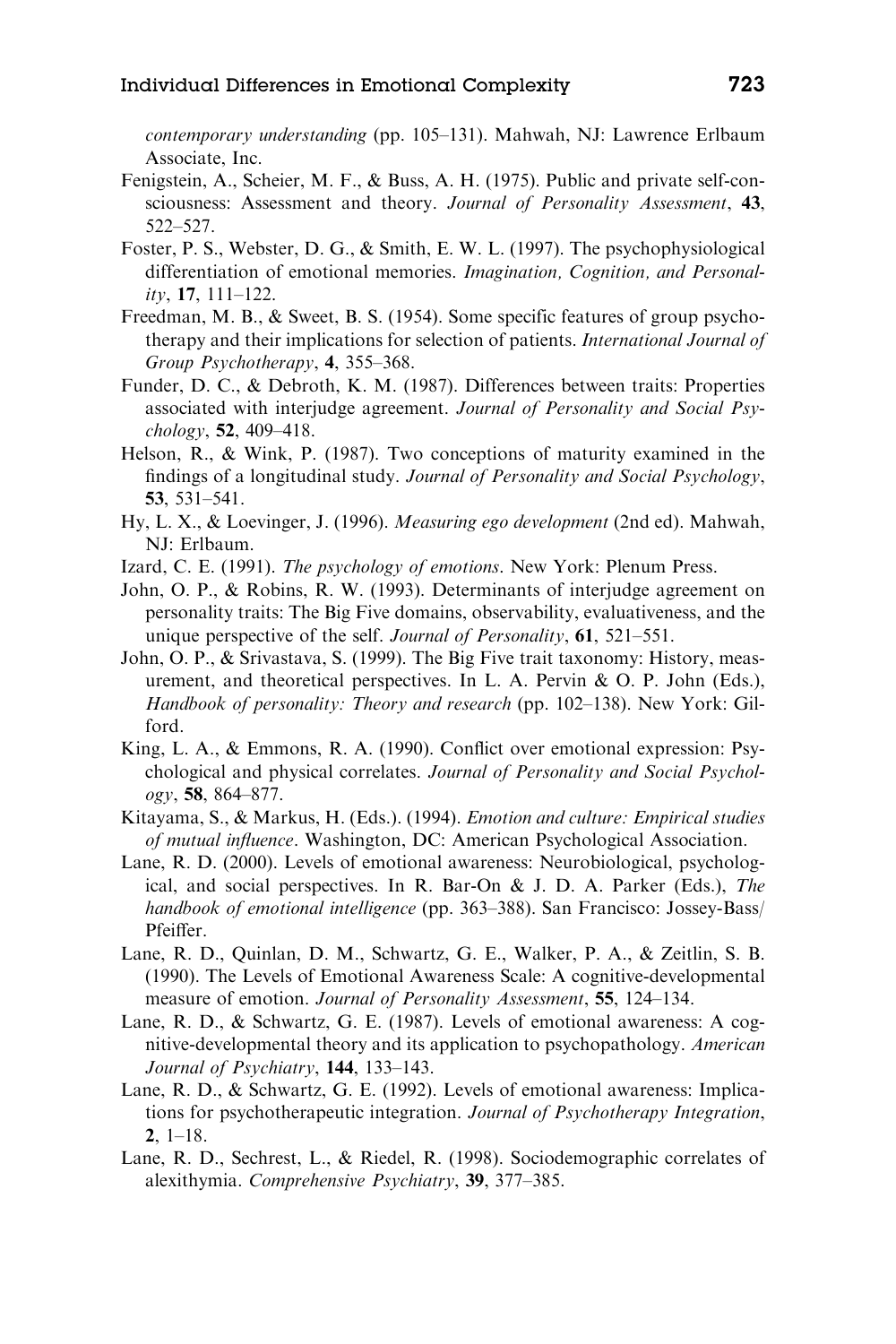- Lane, R. D., Sechrest, L., Reidel, R., Weldon, V., Kaszniak, A., & Schwartz, G. E. (1996). Impaired verbal and nonverbal emotion recognition in alexithymia. Psychosomatic Medicine, 58, 203–210.
- Larsen, R. J. (1987). The stability of mood variability: A spectral analytic approach to daily mood assessment. Journal of Personality and Social Psychol- $\log y$ , 52, 1195–1204.
- Larsen, R. J., & Cutler, S. E. (1996). The complexity of individual emotional lives: A within-subject analysis of affect structure. Journal of Social and Clinical Psychology, 15, 206–230.
- Larsen, R. J., Diener, E., & Emmons, R. A. (1986). Affect intensity and reactions to daily life events. Journal of Personalit y and Social Psychology, 51, 803–814.
- Levenson, R. W. (1992). Autonomic nervous system differences among emotions. Psychological Science, 3, 23–27.
- Lennox, R. D., & Wolfe, R. N. (1984). Revision of the Self-Monitoring Scale. Journal of Personality and Social Psychology, 46, 1349–1364.
- Lewis, M. (1993). The emergence of human emotions. In M. Lewis & J. M. Haviland (Eds.), Handbook of emotion (pp. 223–236). New York: Guilford Press.
- Linden, W., Wen, F., & Paulhus, D. (1995). Measuring alexithymia: Reliability, validity, and prevalence. In J. N. Butcher & D. Spielberger (Eds.), Advances in personality assessment (Vol. 10, pp. 51–95). Hillsdale, NJ: Erlbaum.
- Lopez, F. G., Gover, M. R., Leskela, J., Sauer, E. M., Schirmer, L., & Wyssmann, J. W. (1997). Attachment styles, shame, guilt, and collaborative problemsolving orientation. Personal Relationships, 4, 187-199.
- Lumley, M. A., Stetter, L., & Wehmer, F. (1996). How are alexithymia and physical illness linked? A review and critique of pathways. Journal of Psychosomatic Research, 41, 505–518.
- Malatesta, C. Z., & Izard, C. E. (1984). Emotion in adult development. Sage: Beverly Hills, CA.
- Marlowe, D., & Crowne, D. D. (1964). The approval motive: Studies in evaluative dependence. New York: Wiley.
- Mayer, J. D., Caruso, D. R., & Salovey, P. (2000). Emotional intelligence meets traditional standards for an intelligence. Intelligence, 27, 267–298.
- Mayer, J. D., & Salovey, P. (1997). What is emotional intelligence? In P. Salovey & D. J. Sluyter (Eds.), Emotional development and emotional intelligence: Educational implications (pp. 3–34). New York: Basic Books.
- McCrae, R. R., & Costa, P. T. (1997). Conceptions and correlates of openness to experience. In R. Hogan, J. Johnson, & S. Briggs (Eds.), Handbook of Personality (pp. 825–847). San Diego: Academic Press.
- Nemiah, J. C., & Sifneos, P. E. (1970). Affect and fantasy in patients with psychosomatic disorder. In O. W. Hill (Ed.), Modern trends in psychosomatic medicine (Vol. 2, pp. 26–35). New York: Appleton-Century-Crofts.
- Paulhus, D. L. (1984). Two component models of socially desirable responding. Journal of Personality and Social Psychology, 46, 598–609.
- Paulhus, D. L., & Martin, C. L. (1987). The structure of personality capabilities. Journal of Personality and Social Psychology, 52, 354–365.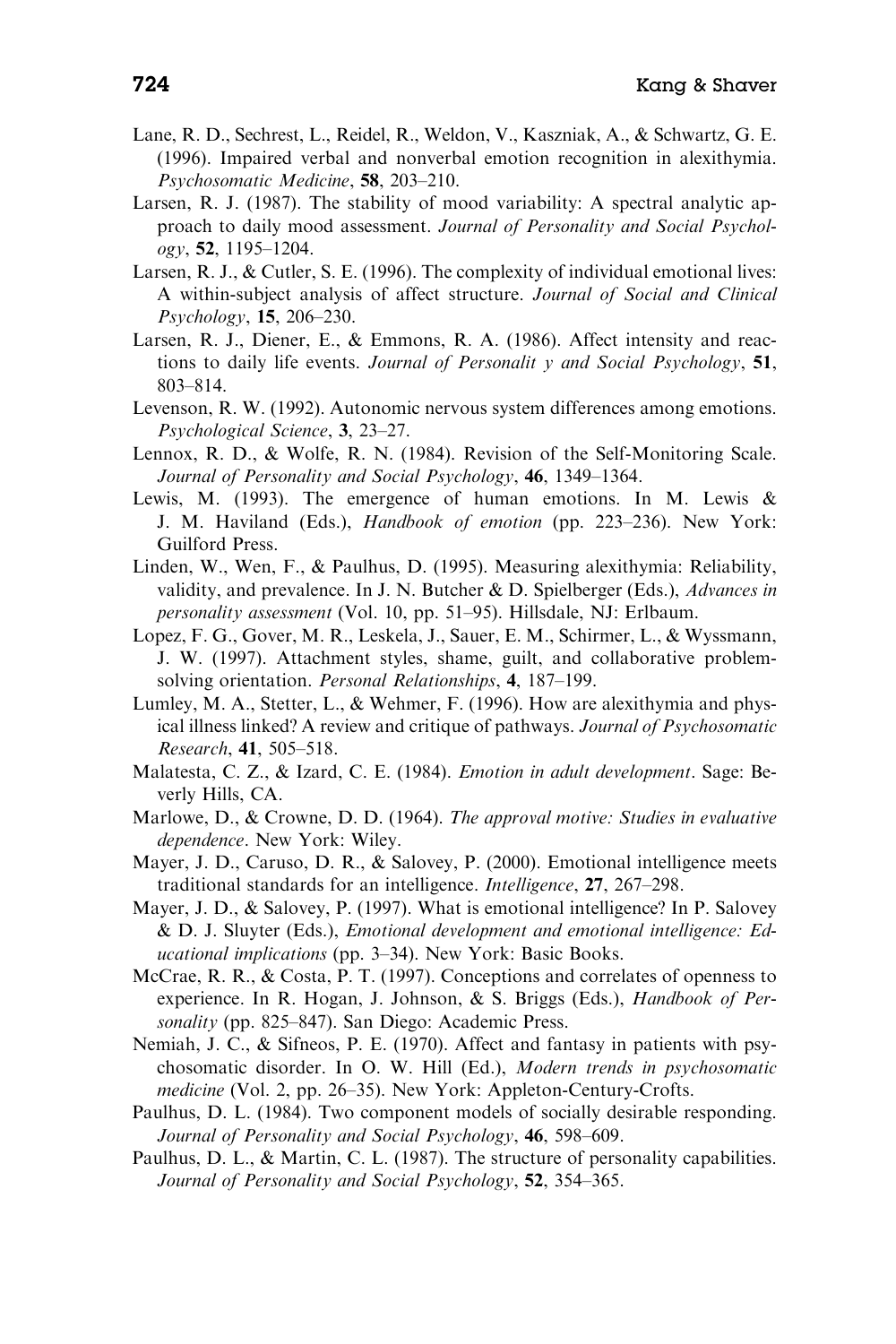- Paulhus, D. L., & Martin, C. L. (1988). Functional flexibility: A new conception of interpersonal flexibility. Journal of Personality and Social Psychology, 55, 88–101.
- Peevers, H. G., & Secord, F. P. (1973). Developmental changes in attribution of descriptive concepts to persons. Journal of Personality and Social Psychology, 27, 120–129.
- Piaget, J. (1962). The stages of the intellectual development of the child. Bulletin of the Menninger Clinic,  $26$ ,  $120-128$ .
- Planalp, S. (1999). Communicating emotion: Social, moral, and cultural processes. Cambridge: Cambridge University Press.
- Russell, J. A. (1995). Facial expressions of emotion: What lies beyond minimal universality? Psychological Bulletin, 118, 379-391.
- Saarni, C. (1997). Emotional competence and self-regulation in childhood. In P. Salovey & D. J. Sluyter (Eds.), Emotional development and emotional intelligence: Educational implications (pp. 35–66). New York: Basic Books.
- Salovey, P., & Mayer, J. D. (1990). Emotional intelligence. Imagination, Cognition, and Personality,  $9, 185-211$ .
- Salovey, P., Mayer, J. D., Goldman, S. L., Turvey, C., & Palfai, T. P. (1995). Emotional attention, clarity, and repair: Exploring emotional intelligence using the Trait Meta-Mood Scale. In J. W. Pennebaker (Ed.), *Emotion, disclo*sure, and health (pp. 125–154). Washington, DC: American Psychological Association.
- Shaver, P., Schwartz, J., Kirson, D., & O'Connor, C. (1987). Emotion knowledge: Further exploration of a prototype approach. Journal of Personality and Social  $Psychology, 52, 1061–1086.$
- Sifneos, P. E. (1973). The prevalence of alexithymic characteristics in psychosomatic patients. Psychotherapy and Psychosomatics, 22, 255-262.
- Sommers, S. (1981). Emotionality reconsidered: The role of cognition in emotional responsiveness. Journal of Personality and Social Psychology, 41, 553–561.
- Sommers, S., & Scioli, A. (1986). Emotional range and value orientation: Toward a cognitive view of emotionality. Journal of Personality and Social Psychology, 51, 417–422.
- Stemmler, G. (1992). The vagueness of specificity: Models of peripheral physiological emotion specificity in emotion theories and their experimental discriminability. Journal of Psychophysiology,  $6$ , 17–28.
- Taylor, G. J., Bagby, R. M., & Parker, J. D. A. (1991). The alexithymia construct: A potential paradigm for psychosomatic medicine. Psychosomatics, 32, 153–164.
- Tobacyk, J. (1981). Personality differentiation, effectiveness of personality integration, and mood in female college students. Journal of Personality and Social Psychology, 41, 348–356.
- Watson, D., & Tellegen, A. (1985). Toward a consensual structure of mood. Psychological Bulletin, 98, 219–235.
- Watson, D., Clark, L. A., & Tellegen, A. (1988). Development and validation of a brief measure of positive and negative affect: The PANAS scales. Journal of Personality and Social Psychology, 54, 1063-1070.